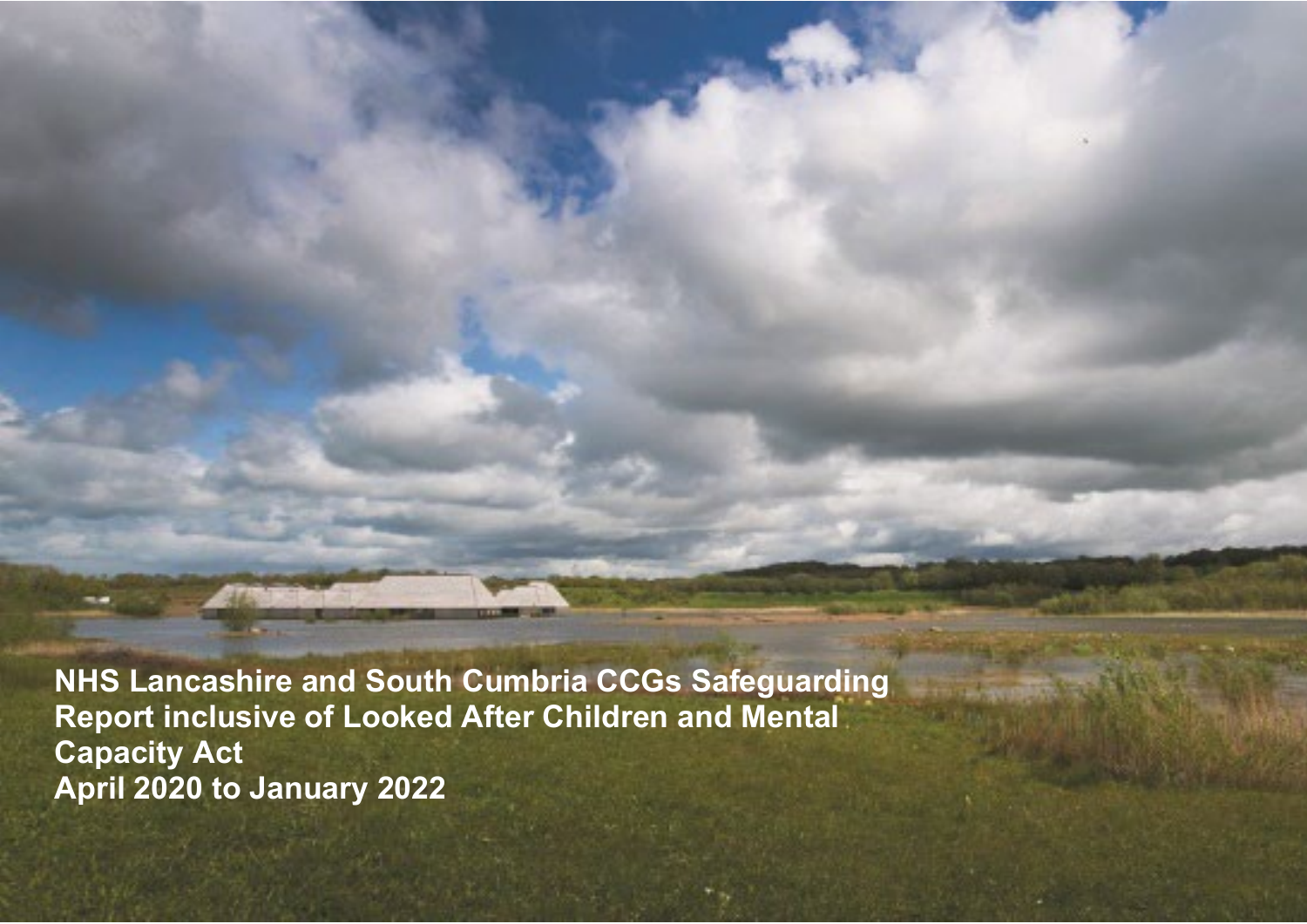

| <b>Section</b>    |                                                                                                  | Page               |
|-------------------|--------------------------------------------------------------------------------------------------|--------------------|
| 1<br>$\mathbf{2}$ | <b>Introduction</b><br><b>Executive Summary</b>                                                  | <b>Number</b><br>3 |
| <b>PART1</b>      |                                                                                                  |                    |
| $\mathbf{3}$      | <b>Statutory Safeguarding Functions</b>                                                          | 5                  |
| 4                 | <b>Assurance</b>                                                                                 |                    |
| <b>PART 2</b>     |                                                                                                  |                    |
| 5                 | <b>Safeguarding System Wide Developments</b>                                                     | 8                  |
| 6                 | <b>Safeguarding Children</b>                                                                     | 10                 |
| 7                 | <b>Child Death Review Process</b>                                                                | 12                 |
| 8                 | <b>Looked After Children</b>                                                                     | 14                 |
| 9                 | <b>Safeguarding Adults</b>                                                                       | 16                 |
| 10                | Mental Capacity Act and Deprivation of Liberty Safeguards (DoLS) / Liberty Protection Safeguards | 19                 |
| 11                | <b>Safeguarding Reviews</b>                                                                      | 21                 |
| 12                | <b>Safeguarding Impact of COVID-19 Pandemic</b>                                                  | 25                 |
| 13                | <b>Key Achievements</b>                                                                          | 27                 |
| <b>PART 3</b>     |                                                                                                  |                    |
| 14                | Place Based Activity - West Lancashire and Central Lancashire                                    | 28                 |
|                   | <b>Safeguarding West Lancashire</b><br>$\bullet$                                                 | 30                 |
|                   | <b>Safeguarding Central Lancashire</b>                                                           | 33                 |
| 15                | <b>Priorities, Challenges and Conclusion</b>                                                     | 37                 |
| 16                | <b>Report Contributors</b>                                                                       | 39                 |
| <b>Appendix</b>   |                                                                                                  |                    |
|                   | Governance Framework showing the Partnership Linkage – Partnership, VRU, DA                      | 40                 |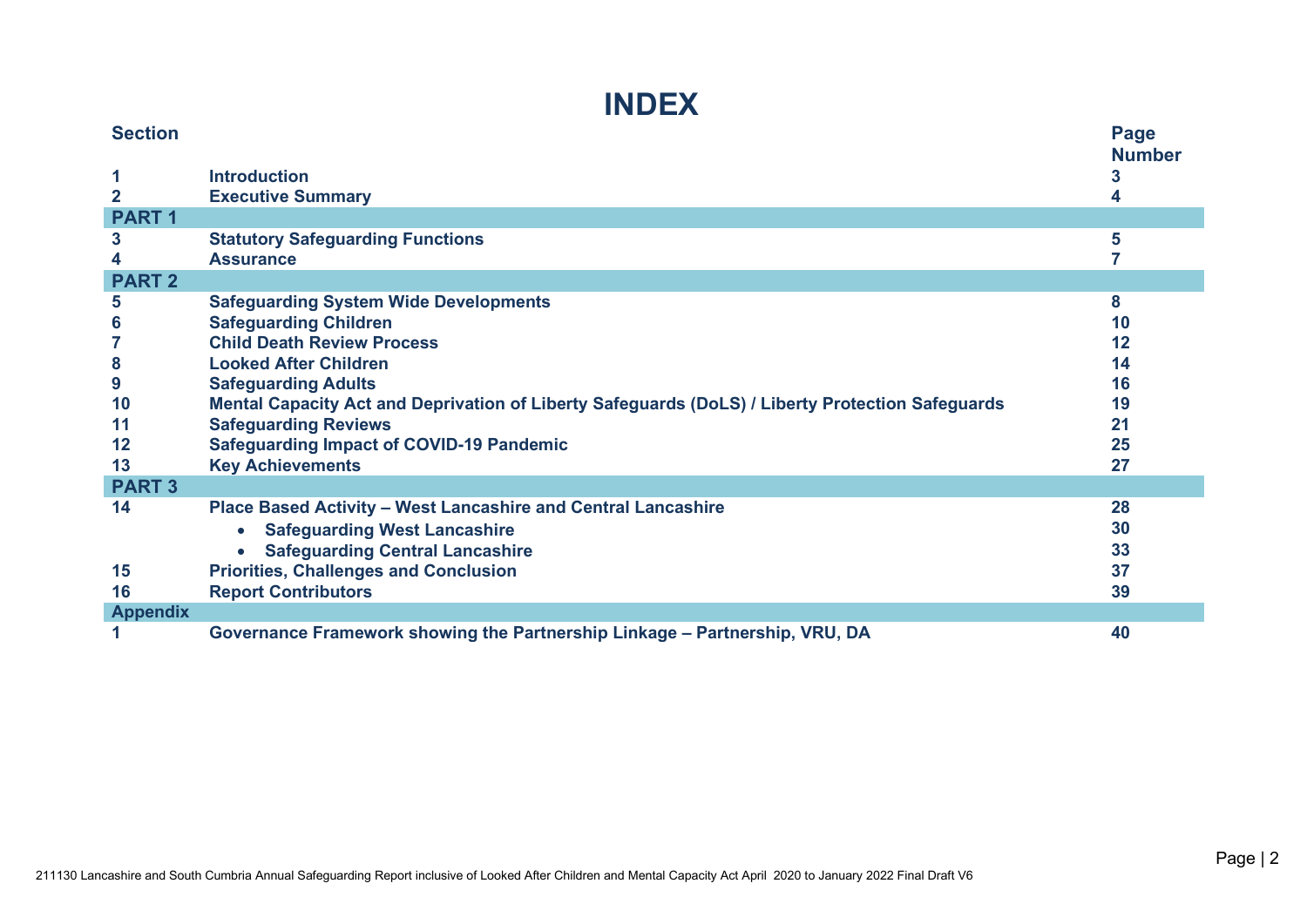### **1. Introduction**

This is the first combined Lancashire and South Cumbria Annual Safeguarding Report inclusive of Looked After Children and Mental Capacity Act (MCA). The Report is inclusive of the period of April 2020 to January 2022 due to the challenges and responses to service pressures following the impact of the COVID pandemic. The Report comes at a time of ongoing CCGs reforms and changes across the Integrated Care System.

The Report is structured into three parts, it will provide assurance that the CCGs are fulfilling their statutory requirements, inform on a system wide approach to safeguarding, and then provide place based safeguarding activity including the shared local priorities of safeguarding partners.

This Report provides assurance to the Governing Bodies and members of the public that the CCG`s have fulfilled their statutory responsibilities to safeguard the welfare of children, adults, Looked After Children and MCA. In addition, describes the range of activities and developments that have contributed to delivering effective safeguarding arrangements across the system.

The NHS Safeguarding Accountability and Assurance Framework sets out clearly the safeguarding roles, duties, and responsibilities for safeguarding in the NHS. It is inclusive of responsibilities set out in the safeguarding legal framework, statutory duties and requirements. There is strong evidence that the CCGs undertakes their statute and regulatory requirements and have arrangements in place to safeguard and promote the welfare of children and adults in service delivery.

The Report concludes by looking forward to the year ahead identifying key priorities; this includes plans to continue to strengthen safeguarding arrangements across Health and Social Care Partnerships, and to promote a culture where the voices of children and adults are heard.

Over the last two years the focus has been on priorities for safeguarding in line with Partners, regional and national networks and supporting the response to the national COVID pandemic.

The CCGs continue to be active members in a wide range of safeguarding arrangements and boards which will be described in more detail within the Report; demonstrating that safeguarding activity takes in to account any key changes to legislation and learning from Local and National Safeguarding Reviews.

A key area of work during 2020 / 22 has been to support the ongoing development of a safeguarding structure, priorities and workplan across the system to contribute to the delivery of high-quality effective care.

Safeguarding responsibilities promote the welfare and safety of the population by working in partnership. To keep individuals at the centre of care, it is acknowledged that an increased focus is required to strengthen the evidence and impact that safeguarding interventions have on the lives of children, young people, and adults:

- Keep them free from harm, abuse, or neglect
- Protect their wellbeing and human rights
- **Protect their health**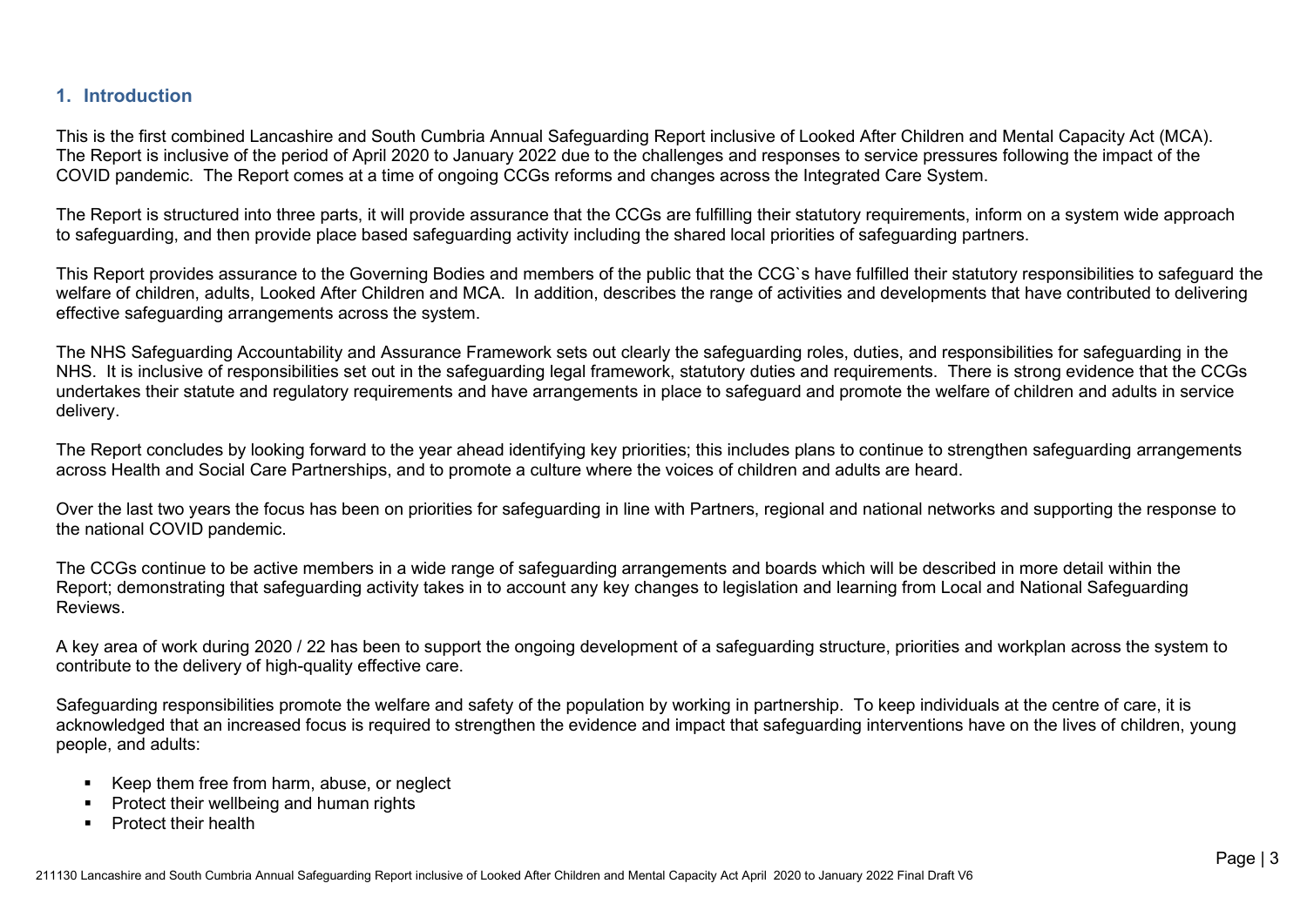#### **2. Executive Summary**

The COVID pandemic has had a significant impact across all services including safeguarding and is a theme throughout the report. There is recognition of potential increased 'hidden harm' due to the restrictions on individuals and families, including potential missed opportunities in responding to abuse due to a lack of visibility. The Report sets out in detail the challenges, actions undertaken and future management. The Report also highlights themes relating to the impact on mental health, isolation, self-neglect, and general well-being since the pandemic began.

The CCGs have continued to deliver on their statutory duty to engage and commission services which safeguard children and adults. The following highlights key challenges and successes:

- o Mandatory training levels are inconsistent across the system with compliance rates below expected levels; increased operational focus and reduced capacity due to the pandemic is a contributory factor
- o A reduction in the number of safeguarding referrals for children and adults during the reporting period, likely due to the COVID pandemic andsubsequent national restrictions. The longer-term impact of this is unknown
- o Ongoing Statutory Safeguarding Reviews (Safeguarding Adult Reviews, Serious Case Reviews / Child Safeguarding Practice Reviews) were placed on hold across the system. Rapid Reviews were held, and Domestic Homicide Reviews continued
- o Learning from Reviews are required to be more formally communicated and embedded into service redesign and commissioning decisions
- o Looked After Children have been disproportionately impacted by COVID and access to health service, particularly mental health and dental has been a significant challenge
- $\circ$  The Mental Capacity Amendment Act both places new expectations on the CCGs in its role as a Responsible Body
- o There has been significant support offered by the CCG safeguarding teams in to the COVID response. This has included supporting the system response to Regulated Care, as well as specialist input and support in to various COVID workstreams
- o The Lancashire and South Cumbria CCGs were awarded the HSJ award for 'NHS Safeguarding Initiative' for the work undertaken in developing an ICS response to safeguarding
- $\circ$  A system approach to safeguarding adults and children has progressed significantly with the support of an Executive Safeguarding Lead role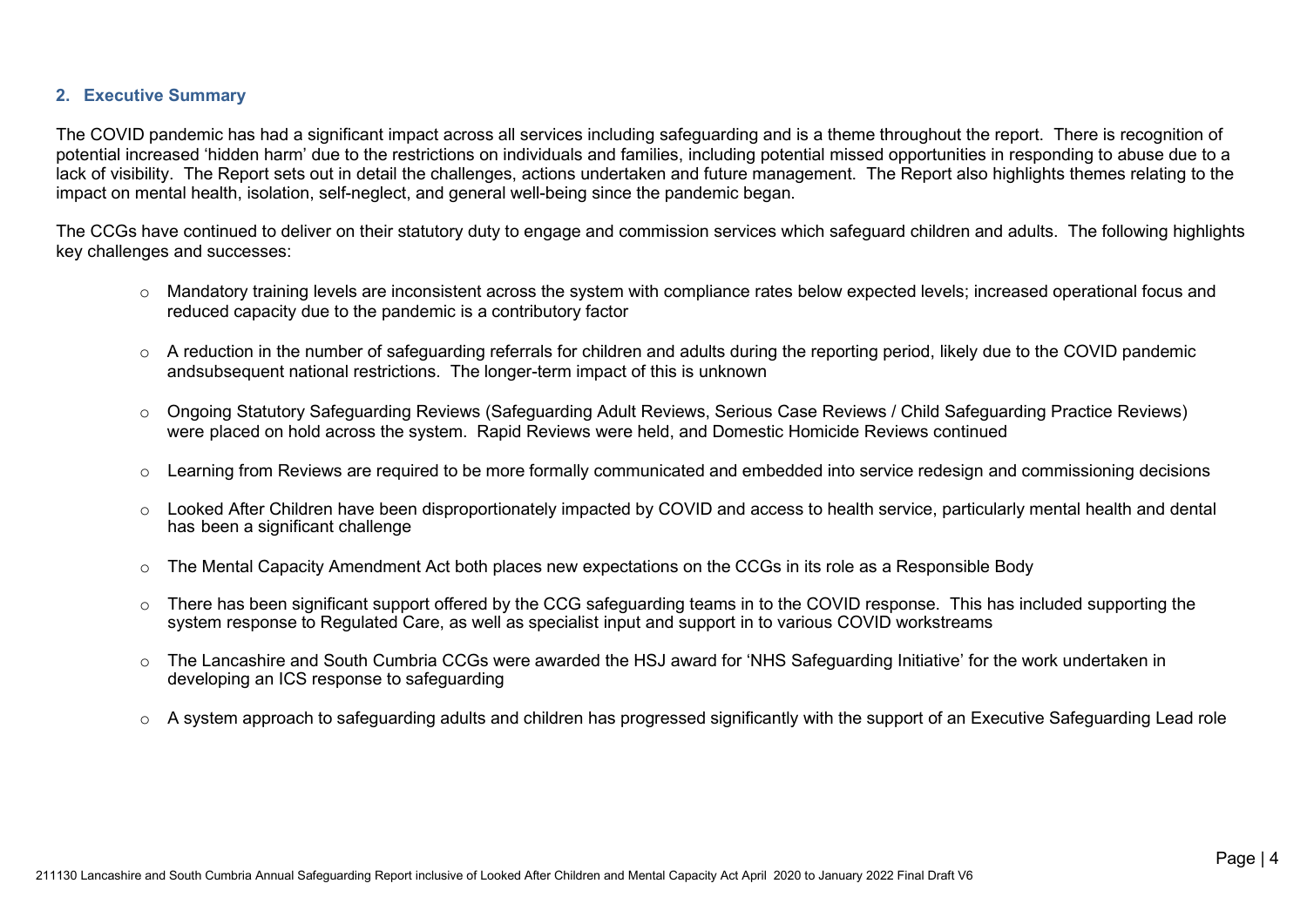# **PART 1**

### **3.STATUTORY SAFEGUARDING FUNCTIONS**

### **CCG Safeguarding Leadership and Accountability**

The accountability for safeguarding rests with the Accountable Officer of each CCG. The safeguarding teams within each CCG all have a direct reporting structure via either a Chief Nurse or equivalent Director level role to the Accountable Officer. Regular Safeguarding Assurance Reports are provided to the appropriate subcommittees of the CCG Governing Bodies. All CCG Safeguarding Models incorporate the statutory safeguarding roles and a complimentary skill mix team. This includes Deputy Designated Nurses / Professionals, along with Safeguarding Practitioners, as well as Designated Doctors and Named GPs for Safeguarding.

Over the reporting period there has been a focus on a system approach with leadership portfolio areas via the Designated Leads led by the Executive Lead Nurse. There has been significant progress in establishing the accompanying system governance and partnership arrangements [\(Appendix 1\)](#page-39-0). The Memorandum of Understanding signed up to by all the CCG's Governing Bodies in 2019 has allowed the CCG safeguarding teams to operate as a single system where appropriate to do so. This has also allowed the formation of a single Safeguarding Health Executive to streamline decision making, agree key actionsand strengthen partnership working.

| <b>CSAP and LSAB's Engagement Policies &amp; Procedures</b><br>& Participation |                                                                              | <b>Effective Supervision &amp; Training</b>                                                |
|--------------------------------------------------------------------------------|------------------------------------------------------------------------------|--------------------------------------------------------------------------------------------|
| The CCGs have continued their                                                  | Policies and procedures are in place                                         | Due to the COVID pandemic the training offer has been adapted to reflect the               |
|                                                                                | responsibility and statutory duty to setting out a commitment, and approach, | need for health professionals to focus on meeting the increased operational                |
| be active members of the local                                                 | to safeguarding children and adults                                          | demandin unprecedented times.                                                              |
| safeguarding arrangements.                                                     | including the Mental Capacity Act. To                                        |                                                                                            |
|                                                                                | Lancashire, Safeguarding Childrenstrengthen governance arrangements and      | There has continued to be regular information sharing with health providers and            |
| agenda is delivered through a                                                  | support consistency in approach, the                                         | Primary Care including targeted training, key safeguarding messages, lessons               |
| Pan-Lancashire approach, via the                                               | CCGs across the system now operate a                                         | learntand useful documents and tools to support practice.                                  |
| Children's Safeguarding                                                        | policy and procedure review group and a                                      |                                                                                            |
| AssurancePartnership (CSAP).                                                   | policy tracker document is in place. This                                    | Training, learning, and workforce development is an identified key safeguarding            |
| There are alsolocal Place based                                                | ensures all Policies and Procedures due                                      | priority and an area of specific focus going in to the 2022/23 period. The training        |
|                                                                                | working sub- groups known as the for review are allocated consistently,      | offers are being reviewed to ensure they are focussed on the most critical areas           |
| Tactical Group which each CCG                                                  |                                                                              | appropriately, timely and reflect changes in of practice and repeated learning and themes. |
| are members of. For Adults there                                               | national safeguarding practice.                                              |                                                                                            |
| remains three Safeguarding Adult                                               |                                                                              | CCG training compliance April 2020- January 2022                                           |
| Boards on Local Authority                                                      | Policies updated between April 2020-                                         | Key: Red indicates non-compliance                                                          |
| footprints.                                                                    | February 2022 include:                                                       |                                                                                            |
|                                                                                | <b>CCG MCA Policy</b>                                                        |                                                                                            |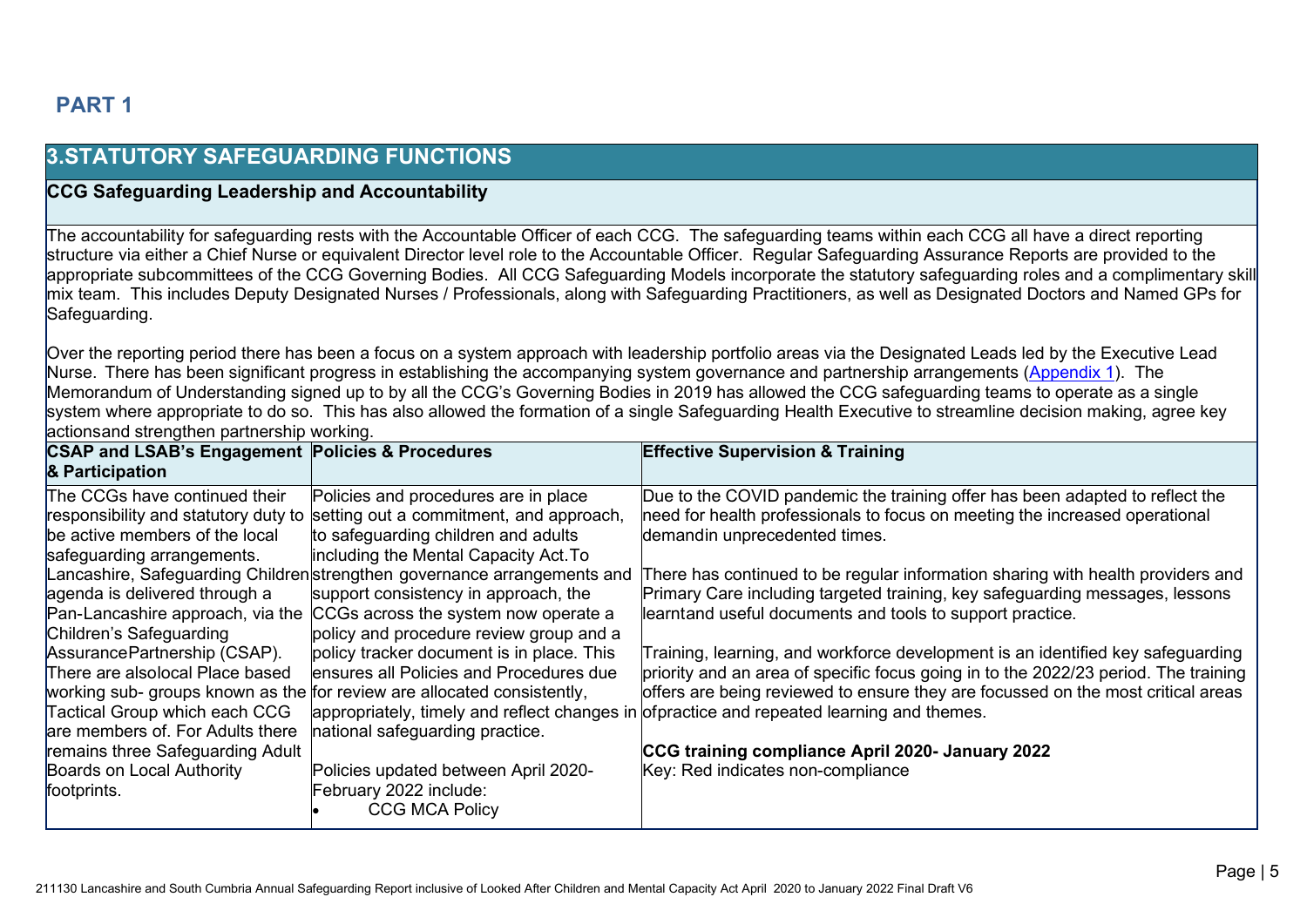| The Health System operates a<br>Safeguarding Health Executive<br>meeting which covers an all<br>age safeguarding agenda. This<br>is the vehicle for key decision         | <b>CCG Safeguarding</b><br>SupervisionFramework<br>Sample Policy for<br>Safeguardingfor VCFS<br>Sample Policy for MCA<br>and Dols for Care<br>Homes<br>Sample Children and<br><b>Adults Safeguarding</b><br>Policies for Primary Care<br>Sample Safeguarding<br><b>Policy for Nursing Homes</b><br>CCG<br>Safeguarding<br>Commissioning<br>Policy<br><b>GP Safeguarding</b><br><b>Training Framework for</b> | CCG                                  | Year                     | Prevent | ding<br>Safeguarc<br>Children<br>Level 1 | Safeguarding<br>Children<br>Level 2 | arding<br>Level<br>Safegua<br>Adults L<br>1 | Safeguarding<br>Adults Level<br>2 |
|--------------------------------------------------------------------------------------------------------------------------------------------------------------------------|--------------------------------------------------------------------------------------------------------------------------------------------------------------------------------------------------------------------------------------------------------------------------------------------------------------------------------------------------------------------------------------------------------------|--------------------------------------|--------------------------|---------|------------------------------------------|-------------------------------------|---------------------------------------------|-----------------------------------|
| making at asystem level and<br>where key partnership<br>challenges to the health system                                                                                  |                                                                                                                                                                                                                                                                                                                                                                                                              | Chorley<br>andSouth<br><b>Ribble</b> | $01.04.20 -$<br>31.03.21 | 98.68%  | 97.63%                                   | 86.36%                              | 98.82%                                      | 95.45%                            |
| can be debated and items<br>escalated as appropriate.                                                                                                                    |                                                                                                                                                                                                                                                                                                                                                                                                              | Chorley<br>andSouth<br><b>Ribble</b> | $01.04.21 -$<br>31.01.22 | 87.50%  | 93.98%                                   | 89.47%                              | 90.36%                                      | 88.89%                            |
|                                                                                                                                                                          |                                                                                                                                                                                                                                                                                                                                                                                                              | <b>Greater</b><br><b>Preston</b>     | $01.04.20 -$<br>31.03.21 | 100%    | 100%                                     | N/A                                 | 100%                                        | N/A                               |
| <b>Statutory duties for</b><br><b>Safeguarding</b><br><b>Accountability</b>                                                                                              |                                                                                                                                                                                                                                                                                                                                                                                                              | <b>Greater</b><br><b>Preston</b>     | 01.04.21-<br>31.01.22    | 77.78%  | 100%                                     | N/A                                 | 100%                                        | N/A                               |
| There is a clear line of<br>accountability for safeguarding<br>reflected in all CCG governance<br>arrangements, including<br>statutoryroles as described in<br>guidance. |                                                                                                                                                                                                                                                                                                                                                                                                              | West<br>Lancashire                   | $01.04.20 -$<br>31.03.21 | 76.09%  | 86.36%                                   | 95.00%                              | 88.64%                                      | 95.00%                            |
|                                                                                                                                                                          | <b>Primary Care</b><br><b>GP Safeguarding Sample</b><br><b>Policyfor Domestic Abuse</b>                                                                                                                                                                                                                                                                                                                      | West<br>Lancashire                   | $01.04.21 -$<br>31.01.22 | 92.16%  | 88.00%                                   | 100.00%                             | 88.00%                                      | 94.12%                            |

Over the reporting period there was a slight reduction in safeguarding training compliance rates which is in line with the local and regional trend. It is recognised that this decrease in compliance is partly due to capacity pressures due to the pandemic response. The importance of safeguarding training compliance was re-iterated through senior managers across the CCGs and compliance targets are now increasing. The safeguarding team continue to circulate bitesize key messages via CCG forums.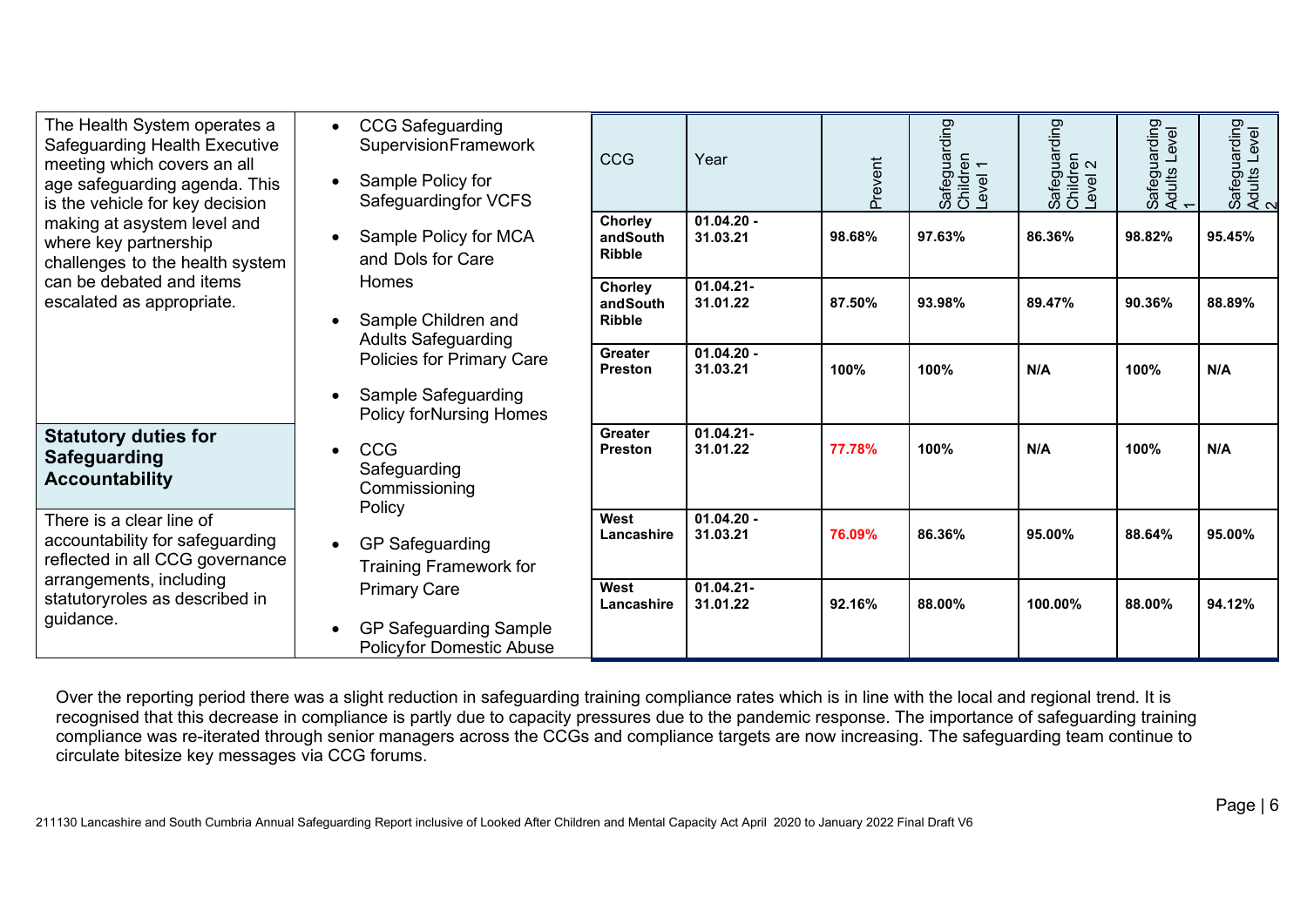| <b>4. ASSURANCE</b>                                                                                                                                                                                                                                                                                                                                                                                                                                                                                                                                         |                                                                                                                                                                                                                                                                                                                                                                                                                                                                                                                 |
|-------------------------------------------------------------------------------------------------------------------------------------------------------------------------------------------------------------------------------------------------------------------------------------------------------------------------------------------------------------------------------------------------------------------------------------------------------------------------------------------------------------------------------------------------------------|-----------------------------------------------------------------------------------------------------------------------------------------------------------------------------------------------------------------------------------------------------------------------------------------------------------------------------------------------------------------------------------------------------------------------------------------------------------------------------------------------------------------|
| <b>Safeguarding Assurance of Commissioned Services</b>                                                                                                                                                                                                                                                                                                                                                                                                                                                                                                      | <b>Audits / Assurance</b>                                                                                                                                                                                                                                                                                                                                                                                                                                                                                       |
| Arrangements for safeguarding assurance for the CCGs with Commissioned<br>Services has been adapted due to the COVID pandemic however monitoring of<br>effectiveness, assurances and standards of safeguarding practice has been<br>sustained. Historically part of the assurance included quality walk rounds as<br>well as submission of safeguarding audits. In recognition of the need to reduce<br>footfall and burden, the CCGs adopted a lighter touch approach to assurance<br>with a stronger focus on supervision and risk sharing with Partners. | In 2021 Central Lancashire CCGs were rated as receiving 'significant<br>assurance' following the KPMG audit. The audit assessed how the CCGs<br>work with Partners within the ICS in the current form and in the development of<br>the Transformational Safeguarding Model from April 2022. An action plan is in<br>place which includes the CCG regularly reporting against outstanding actions<br>within the CCG self-assessment.<br>Designated experts (for children, Looked After Children and adults), are |
| The Safeguarding Audit Tool that Provider's complete for the CCGs was also<br>streamlined and allowed Providers to update on areas of non-compliance and<br>existing actions rather than complete in its entirety. Within 2021 / 22 the                                                                                                                                                                                                                                                                                                                     | embedded in the clinical decision-making of the CCGs, they work within local<br>health economies to influence local thinking and practice.                                                                                                                                                                                                                                                                                                                                                                      |
| CCGs also reviewed the suite of audit tools to reflect a more targeted area of<br>focus based on learning themes from reviews.                                                                                                                                                                                                                                                                                                                                                                                                                              | In preparation for the changing landscape of place-based system leadership<br>with the introduction of Integrated Care Board (ICB) and<br>Primary Care Networks (PCNs), the safeguarding                                                                                                                                                                                                                                                                                                                        |
| Despite the challenges over the last two years the CCGs have continued to<br>undertake its responsibilities to assure themselves of the safety and<br>effectiveness of services commissioned. Assurances have been sought from<br>organisations in relation to ensuring and supporting them to have effective<br>safeguarding arrangements in place. The Safeguarding Team have<br>continued to monitor and gain assurance from all Commissioned Services,<br>both NHS and independent Healthcare Providers to ensure continuous<br>improvement.            | agenda has been fully integrated across the<br>system. Until the final system arrangements<br>are in place the responsibility to provide<br>safeguarding services remains with the<br>with CCGs.<br>A NHSE National<br>Safeguarding star                                                                                                                                                                                                                                                                        |
| Assurance methods have also included engagement in the Safeguarding<br>Adult Board (SAB) and Children's Safeguarding Partnership (CSAP), audits<br>and attendance at Provider Safeguarding and Quality Committees.                                                                                                                                                                                                                                                                                                                                          | was awarded to<br>the<br>Safeguarding<br>Practitioner for long<br>term commitment to                                                                                                                                                                                                                                                                                                                                                                                                                            |
| <b>Lancashire and</b><br><b>South Cumbria</b><br><b>Health and Care Partnership</b>                                                                                                                                                                                                                                                                                                                                                                                                                                                                         | Safeguarding                                                                                                                                                                                                                                                                                                                                                                                                                                                                                                    |
|                                                                                                                                                                                                                                                                                                                                                                                                                                                                                                                                                             | Page   7                                                                                                                                                                                                                                                                                                                                                                                                                                                                                                        |

211130 Lancashire and South Cumbria Annual Safeguarding Report inclusive of Looked After Children and Mental Capacity Act April 2020 to January 2022 Final Draft V6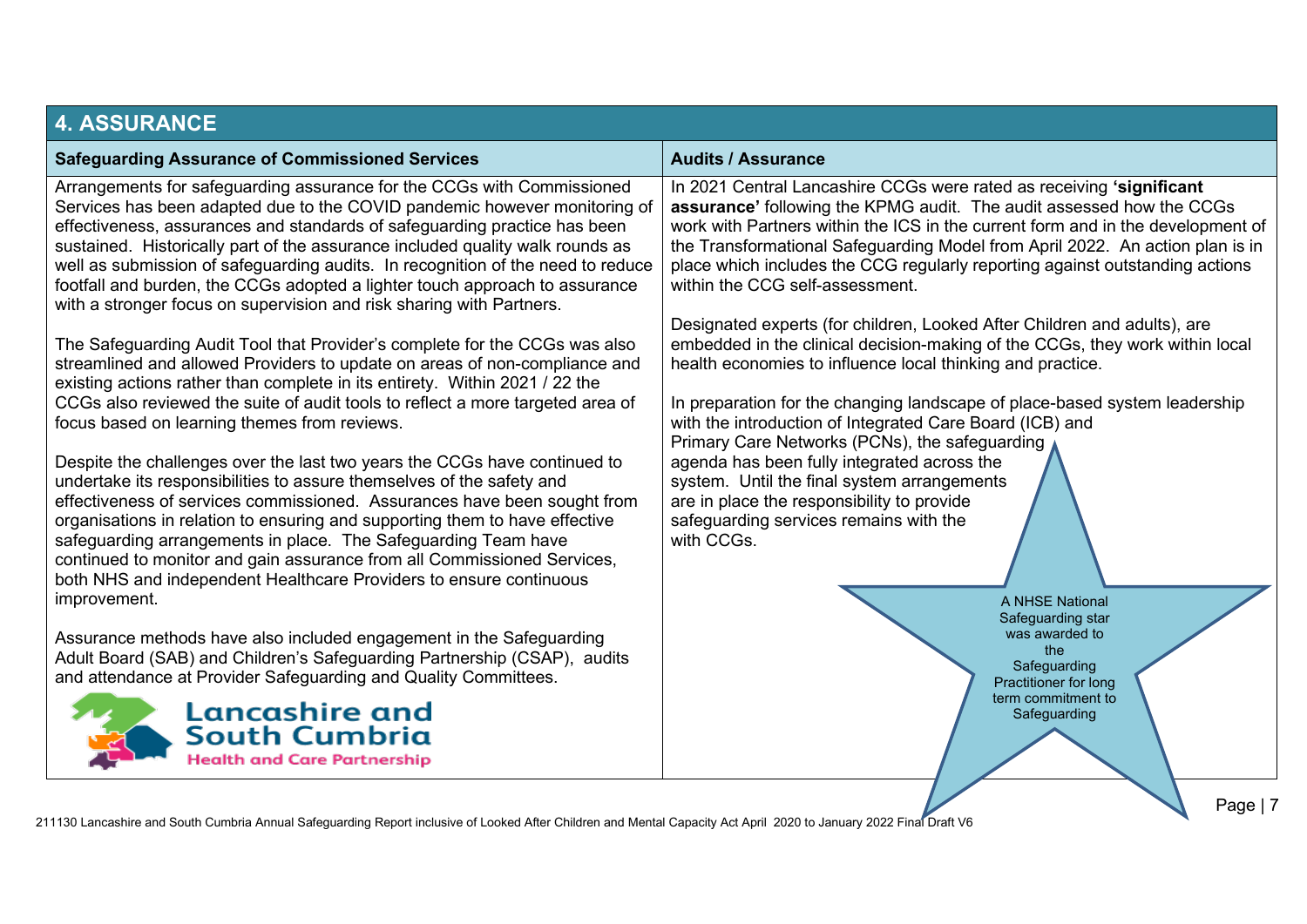| <b>5.SAFEGUARDING SYSTEM WIDE DEVELOPMENTS</b>                                                                                                                                                                                                                                                                                                                                                                                                                                                                                                                                                                                                                                                                                                                                                                                                                                                                                                                                                                                                             |                                                                                                                                                                                                                                                                                                                                                                                                                                                                                                                                                                                                                                                                                                                                                                                                                                                                                                                                       |  |  |
|------------------------------------------------------------------------------------------------------------------------------------------------------------------------------------------------------------------------------------------------------------------------------------------------------------------------------------------------------------------------------------------------------------------------------------------------------------------------------------------------------------------------------------------------------------------------------------------------------------------------------------------------------------------------------------------------------------------------------------------------------------------------------------------------------------------------------------------------------------------------------------------------------------------------------------------------------------------------------------------------------------------------------------------------------------|---------------------------------------------------------------------------------------------------------------------------------------------------------------------------------------------------------------------------------------------------------------------------------------------------------------------------------------------------------------------------------------------------------------------------------------------------------------------------------------------------------------------------------------------------------------------------------------------------------------------------------------------------------------------------------------------------------------------------------------------------------------------------------------------------------------------------------------------------------------------------------------------------------------------------------------|--|--|
| <b>MARAC</b>                                                                                                                                                                                                                                                                                                                                                                                                                                                                                                                                                                                                                                                                                                                                                                                                                                                                                                                                                                                                                                               | The Pan Lancashire Anti- Slavery Partnership                                                                                                                                                                                                                                                                                                                                                                                                                                                                                                                                                                                                                                                                                                                                                                                                                                                                                          |  |  |
| MARAC is a meeting during which information is shared between<br>representatives of Police, Health, Social Care, Housing Practitioners,<br>independent domestic violence advisors, Probation and other specialists<br>from Statutory and Voluntary sectors. The MARAC process aims to protect<br>victims of domestic abuse and violence by bringing agencies and services<br>together through regular meetings to discuss cases deemed as high risk.<br>There has been the development of a new Pan-Lancashire MARAC<br>approach and a new multi-agency team that will work with high-risk victims,<br>children, and perpetrators at the point of referral. This approach will be<br>trauma informed and address the individual needs of the service user. The<br>progression to the new model is being piloted within the BwD locality with a<br>view to roll out across all areas. This will align the functionally of high-risk<br>cases to their complex case hub. Evaluation of the proposal was delayed<br>due to COVID however work is progressing. | The Pan-Lancashire Anti-Slavery Partnership has seen a decrease in referrals<br>across Lancashire during the height of the COVID pandemic with activity<br>increased during Quarter 4. Forced labour and sexual exploitation remain the<br>most prevalent types of exploitation being reported, with 25% of victims being<br>children and 80% of victims recorded as female. Agencies report an increase in<br>victims calling services themselves as well as frontline professionals asking for<br>technical advice. Several successful prosecutions have been achieved across<br>the county. In addition, developments have taken place with victim support<br>agencies, namely the Red Cross, City Hearts and more recently the Modern<br>Slavery Helpline. Roadshows were delivered to relaunch the freedom bus to<br>raise public awareness of Modern-Day Slavery and sharing resources for the<br>public to share any concerns. |  |  |

### **PREVENT**

Prevent has continued to be a focus for the CCGs. The CCGs lead across the system, a Designated Professional chair's the Prevent Partnership Board across Lancashire. The Counter Terrorism Local Profile for Lancashire and South Cumbria identifies key areas of focus. The CCGs contribute to the place based Prevent health forums to strengthen awareness and enhance practice.

A Home office virtual visit to Lancashire has taken place. Channel panel was observed, a Q&A session held with elected members, discussion with senior stakeholders on annual funding arrangements, Lancashire Prevent model and partnership working. Feedback was positive, Home Office were assured of cross community working on casework and the broader holistic consideration of how wider support can be considered beyond the individual.

The CCG in partnership with the Prevent Team, LSCFT and UCLAN agreed a Prevent training research project. This will inform the wider NHS Training Strategy with a focus on local challenges, case studies and risks.

During 2021 / 22 there has been a targeted focus on PREVENT bespoke staff training into LSCFT. This demonstrated a positive increase in performance. Mental Health services were historically low reporters however since 2018 referral activity has increased from 3% in 2018 to 14% in 2021. The national average is 11.5% from all NHS services combined.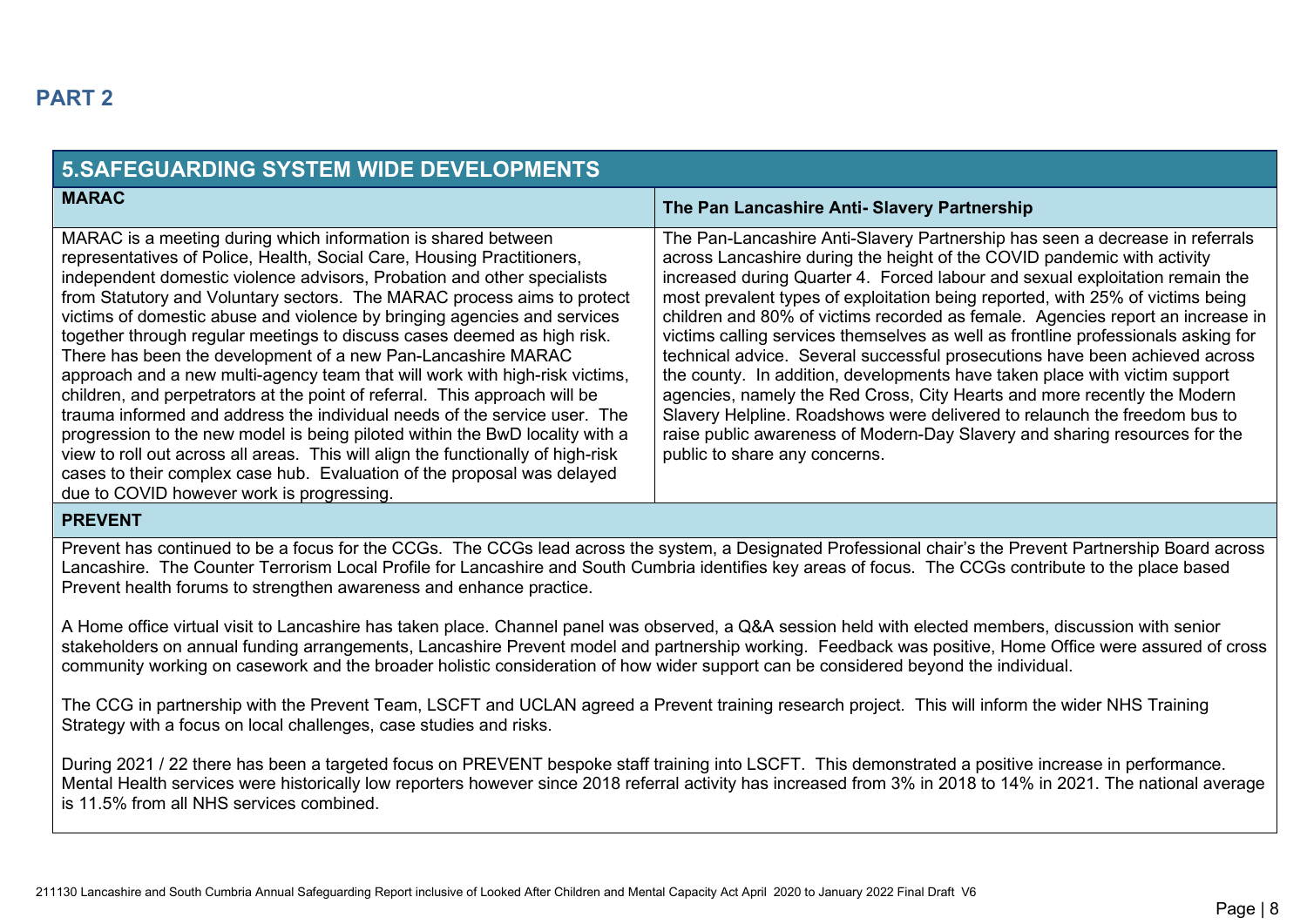#### **COLLABORATION - Lancashire Violence Reduction Network (VRN)**

There is a national and regional key priority to promote system change, and to develop a Public Health approach to tackling Serious Violence and underlying causes. There is currently no VRN within South Cumbria.

A Blueprint to support the governance, and interface structure of the VRN and wider safeguarding partnerships has been developed in conjunction with NHSE / I. This structure aims to improve the consistency and oversight of the strategic deliverables, further work is required to ensure that Health Partners fully understand the benefits of the current programmes. There is significant development across the Health Partnership in respect of Trauma Informed Practice. It is critical for all in health and care to understand trauma. Adopting Trauma Informed Practice will provide a longer term and a sustainable approach to address the long-term impact that trauma can affect.

Lancashire has pledged to become a 'Trauma Informed Lancashire and South Cumbria system', this will support Practitioners and Advocates to recognise trauma, and evolve understanding.

Achievements over the reporting period include:

- Development and implementation of a system VRN Blueprint, which has been Nationally recognised
- Secured £200,000 funding from NHSE / I to undertake a project, taking a trauma informed approach to prevention within West Lancashire. This project is aimed to enhance current, and planned activity supporting primarily Primary and Community Care to develop a Trauma Informed Community

There has been a roll out of Emergency Department Navigators across the system. In addition the development of a Trauma Informed Group, a subgroup of the Violence Reduction Partnership Board which reviews, evaluates, and shares knowledge and training.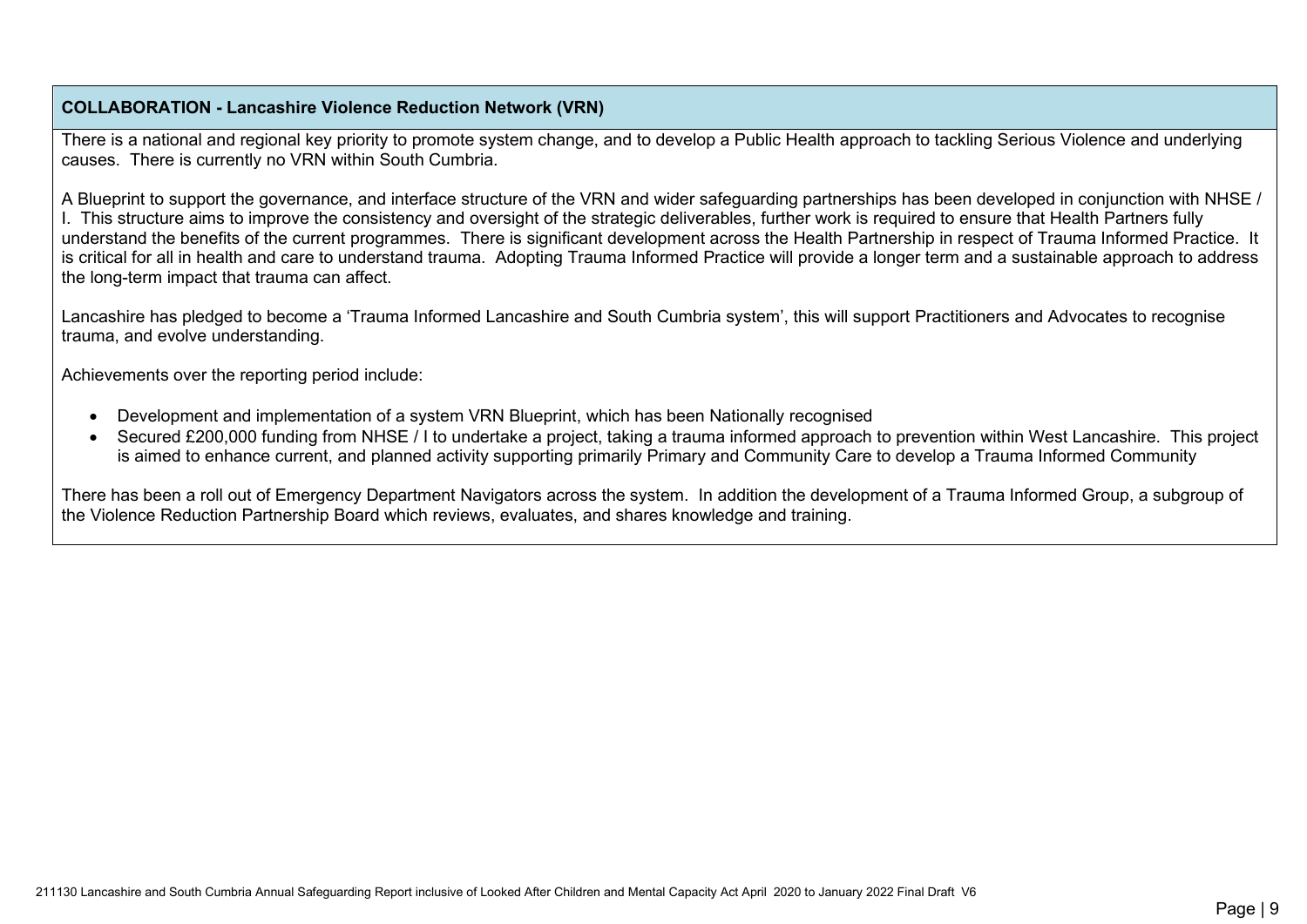# **6. SAFEGUARDING CHILDREN**

Blackburn with Darwen, Blackpool and Lancashire Child Safeguarding Assurance Partnership (CSAP) agreed priorities include neglect, domestic abuse and contextual safeguarding. The Multi-Agency Tactical Groups are established with adjacent agendas to ensure consistent feedback from across the Partnership.

| <b>NEGLECT</b>                     | <b>CONTEXTUAL</b>                                                                                                 | <b>MASH</b>                             | <b>DOMESTIC ABUSE</b>                                                       |
|------------------------------------|-------------------------------------------------------------------------------------------------------------------|-----------------------------------------|-----------------------------------------------------------------------------|
|                                    | <b>SAFEGUARDING</b>                                                                                               |                                         |                                                                             |
| Neglect is a significant issue for | There has been a significant increase in the                                                                      | The MASH routes safeguarding            | The Domestic Abuse Act 2021 gained                                          |
|                                    | children and families and is a keyhumber of young people identified as high-risk activity through a Multi-Agency- |                                         | Royal Ascent in April 2021. CCGs are                                        |
| reason why children need           | victims of criminal exploitation. Safeguarding                                                                    | Based Model, intelligence and risk      | required to demonstrate accountability                                      |
| support. Strategies have been      | Partners have determined that the most                                                                            | assessments are shared and              | regarding requirements within the Act.                                      |
| reviewed across Pan-               | effective way to address and safeguard these                                                                      | contributed to by Health, Police and    | CCG Safeguarding Teams have continued                                       |
| Lancashire, ensuring key           | young people is to have a joined up strategic                                                                     | Social Care. During the initial         | to work with Multi-Partner Agencies to                                      |
| principles are reflected and       | vision and consistent key operating principles.                                                                   | lockdown there was a significant        | understand expectations of the Act and to                                   |
| embedded across operational        | CSAP have set up a Contextual Safeguarding decrease of referrals into Lancashire                                  |                                         | continue to develop local coordinated                                       |
|                                    | groups. Lancashire are investing Board; determined terms of reference and                                         | MASH. Meetings were set up with         | responses. Updates on the Act and                                           |
| a significant amount in the        | agreed governance and reporting structures;                                                                       | Partner Agencies to monitor and         | requirements have been shared across                                        |
| implementation of the NSPCC        | developed and a formally agreed strategy.                                                                         | review the changing situation. As       | Primary Care. Domestic Abuse Primary                                        |
| GCP2 tool; this is already in      | The Contextual Safeguarding Strategy is                                                                           | lockdown's eased and return of all      | and Domestic Abuse Toolkit produced to                                      |
| place across Cumbria. Neglect      | inclusive of child sexual exploitation; child                                                                     | children into education, referral rates | support staff and access to victim support.                                 |
| scrutiny work has taken place in   | criminal exploitation; child trafficking and                                                                      |                                         | increased. The implementation of the A Routine Enquiry Template for use by  |
| Lancashire and Cumbria and a       | modern-day slavery and children missing from new Family Safeguarding Model by                                     |                                         | Primary Care has been developed to                                          |
| plan is in place to address the    | home and is set out using the 4P's                                                                                | the Lancashire Local Authority          | prompt and aid Primary Care to safely                                       |
| recommendations. A review of       | Framework of Prevent. A programme of work introduced a strength-based                                             |                                         | enquire about Domestic Abuse in mental                                      |
|                                    | the training offer has taken place is underway. Each Local Authority area has an approach. The revision of Pan-   |                                         | health consultations and routine health                                     |
|                                    | to ensure a skilled workforce and established Contextual Safeguarding                                             |                                         | Lancashire CSAP continuum of Need screening checks.  This template has been |
| the need to ensure learning is     | Operational Group. There are three specialist                                                                     | provides equity in relation to          | shared across the system and reflects                                       |
| implemented from all age           | exploitation teams across BwD, Blackpool and application of thresholds and                                        |                                         | learning from Local and National DHR's.                                     |
| reviews. Work is ongoing to        | Lancashire, DETER is in Central Lancashire.                                                                       | responses for children, young people    |                                                                             |
| engage with the Safeguarding       | The teams are all Multi-Agency and the                                                                            |                                         | and families. Robust pathways are in∏he CCG's have engaged in the work of   |
| Children's Partnerships and        | <b>CCGs' Commission Health Practitioners into</b>                                                                 | place to ensure appropriate sharing     | the NHSE Regional, and locality based                                       |
| Adult Boards to support the        | each team to work with specific vulnerable                                                                        | of health information to inform         | Tackling Serious Violence work.                                             |
| development of a Neglect Data      | groups.                                                                                                           | assessments of risk and threshold       |                                                                             |
| Set.                               |                                                                                                                   | responses.                              | <b>NB:</b> Domestic Abuse is a joint priority for                           |
|                                    |                                                                                                                   |                                         | both adults and children.                                                   |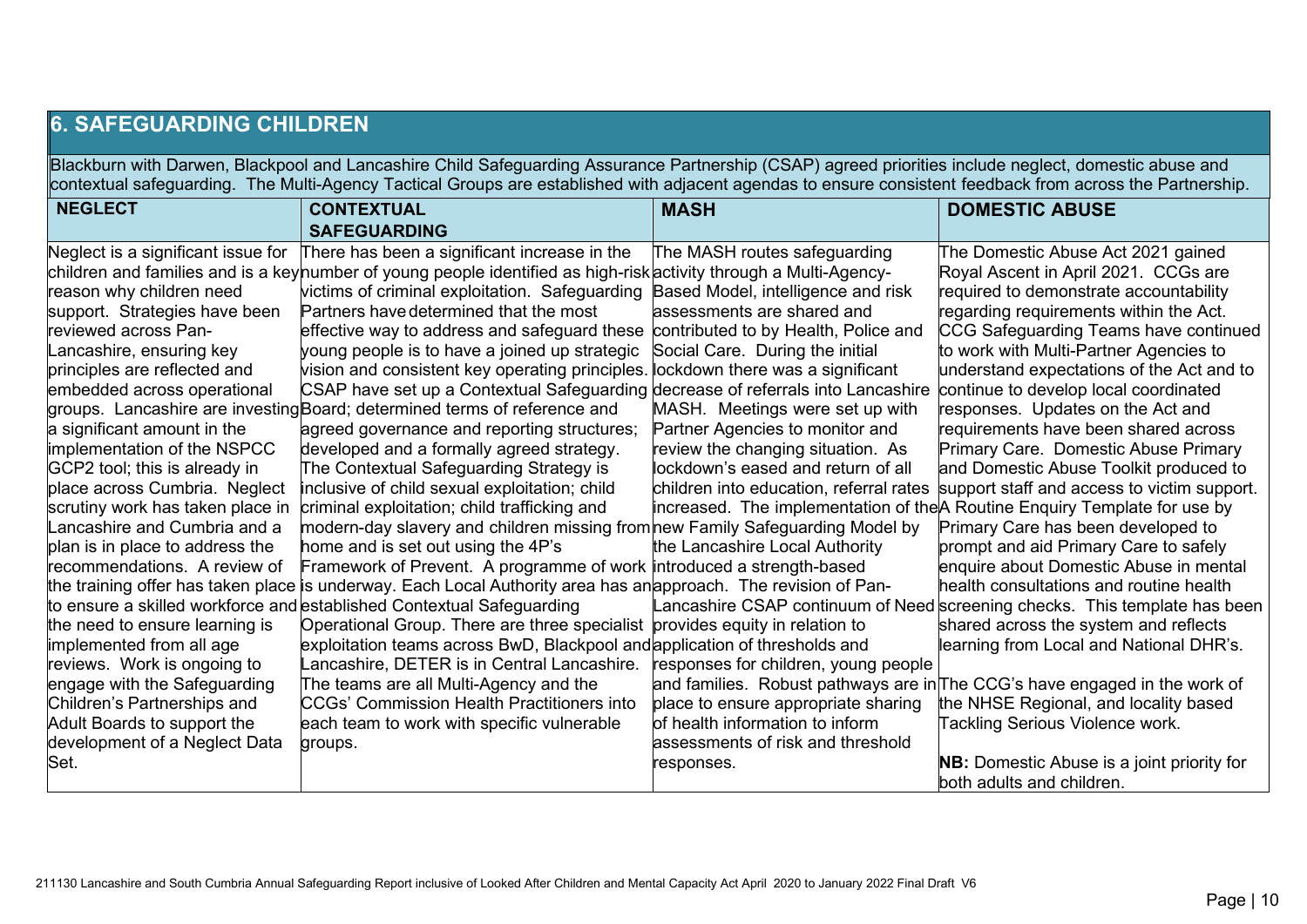### **Elective Home Education (EHE)**

Following the national lockdown and reopening of schools to all pupils, in September 2020, an emerging theme related to an increase in children and young people whose parents were opting to Electively Home Educate (EHE) reported by Lancashire County Council. There is a thematic review of home education currently being undertaken Nationally and the Local Authorities have requested more power in this process. At the time of reporting there were 1813 children in Lancs EHE.

| Numbers Home Educated Children |                                   |         |       |  |  |
|--------------------------------|-----------------------------------|---------|-------|--|--|
| <b>West Lancashire</b>         | <b>Chorley &amp; South Ribble</b> | Preston | Tota. |  |  |
| 164                            | 303                               | 221     | 526   |  |  |

All Safeguarding Partners are monitoring the increasing numbers and parents keeping children at home for ease and perceived safety.

The Local Authority continues to monitor attendance at school, safety and work with parents who choose to home educate to make sure that education is taking place.

### **Lancashire Family Safeguarding Model**

The Lancashire Family Safeguarding Model was introduced across Lancashire following a successful bid by Lancashire County Council to the Department of Education in the Autumn 2019.

The Joint Committee of CCGs was requested to endorse the Model and to support the signing of a pledge document following the Safeguarding Health Executive bringing it to the attention of the Collaborative Commissioning Board early February 2021. The Model had been strongly evaluated to reduce numbers of children going into care with more children remaining safely at home wherever possible; in addition to improving outcomes for children and delivering on system savings. A Family Safeguarding Launch Event and Celebration of Changes to Services for Families in Lancashire took place March 2021. An external evaluation is taking place and will be reported on in 2021 / 22.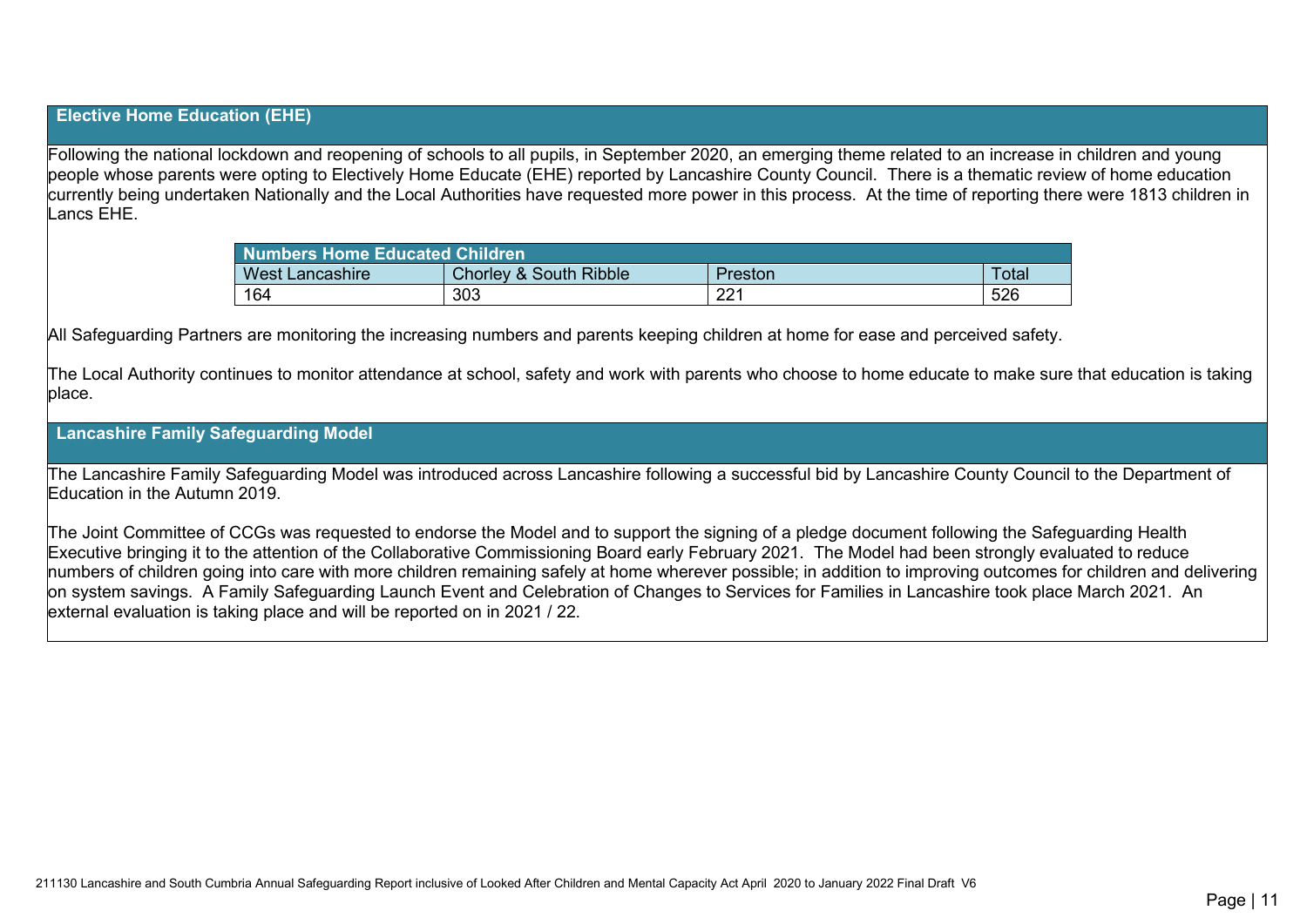# **7. CHILD DEATH REVIEW PROCESS**

Following legislative changes and the requirements of the Statutory Guidance 'Working Together to Safeguard Children 2018' and the Child Death Review: Statutory and Operational Guidance (England) 2018; the Local Authority and CCGs are the Child Death Review Partners who have the responsibility for the child death processes. The deaths of all children under the age of 18 must be reviewed by a Child Death Overview Panel (CDOP) on behalf of the Child Death Review Partners.

| <b>SUDC Service</b>                               | <b>CDOPs</b>                                                                                                                                              | <b>Learning from Safeguarding Incidents and</b><br><b>Child Deaths</b> |
|---------------------------------------------------|-----------------------------------------------------------------------------------------------------------------------------------------------------------|------------------------------------------------------------------------|
|                                                   | The SUDC Nurse-led Service is commissioned on Across Lancashire and South Cumbria there are two                                                           | A National Panel roundtable event took place in                        |
| behalf of Pan-Lancashire CCGs. The service co-    | CDOPs; Pan-Lancashire CDOP and Cumbria CDOP. This                                                                                                         | November 2021 with a network of professionals                          |
|                                                   | ordinates a Joint Agency Response with the Police is to ensure that the required numbers of cases are reviewed to discuss the development of pathways and |                                                                        |
| and works alongside the Local Authority in        | as outlined in the Statutory Guidance (at least 60 deaths a                                                                                               | innovative work at a local level with respect to                       |
| responding to child deaths.                       | year).                                                                                                                                                    | Sudden Unexpected Death in Infancy (SUDI)                              |
|                                                   |                                                                                                                                                           | linked to the National Review focused on SUDI in                       |
| The revised Pan-Lancashire SUDC protocol was      | There is a Memorandum of Understanding in place that                                                                                                      | families published in July 2020.                                       |
| launched in June 2020 and covers the principles   | reflects a formal agreement between the eight CCGs and                                                                                                    |                                                                        |
| and practice of the management of sudden          | three Local Authorities to share a single Pan-Lancashire                                                                                                  |                                                                        |
| unexpected death in children up to 18 years of    | CDOP, which will not only review all child deaths, but will                                                                                               |                                                                        |
| age. Following the reforms and subsequent         | provide oversight and assurance for the Child Death Review                                                                                                |                                                                        |
| changes to Working Together to Safeguard          | Processes across Pan-Lancashire to the Statutory Partners.                                                                                                | <b>sleep balov</b>                                                     |
| Children (2018) the SUDC protocol was revised     |                                                                                                                                                           |                                                                        |
| and cascaded widely across organisations with a   | The Pan-Lancashire CDOP covers Blackpool, Blackburn                                                                                                       |                                                                        |
| training offer to support relevant changes.       | with Darwen and Lancashire. The three Local Authorities                                                                                                   |                                                                        |
|                                                   | have delegated the responsibility of the Child Death Review                                                                                               |                                                                        |
| During 2021-22, the SUDC Service has been         | arrangements to their respective Directors of Public Health.                                                                                              | Safer sleep forms part of the Pan-Lancashire                           |
| delivering reduced service provision; a five-day  | The eight CCGs maintain accountability and have delegated                                                                                                 | SUDC Prevention Group's Strategic Plan with                            |
| service instead of seven-day service. A review of | the same responsibility to the ICB Safeguarding Health                                                                                                    | oversight by Child Death Overview Panel                                |
| the service has been undertaken. The Lead         | Executive Group who will co-ordinate with NHS England.                                                                                                    | (CDOP). There remains a strong focus in                                |
| Commissioner has responded to                     |                                                                                                                                                           | relation to safer sleep with an increased multi-                       |
| recommendations to support increased resource     | A Governance paper was presented to the Safeguarding                                                                                                      | agency response to identifying and raising                             |
| to sustain the delivery of a seven-day service.   | Health Executive in February 2021 to support strengthening                                                                                                | awareness of unsafe sleeping practices.                                |
| Work is ongoing to progress ICB support for       | the reporting arrangements as part of the assurance                                                                                                       |                                                                        |
| recurrent additional funding. If a sudden death   | arrangements for Child Death Reviews.                                                                                                                     | A Safer Sleep Awareness session was widely                             |
| occurs at the weekend requiring a Joint Agency    |                                                                                                                                                           | circulated coinciding with Safer Sleep week                            |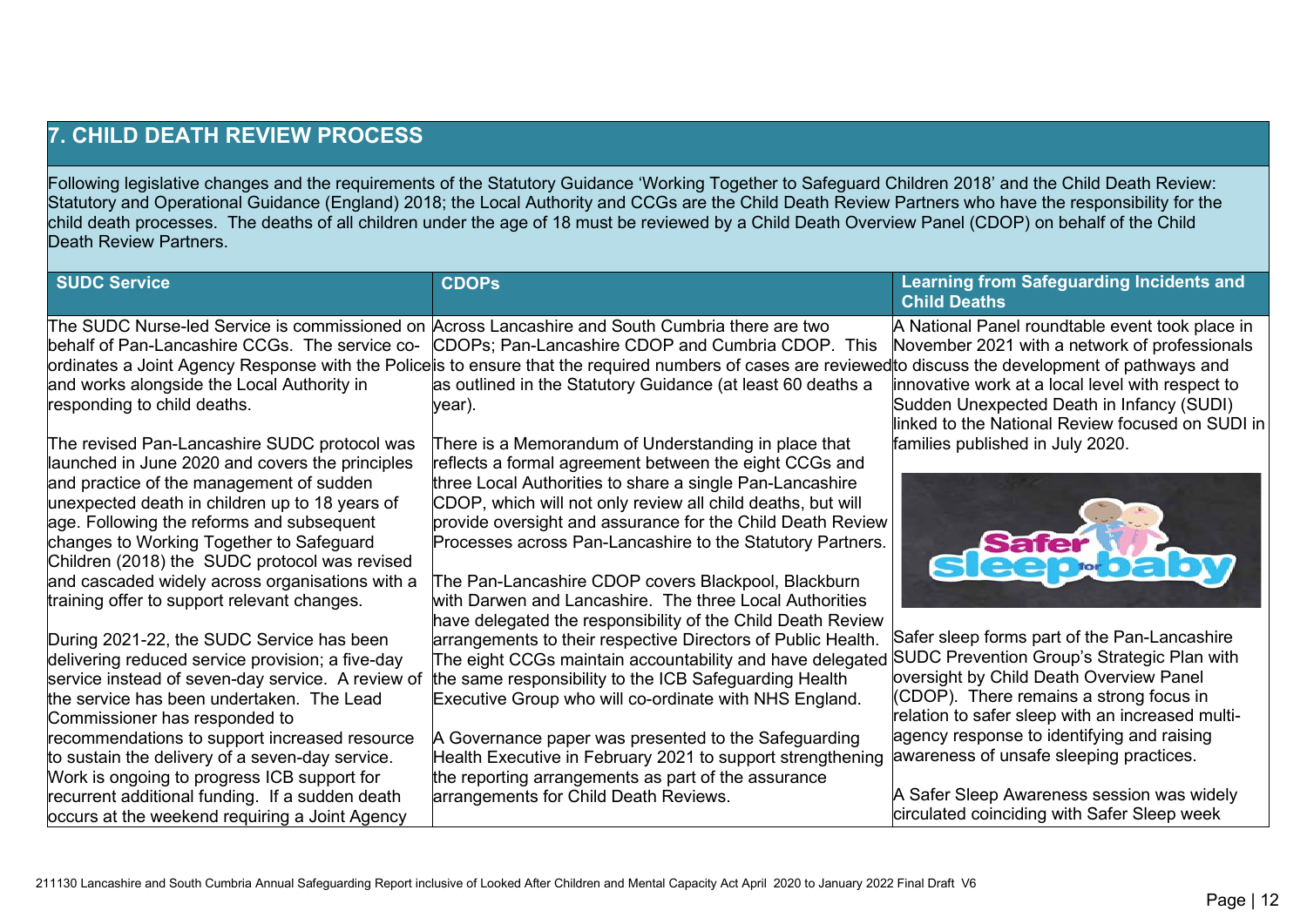Response; this will be implemented jointly by the Police and the on-call Consultant Paediatrician.

In January 2022, the SUDC Service have been presented with a NHS England Safeguarding Star Award for their commitment in supporting families who have experienced a sudden unexpected loss of a child.

The SUDC Nurses are fully engaged in the System Suicide Prevention Logic Model, developed to address short, intermediate and long-term outcomes to reduce the number of suicides, the number of people that that self-harm and improve outcomes for those affected by suicide.

The SUDC team have engaged in contagion planning; supporting in communities, schools, and colleges where children have ended their own lives.

The Mental Health in Schools Team is now commissioned in some areas which will support the emotional wellbeing of children.

Cumbria CDOP remains under the Cumbria Safeguarding Children Partnership and reports to the Board.

Cumbria CDOP has a newly appointed Chair who has refreshed the CDOP workplan and strengthened the delivery of the business element to deliver key national directives and implement lessons from reviews.



during March 2021. The session focussed on parental approaches to safety and risk-taking behaviours, which contribute to unexpected deaths.

Pan-Lancashire CDOP has raised awareness across the Partnership following several incidents across the Northwest involving children being severely injured or killed by heavy objects falling onto them; this included a Lancashire case.



To help prevent head trauma in babies; the ICON has been re-launched, which provides key messages and resources for parents and carers to let them know that infant crying is normal and methods that can be used to cope.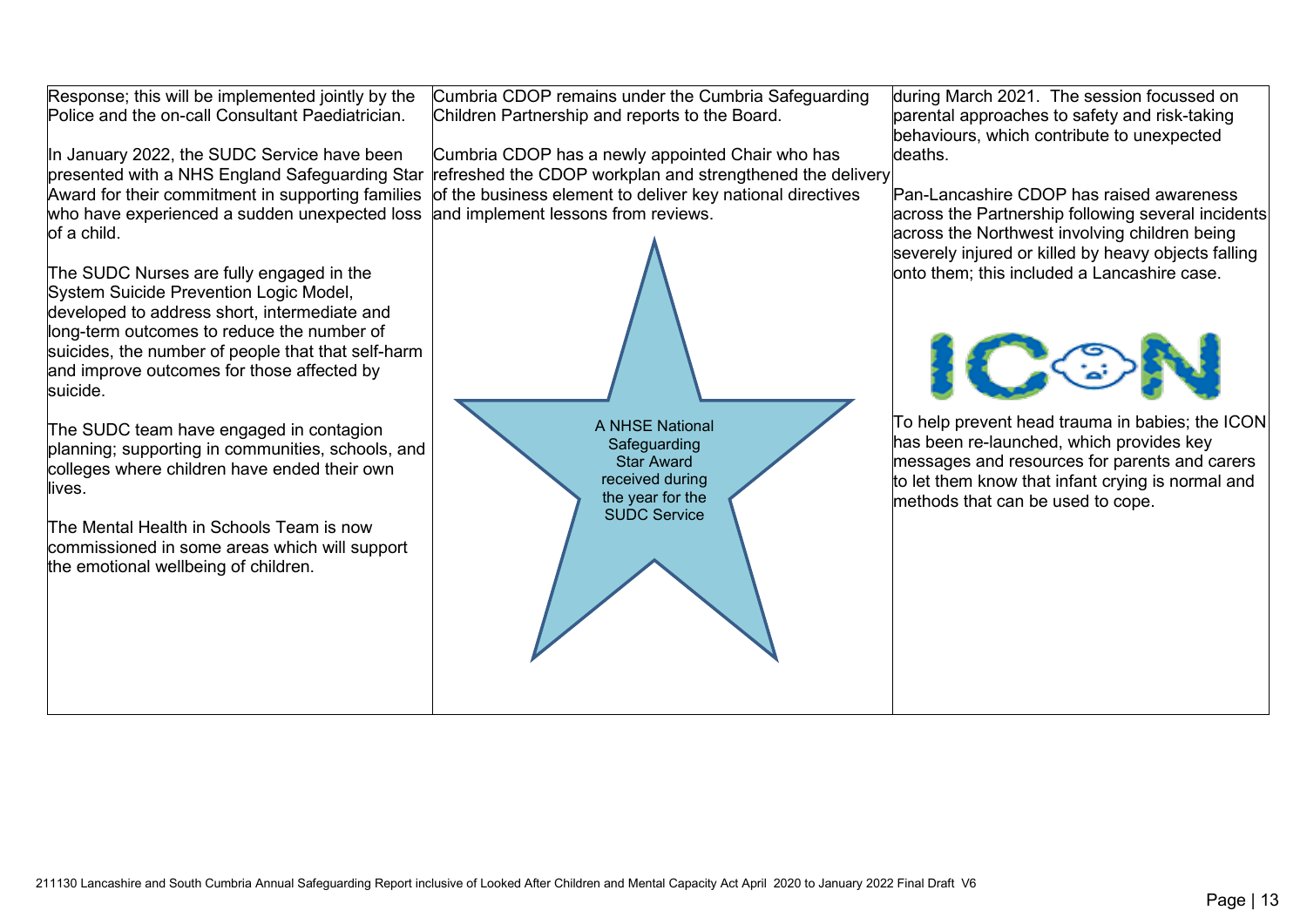### **8. LOOKED AFTER CHILDREN**

Looked After Children and Care Leavers are recognised as the most vulnerable cohort in view of their pre-care experiences of trauma and abuse. CCGs' have key statutory responsibilities to work in partnership with Local Authorities to ensure that the health needs of Looked After Children and Care Leavers are met and that there are sufficient commissioned resources to do this.

Across the system a Strategic Vision is that all Looked After Children and Care Leavers will be afforded the opportunity to achieve positive health outcomes. To reduce unwarranted variation a system Looked After Children and Care Leaver Service Specification has been developed. This has been approved at a commissioning level and consultation is on the way with current providers regarding any local nuances. It is envisaged that this will be embedded with a period of transition from July 2022.



#### **Impact of COVID for LAC 2020-21**

At the start of the pandemic the Central Safeguarding Team worked with NHS Providers to adapt service delivery to support provision of Statutory Health Assessments for Looked After Children. There were changes in National Guidance in respect of Looked After Children and undertaking our statutory functions due to the public health precautions employed. This included completion of Initial and Review Statutory Health Assessments being undertaken via virtual platforms. A system wide survey was undertaken to seek the views of children and young people regarding their experiences of the virtual approach and positive feedback was received which has subsequently informed future service delivery consideration. Routine dental access was also adversely affected during the COVID pandemic for all children including Looked After Children. The impact of accessing NHS dental treatment for looked after children and young people was highlighted as a consistent challenge both nationally and across Lancashire and South Cumbria. The percentage of Looked After Children and young people who had been seen by a dentist in 2020-21, which is a national performance indicator for Local Authorities, has seen a decline in view of this. A dental pilot is ongoing and there will be consideration of roll out across the system for priority access for Looked After Children.

During COVID there were also an increase of children in crisis, whereby Looked After Children, due to placement break downs and lack of therapeutic placements spent extended periods on acute children's hospital wards. This has also been highlighted as a risk nationally due to placement sufficiency for Looked After Children with complex emotional health needs.

#### **Health Assessments**

During the reporting period there has continued to be a hybrid model in the provision of completion of both Initial Health Assessments (IHAs) and Review Health Assessments (RHAs) by face to face / virtually in view of the public health precautions. There has been a Risk Assessed Model to ensure that face to face health assessments are facilitated where clinically indicated. Routine access for dental provision for Looked After Children has continued to be a challenge due to the delays because of the COVID pandemic. There has been an improved performance of the number of Looked After Children who have had their annual dental check, but this has yet to return to a pre-COVID position. In response an NHSE Dental Pilot was initiated in September 2021 in the East Lancashire area. The key aims and objectives of the pilot is to support priority access for Looked After Children and raise awareness of their specific requirements with NHS dentists. The pilot is scheduled to be completed in March 2022 with a view to this being provided across the ICB footprint.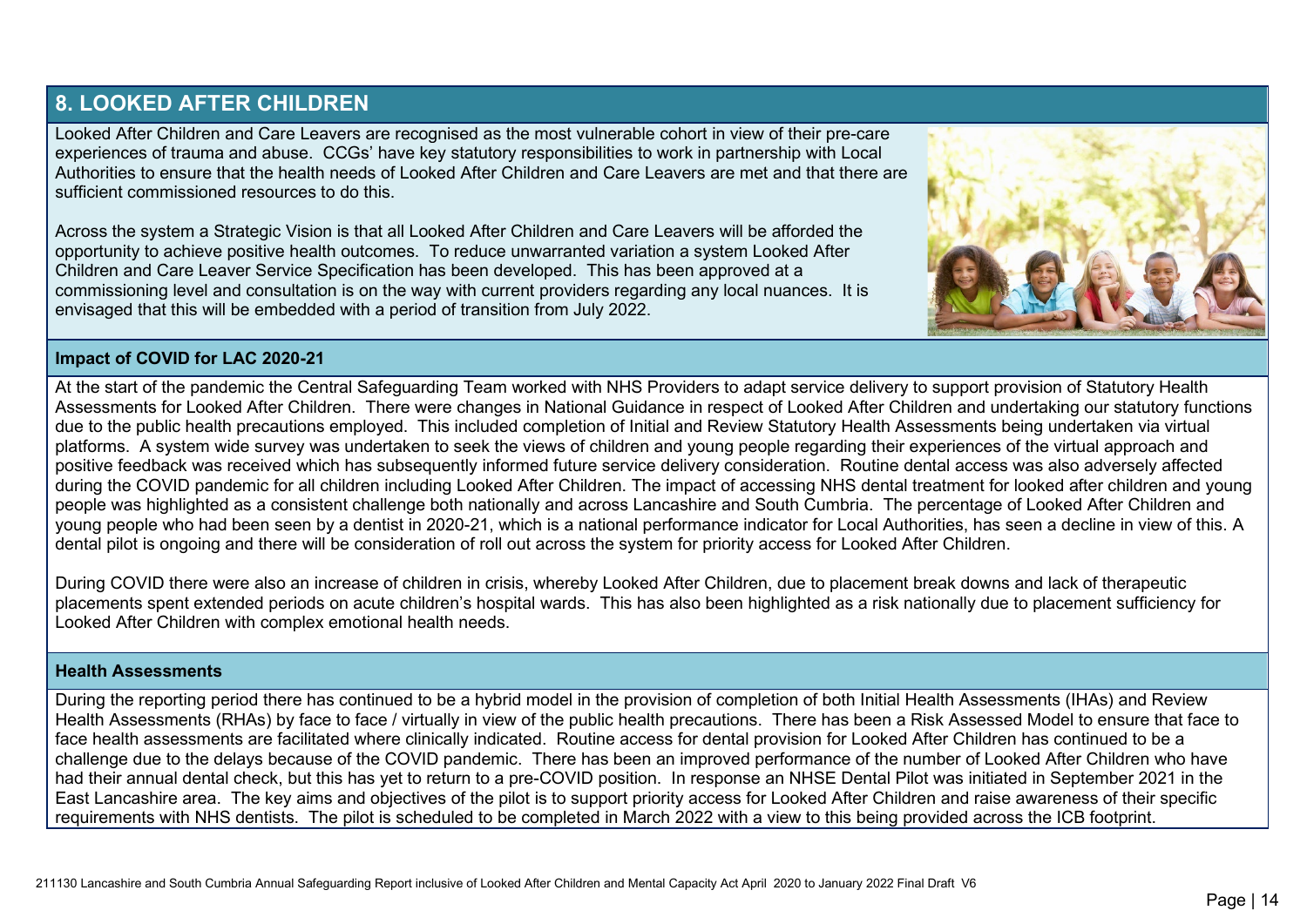Access to Health Commissioned Services for Looked After Children and Care Leavers that address their specific emotional health needs is identified an area requiring further development to support early intervention around attachment difficulties and the impact of trauma. To identify the current offer and any gaps in provision a scoping exercise is underway via Commissioners and Providers across the system.

| <b>Challenges</b>                                                                                                                                                                                                                                                                                                                                                                                                                                                                                                                                                                                                                                                           | <b>Priorities</b>                                                                                                                                                                                                                                                                                                                                                                                                                                                                                                                                                                                                                                                                                                                                                                                                                                                                                                                                                                                                                                                                                                                                  |
|-----------------------------------------------------------------------------------------------------------------------------------------------------------------------------------------------------------------------------------------------------------------------------------------------------------------------------------------------------------------------------------------------------------------------------------------------------------------------------------------------------------------------------------------------------------------------------------------------------------------------------------------------------------------------------|----------------------------------------------------------------------------------------------------------------------------------------------------------------------------------------------------------------------------------------------------------------------------------------------------------------------------------------------------------------------------------------------------------------------------------------------------------------------------------------------------------------------------------------------------------------------------------------------------------------------------------------------------------------------------------------------------------------------------------------------------------------------------------------------------------------------------------------------------------------------------------------------------------------------------------------------------------------------------------------------------------------------------------------------------------------------------------------------------------------------------------------------------|
| Completion of IHAs and RHAs for Looked<br>After Children within statutory timescales<br>remains an area of risk locally and across<br>the system. This is partly attributed to the<br>range of external factors that sit outside the<br>remit of Health Providers to resolve and in<br>addition the complexity of this cohort. Local<br>Authorities and Providers are working in<br>partnership with the CCG Safeguarding<br>Teams to actively influence improved<br>processes and mitigate any barriers or<br>challenges. There continues to be Provider<br>and CCG escalation process in place, and<br>this is monitored as part of existing<br>contractual arrangements. | During transition into the new arrangements and considering the system reforms in the Health and Care Bill,<br>there are several priorities as part of Statutory and Corporate Parenting responsibilities. Across the system the<br>vision is that all Looked After Children and Care leavers will be afforded the opportunity to achieve positive health<br>outcomes which will be achieved by effective commissioning of health services; reduced unwarranted variation<br>and health services being delivered by a trauma informed and skilled workforce.<br>Priorities for 2022/23:<br>Development of a Health Strategy for Looked After Children and Care Leavers<br>Dental Pilot which supports priority access for Looked After Children and Care Leavers to be rolled out<br>across the system<br>Consultation with Looked After Children and Care Leaver's population to inform future service delivery<br>System Looked After Children and Care Leavers Service Specification to be embedded<br>Commissioned Health Services to support Looked After Children and Care Leavers around addressing<br>their emotional health and wellbeing |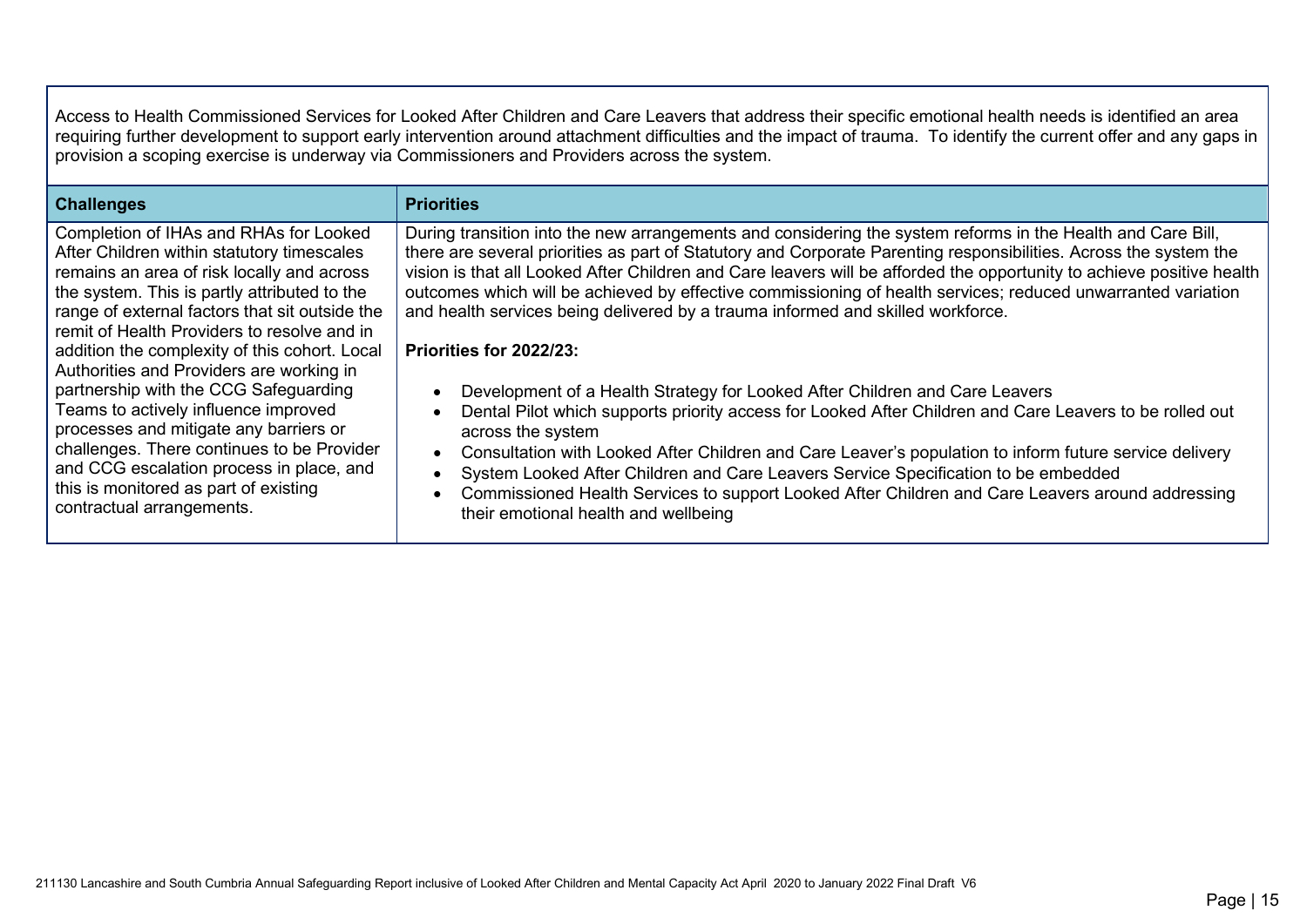### **9. SAFEGUARDING ADULTS**

The Local Authority retains the responsibility for overseeing a safeguarding enquiry and ensuring that any investigation satisfies its duty under Section 42 to decide what action is necessary, to protect the adult and to ensure that such action is taken when necessary. Local referral rates and those progressing to a safeguarding enquiry have indicated a reduction in referrals than in the previous reporting period. This could be attributed to the national lockdown and impact of social isolation and less visibility from visiting professionals. Anecdotal feedback from visiting professionals highlighted that people who were more vulnerable to COVID-19 did not feel safe to access services or ready to mix more freely.

During the COVID response as part of wider infection prevention control requirements the aim to reduce the risk of COVID transmission by reducing non-essential visiting footfall, has potentially resulted in less scrutiny from visiting professionals. There is acknowledgement that over the reporting period there has been unprecedented demand and challenge to the Regulated Care Sector and the impact continues to be seen around quality of care resulting in increased safeguarding activity and quality concerns.

The priority areas for the four Safeguarding Adults Boards have been identified as below:

The CCGs are part of multi-agency response and are linked to all four priorities above and are working closely at developing outcome focussed objectives, workforce preparation and service redesign.

| Domestic Abuse: adults with      | <b>Regulated Care</b>             | <b>Self-Neglect</b>                | <b>Vulnerabilities linked to Mental Health &amp; Suicide</b>    |
|----------------------------------|-----------------------------------|------------------------------------|-----------------------------------------------------------------|
| care and support needs           |                                   |                                    |                                                                 |
| A large proportion of            | The CCG Safeguarding Teams        | Self-neglect is an area of         | The links between safeguarding adult and mental health are      |
| safeguarding adults work         | have been instrumental in         | focus and a priority. During       | extensive, multi-layered, and complex. The wider work and       |
| relates to the abuse or neglect  | leading and supporting the        | the reporting period the           | planning of MH Commissioners and Providers aims to              |
| of people with care and support  | Regulated Care market during      | Lancashire Adult Board             | safeguard people with vulnerabilities, prevent / reduce suicide |
| needs who are living in their    | the pandemic from both a          | have reviewed the                  | and supports the system wide development of safeguarding        |
| own homes. Domestic abuse        | safeguarding and quality          | Evaluation Report of the           | across Mental Health Services access and provision.             |
| can take many other forms and    | perspective. The COVID            | Lancashire Safeguarding            | Examples of planning and implementation during the reporting    |
| be perpetrated by a range of     | response has been a challenge     | <b>Adults Boards Self- Neglect</b> | period include:                                                 |
| people. There is a great overlap | across all services; but have     | Framework and accepted             | Roll out of Initial Response Services to ease access to         |
| between safeguarding and         | also enabled a strong focus in    | the findings. The findings         | timely mental health services                                   |
| domestic abuse and the           | strengthening the partnership     | demonstrated that most             | Transformation work in the delivery of 86 additional beds       |
| approaches and legal             | approach in response to the       | Practitioners understand           | in a three phased approach                                      |
| frameworks for domestic abuse.   | demands.                          | and can identify self-             | Guidance for AMHPs developed where no mental health             |
|                                  |                                   | neglect, however a                 | bed is available following Mental Health Act assessment         |
| Domestic Abuse in older people   | <b>Best Practice Safeguarding</b> | significantly lower number         | Multi-agency deep dive of section 136 cases to develop a        |
| has also been a feature in a     | Guidance was developed for        | were aware of the Self-            | greater understanding of what can be done better                |
| number of Safeguarding Adult     | <b>Community Professionals to</b> | <b>Neglect Framework and</b>       | Full engagement in the system Suicide Prevention                |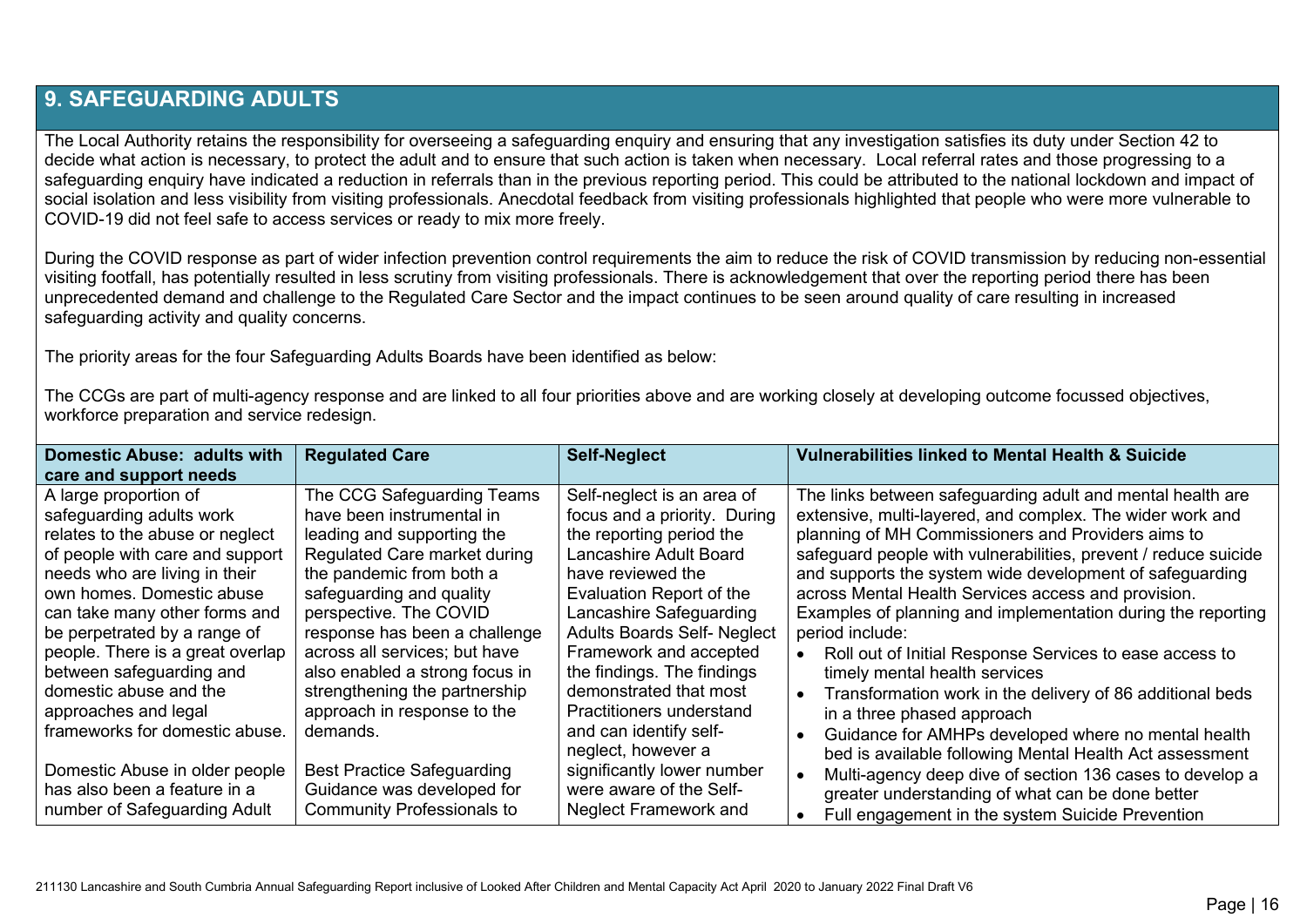| Reviews (SARs).<br>The Safeguarding Team have<br>undertaken significant work to<br>promote this.<br>Promoting and sharing the<br>learning from SARs and<br>themes in the elderly<br>Action plans developed to<br>enhance practice<br>Developed a Domestic<br>Abuse Toolkit for Primary<br>Care<br>Supported work to improve<br>recognition and<br>understanding of the<br>circumstances in which<br>adult safeguarding and<br>domestic abuse overlap<br>Produced a GP<br><b>Safeguarding Sample Policy</b><br>for Domestic Abuse<br>The Safeguarding Team have<br>contributed to the knowledge<br>and confidence of professionals<br>so that complexities of working<br>with people who need care and<br>support, and who are also<br>experiencing / reporting<br>domestic abuse are better<br>understood, and better<br>outcomes for people can be<br>achieved as a result. | promote vigilance around<br>safeguarding responsibilities.<br>Safeguarding, Duty of Care and<br>the importance of using PPE<br>was shared in a briefing note<br>across the sector to improve<br>practice.<br>Over the reporting period key<br>themes highlighted from the<br>RADAR process included:<br>Management turnover<br>$\bullet$<br>Medication management<br>$\bullet$<br><b>IPC Management</b><br>$\bullet$<br><b>Closed cultures</b><br>$\bullet$<br><b>Financial viability</b><br>$\bullet$<br>Staff training in supporting<br>people with challenging<br>behaviours<br>Inadequate staffing due to<br>$\bullet$<br>COVID isolation and<br>sickness<br>Lack of 1:1 provision of care<br>$\bullet$<br>to meet assessed needs<br>A system wide Standard<br><b>Operating Procedure for</b><br>Regulated Care was developed<br>to gain safeguarding and quality<br>assurance across the sector<br>and to develop a coordinated<br>response to future quality visits<br>where required. | 21.8% of staff felt there was<br>not clear guidance. A<br>further 25.6% were unsure<br>about guidance available.<br>Families who support<br>people who self-neglect<br>identified a need for a<br>resource to support them in<br>reporting. The Board is due<br>to facilitate a Task Group in<br>2022 to consider how the<br>Partnership can encourage<br>and support agencies to<br>work together in relation to<br>early help for self-neglect. | Programme<br>Crisis helpline available 24 hours a day seven days a<br>$\bullet$<br>week<br>Planning and roll out of Street Triage working closely with<br>the Police<br>CCG mental health Community Transformation<br>$\bullet$<br>programme will enhance wrap around support for Primary<br>Care<br>Issues relating to the lack of mental health beds across the<br>system following Mental Health Act assessments requiring<br>formal admission, were received by the Lancashire<br>Safeguarding Adults Board. LCC and LSCFT presented an<br>update on the Mental Health Activity report and plans in place<br>to mitigate the risks due to exceptionally high levels of demand<br>across the system. A number of service developments are<br>ongoing including:<br>Transformation work in the delivery of 86 additional beds<br>in a three phased approach<br>Development of improved methods of communication and<br>shared systems access with LSCFT bed hub to stream-<br>line MHA processes<br>Multi-agency deep dive of section 136 cases to develop a<br>$\bullet$<br>greater understanding of what can be done better<br>Internal Audit has commenced against National AMHP<br>Standards<br>Guidance for AMHPs developed where no mental health<br>bed is available following Mental Health Act assessment<br>Meeting to be convened to explore the gaps and solutions<br>for patients in Emergency Department where there is no<br>legal framework to detain whilst an inpatient mental health<br>bed is awaited<br>The Safeguarding Board will maintain this area of focus as the<br>work progresses. |
|------------------------------------------------------------------------------------------------------------------------------------------------------------------------------------------------------------------------------------------------------------------------------------------------------------------------------------------------------------------------------------------------------------------------------------------------------------------------------------------------------------------------------------------------------------------------------------------------------------------------------------------------------------------------------------------------------------------------------------------------------------------------------------------------------------------------------------------------------------------------------|----------------------------------------------------------------------------------------------------------------------------------------------------------------------------------------------------------------------------------------------------------------------------------------------------------------------------------------------------------------------------------------------------------------------------------------------------------------------------------------------------------------------------------------------------------------------------------------------------------------------------------------------------------------------------------------------------------------------------------------------------------------------------------------------------------------------------------------------------------------------------------------------------------------------------------------------------------------------------------------------|---------------------------------------------------------------------------------------------------------------------------------------------------------------------------------------------------------------------------------------------------------------------------------------------------------------------------------------------------------------------------------------------------------------------------------------------------|-------------------------------------------------------------------------------------------------------------------------------------------------------------------------------------------------------------------------------------------------------------------------------------------------------------------------------------------------------------------------------------------------------------------------------------------------------------------------------------------------------------------------------------------------------------------------------------------------------------------------------------------------------------------------------------------------------------------------------------------------------------------------------------------------------------------------------------------------------------------------------------------------------------------------------------------------------------------------------------------------------------------------------------------------------------------------------------------------------------------------------------------------------------------------------------------------------------------------------------------------------------------------------------------------------------------------------------------------------------------------------------------------------------------------------------------------------------------------------------------------------------------------------------------------------------------------------------------------------------------|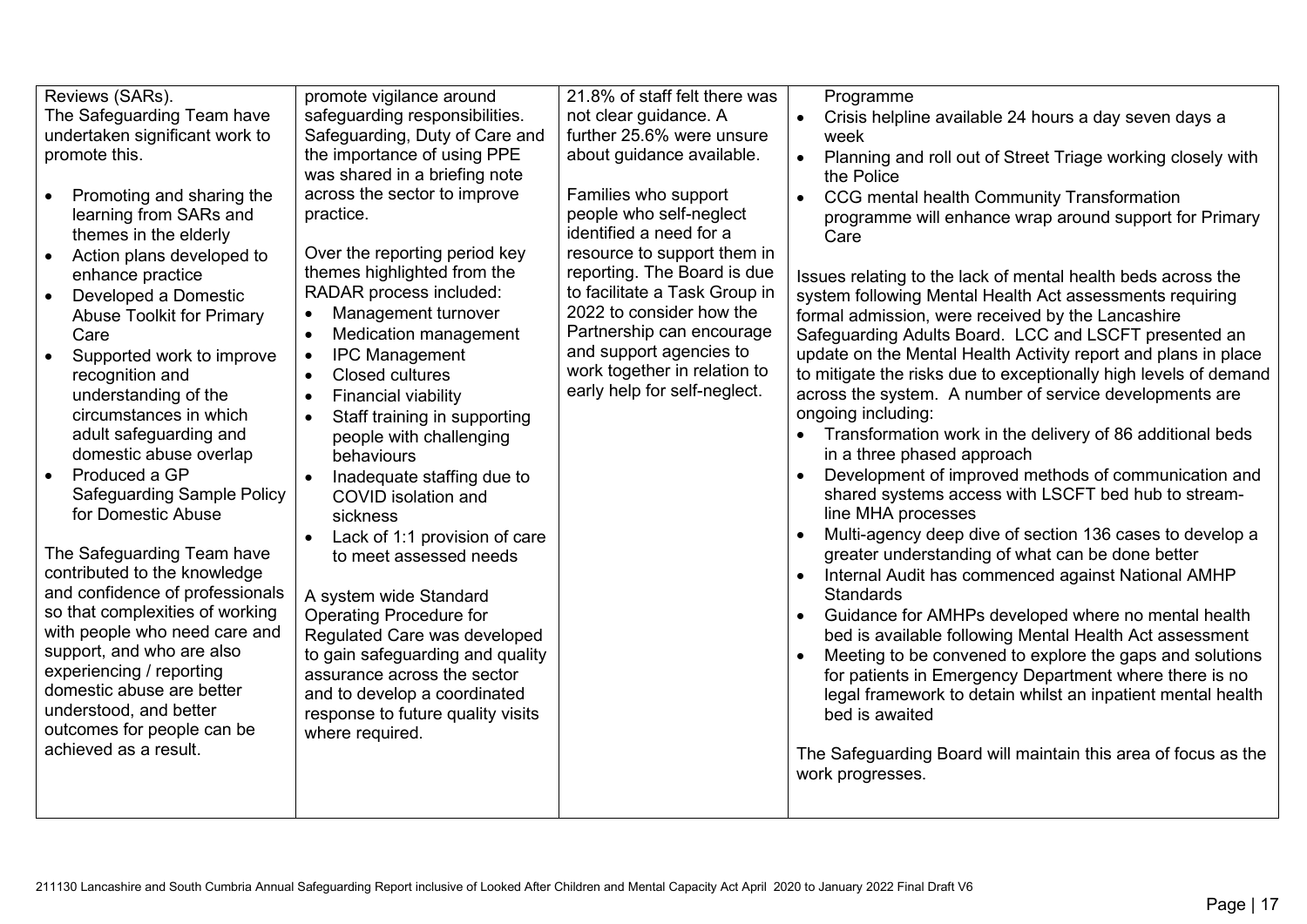|                                                                                          | Achievements within Regulated Care 2020 / 21 across the CCG Quality and Safeguarding Teams                                                                                                                                                                                                                                                           |
|------------------------------------------------------------------------------------------|------------------------------------------------------------------------------------------------------------------------------------------------------------------------------------------------------------------------------------------------------------------------------------------------------------------------------------------------------|
| <b>COVID Operational Response</b>                                                        | Resilience of the Regulated Care Sector throughout the pandemic<br>Response and provision of PPE equipment to the Regulated Care Sector<br>IPC response, training and support provided to the Regulated Care Sector<br>Support and engagement for the Vaccination Programme                                                                          |
| <b>Regulated Care Sector</b><br><b>StrategicDevelopment</b>                              | Profile of the Regulated Care Sector raised significantly nationally, regionally, and locally across ICS<br>Integrated Partnership approach to Regulated Care, increased joint working and strengthened relationships<br>across each place-based system                                                                                              |
| Integrated working to improve system<br>pathways for the Regulated Care<br><b>Sector</b> | Active participation and alignment to ICS Regulated Care Work Programme<br>Partnership working to deliver admission avoidance, timely and safe discharge from hospital<br>System response to establish Designated Settings Pathway which was the first to be mobilised across the<br>ICS utilising Quality Improvement and Lived Experience approach |
| <b>Data and Digital</b>                                                                  | Improved data collection, intelligence, and analysis of Regulated Care data through SIT Reps<br>Continued analysis of quality and safeguarding data to ensure services were safe throughout and<br>concerns were responded to effectively                                                                                                            |

### **Adult Safeguarding Section 42 enquiries across LCC**

A Redesign Project commenced in 2020 for adult safeguarding Section 42 enquiries across LCC with the aim of going live in November 2021. The key principles of the model include an open door for public reporting; controlled door for Professional reporting and a dedicated advice line to support Multi-Agency Professionals. The new service will be arranged across two hubs across Lancashire (West Hub and East Hub) and will allow Social Worker resource to be better proportioned to meet fluctuating demand and support consistency of approach. The newly developed model promotes closer collaboration with Multi Agency Professionals, shared decision making and a timelier response in dealing with safeguarding enquiries. The model supports continuous improvement where concerns are acted on earlier and creates an environment for caseloads to be adjusted and support offered with the aim of improving outcomes for vulnerable adults. Mental health specialism will continue to be supported by a dedicated Mental Health Team. The Designated Professionals are engaged in the developments to ensure health engagement and inclusion.

Key features of the model include:

- Embedding single social work practice
- Promoting flexibility and removal of process driven safeguarding enquiry
- Focus on proportionate enquiry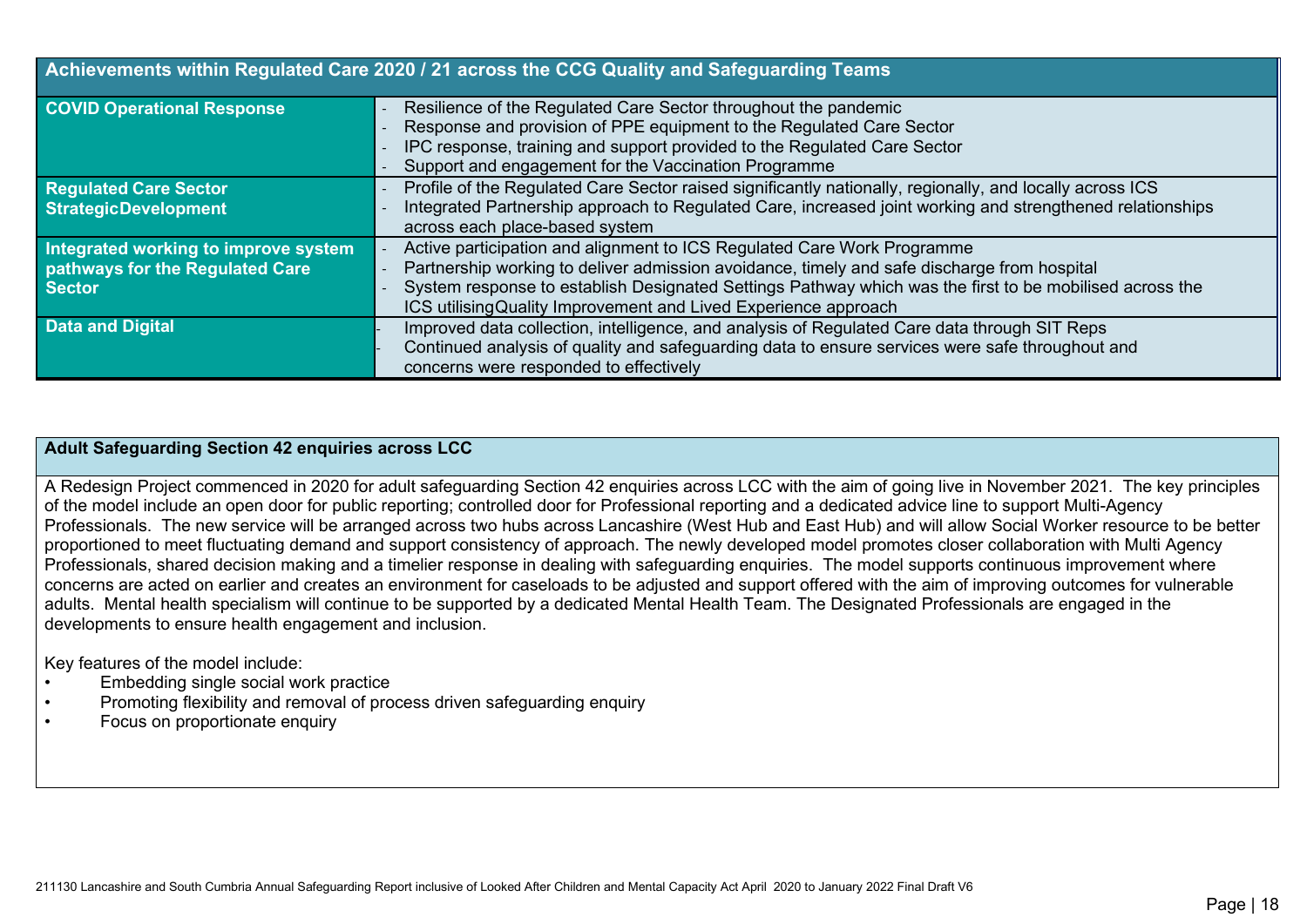### **10. MENTAL CAPACITY ACT AND DEPRIVATION OF LIBERTY SAFEGUARDS (DOLS) / LIBERTY PROTECTION SAFEGUARDS**

### **Liberty Protection Safeguards (LPS)**

The Mental Capacity (Amendment) Act 2019 introduced the Liberty Protection Safeguards (LPS) and will replace the current Deprivation of Liberty Safeguards. The LPS will deliver improved outcomes for people who are deprived of their liberty. The move from Deprivation of Liberty Safeguards to LPS requires a fundamental change in how CCGs and Hospital Trusts respond, deliver and assure against these legal duties.

The LPS are due to be implemented following a Code of Practice consultation. The consultation was expected in Spring 2021 but has been delayed due to the impact of the coronavirus. NHS Trusts, CCG's and Local Authorities will become the Responsible Bodies for authorising and reviewing assessments. The CCGs have a legal obligation to complete LPS Assessments and Authorisations for individuals in receipt of Continuing Health Care. Responsible Bodies including hospitals are also required to organise assessments, reviews, renewals and monitoring arrangements.

The CCGs are represented on the Regional and National LPS Clinical Reference Groups of NHS E/ I which dovetail into the Department of Health and Social Care MCA LPS Implementation Group. Work is in development to inform a National LPS Dataset; Health Education England are also developing and planning publication of a national set of training materials for multiagency use once the LPS Code of Practice is published. A system response to the draft Code of Practice consultation will be brought together once published.

A risk mitigation plan has been developed and is being monitored across the system if appropriate arrangements are not implemented and potential impact on Human Rights.

Within the reporting period, the Safeguarding Team have successfully delivered a system LPS Workshop to develop a Mobilisation Plan for a Single Model of Delivery of the LPS on behalf of the system and the eight CCGs. A health LPS Health Implementation Group has been introduced with focus on health readiness including discussion of the outputs from the Regional and National LPS Clinical Reference Groups. A system wide Plan on a Page has also been developed to track outputs and demonstrate improvement actions. Progress will be reported on in 2022 / 23.

Over the reporting period service developments include:

- Options appraisal on the LPS Delivery Model for agreement by the JCCCGs
- Recruitment into the band 6 and 8A clinical roles to support LPS implementation across the CCGs
- Interface with system Partners around Advocacy Commissioning arrangements
- Alignment of LPS Risk Management Plans across Providers and CCGs where appropriate
- Strengthening arrangements to support MCA compliance and embedding into practice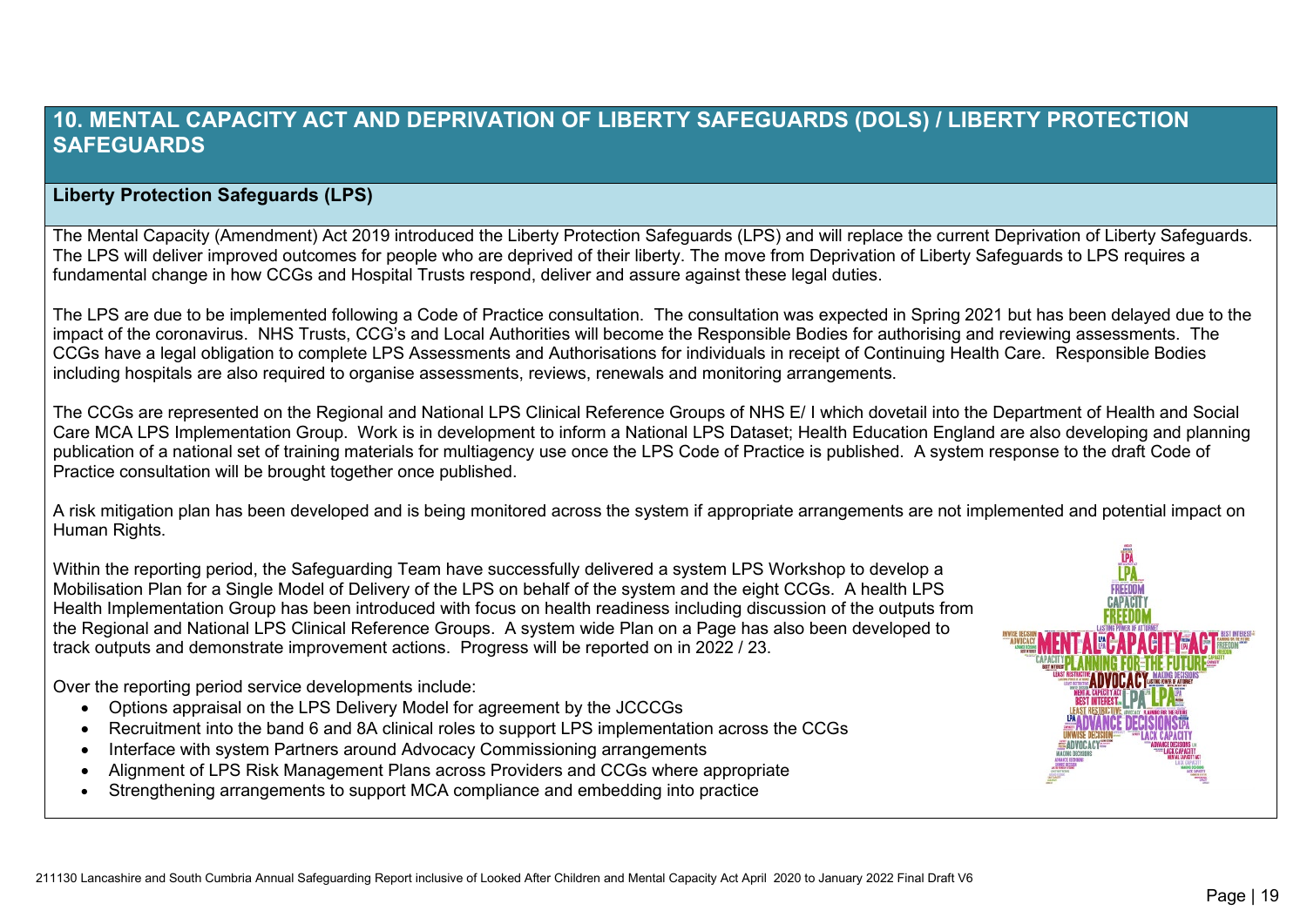| <b>Coronavirus Act 2020</b>                                                                                                                                                                                                                                                                                                                                                                                                                                                                                                                                                                                                                                                                                                                                                                                                                                                                                                                                                                                                       | <b>Strengthening Practice</b>                                                                                                                                                                                                                                                                                                                                                                                                                                                                                                                                                                                                                                                                                                                                    |
|-----------------------------------------------------------------------------------------------------------------------------------------------------------------------------------------------------------------------------------------------------------------------------------------------------------------------------------------------------------------------------------------------------------------------------------------------------------------------------------------------------------------------------------------------------------------------------------------------------------------------------------------------------------------------------------------------------------------------------------------------------------------------------------------------------------------------------------------------------------------------------------------------------------------------------------------------------------------------------------------------------------------------------------|------------------------------------------------------------------------------------------------------------------------------------------------------------------------------------------------------------------------------------------------------------------------------------------------------------------------------------------------------------------------------------------------------------------------------------------------------------------------------------------------------------------------------------------------------------------------------------------------------------------------------------------------------------------------------------------------------------------------------------------------------------------|
| In response to the Coronavirus Act 2020 and to strike a balance between<br>protecting vulnerable people and preventing the spread of the virus<br>Guidance 1, was released during the pandemic due to new arrangements<br>being more restrictive for the person prior to the pandemic. The guidance<br>offered a temporary, proportionate measure to support DoLS decision-<br>makers to provide the best possible care to those in need and remained in<br>place for the reporting year.<br>The COVID pandemic created unprecedented pressures on health services<br>which meant that Court of Protection Deprivation of Liberty's (COPDOL's)<br>applications / renewals were progressed on a limited basis. This position<br>was agreed across the system to support a pragmatic approach to focus on<br>only completing applications where there was a high risk of harm or high<br>levels of restrictions in place. A Recovery and Prioritisation Plan were later<br>implemented and monitored throughout the COVID response. | Over the reporting period as part of the service offer to the Regulated Care sector<br>and to strengthen awareness of the legal frameworks several Best Practice<br>initiatives were implemented.<br>These included:<br>Practice guidance on MCA and COVID swabbing of residents during the<br>COVID-19 period<br>Practice guidance on MCA and COVID vaccination, capacity and consent<br>• Safeguarding guidance and adherence to PPE procedures<br>A Human Rights based focus and input into the visiting guidance for care<br>$\bullet$<br>homes<br>Vaccine Refusals Tool for Primary Care to strengthen MCA compliance<br>$\bullet$<br>with Best Interests' decisions and to support early escalation to the Court<br>of Protection where there are disputes |

### **Case Study**

autistic spectrum disorder is being explored. John has a long history of not engaging with his medical needs and routine care and interventions that require John lives alone and has been experiencing bowel problems like those of bowel cancer. He has a diagnosis of anxiety; agoraphobia and a diagnosis of him to leave his home. Recent presentations resulted in referrals being made by the GP for hospital care. His father also died of bowel cancer which created much anxiety for him.

John initially agreed to the referral and then upon engaging with the appointment and with his previous patterns of behaviour declined to attend. The GP and hospital Consultant assessed him as having mental capacity to refuse treatment whilst his Social Worker and CSU Case Manager assessed him as lacking mental capacity as a result of his executive function (whilst he could understand, process consequences, risks and communicate decisions, the agoraphobia and anxiety prevented him from putting the decisions intothe live situation). In the meantime, the CCG were preparing a case for presentation to the Court of Protection for a Best Interest decision as to whether John would have the necessary investigations, due to the serious nature of his illness.

During this time his condition deteriorated, and he became confused at home requiring a GP visit. The GP successfully managed to persuade him to attend hospital and stayed with him until the ED team and hospital Safeguarding Lead took over his care.

The teams worked together whilst following the principles of the MCA enabling John to receive the information required to make decisions about his care and treatment. This resulted in a positive outcome in that John was supported to receive urgent investigations and the hospital staff arranged his transport home and checked his welfare on return home. All staff went above and beyond to enable John to receive person centred care at a time of significant pressures during the level four control and command response.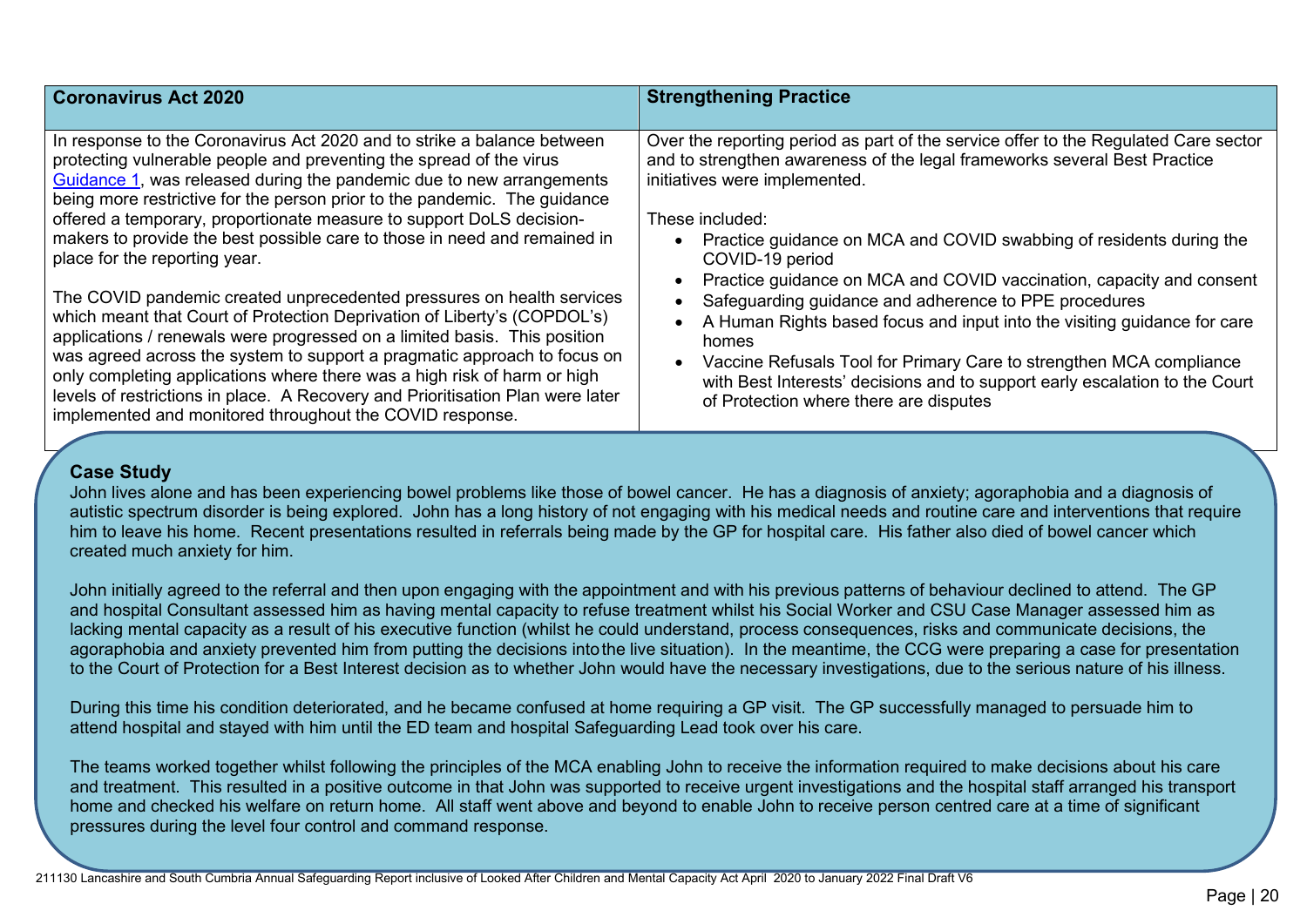# **11. SAFEGUARDING REVIEWS**

Lancashire and South Cumbria CCGs continue to engage with all four of the Safeguarding Adult Boards (SAB's), and both the Lancashire CSAP and Cumbria Children's Partnership (CSAP) through the work of the respective sub-groups to disseminate and embed Learning from Reviews and share good practice.

In June 2021 the Boards introduced a Safeguarding Adults Review Strategic Subgroup of Blackburn with Darwen, Blackpool and Lancashire with the purpose of aligning a consistent approach to Safeguarding Adult Reviews across the three Boards and to provide oversight, direction and ensure quality control mechanisms for the process.

One of the key changes in responding to these reviews was the development of a system dedicated Health Safeguarding Learning Forum. This forum has the specific role of taking learning and applying a health lens to the reviews and how we respond as a system. It is a clear move towards outcome focussed learning and risk management approach. By bringing together Commissioners, Providers and Primary Care to understand the learning the forum can then agree a joinedup approach to how to respond. The positive approach to learning has attracted National Interest and applauded by the National Safeguarding Leads.

 $\rm{\tau}$ he Safeguarding Team leads the co-ordination and contribution to Safeguarding Reviews and DHR's working with clinical areas to identify any learning. generating actions to strengthen practice and improvements. Learning is incorporated into training , awareness raising and communications.

| <b>Domestic Homicide Reviews</b>                                                                                                                                                                                                                                                                                                                                                                                                                                                                                                                                  | <b>Safeguarding Adult Reviews</b>                                                                                                                                                                                                                                                                                                                                                                                                                                                                                                                                                                                                |
|-------------------------------------------------------------------------------------------------------------------------------------------------------------------------------------------------------------------------------------------------------------------------------------------------------------------------------------------------------------------------------------------------------------------------------------------------------------------------------------------------------------------------------------------------------------------|----------------------------------------------------------------------------------------------------------------------------------------------------------------------------------------------------------------------------------------------------------------------------------------------------------------------------------------------------------------------------------------------------------------------------------------------------------------------------------------------------------------------------------------------------------------------------------------------------------------------------------|
| Section 9 (3) of the Domestic Violence, Crime and Victims Act 2004 places a<br>statutory duty on Community Safety Partnerships to carry out a DHR for a<br>homicide in which the death of a person aged 16 or over has or appears to have,<br>resulted from violence, abuse or neglect. Over the reporting period the CCG's<br>have engaged in the statutory DHR process.<br>Key themes and learning:<br>Importance of<br>Importance of<br><b>Information Sharing</b><br>assessments of<br>embedding routine<br>to avoid silo working<br>risk and harm<br>enquiry | Statutory Safeguarding Adult Reviews are a multiagency process which seeks<br>to determine areas for practice improvement and any lessons to be learned to<br>prevent significant harm or fatality in the future. Safeguarding Adult Reviews<br>were placed on hold temporarily due to the Covid pandemic but later<br>recommenced on a priority need led basis with referrals being monitored on an<br>exception basis.<br>During the reporting period four reviews have taken place across the system,<br>two of those being within the Central Lancashire locality.<br>Key themes and learning:<br><b>Vulnerability where</b> |
| Vulnerability where there is a<br><b>Prescence of Mental ill health and</b><br>lack of engagement with<br>the link between DA and people<br>services and fluctuating capacity<br>taking their own lives.<br>In response to the learning several initiatives have been developed at place                                                                                                                                                                                                                                                                          | Importance of<br>there is a lack of<br><b>Self-Neglect</b><br>assessments of<br>engagement and<br>risk and harm<br>fear during the<br><b>COVID pandemic</b>                                                                                                                                                                                                                                                                                                                                                                                                                                                                      |

211130 Lancashire and South Cumbria Annual Safeguarding Report inclusive of Looked After Children and Mental Capacity Act April 2020 to January 2022 Final Draft V6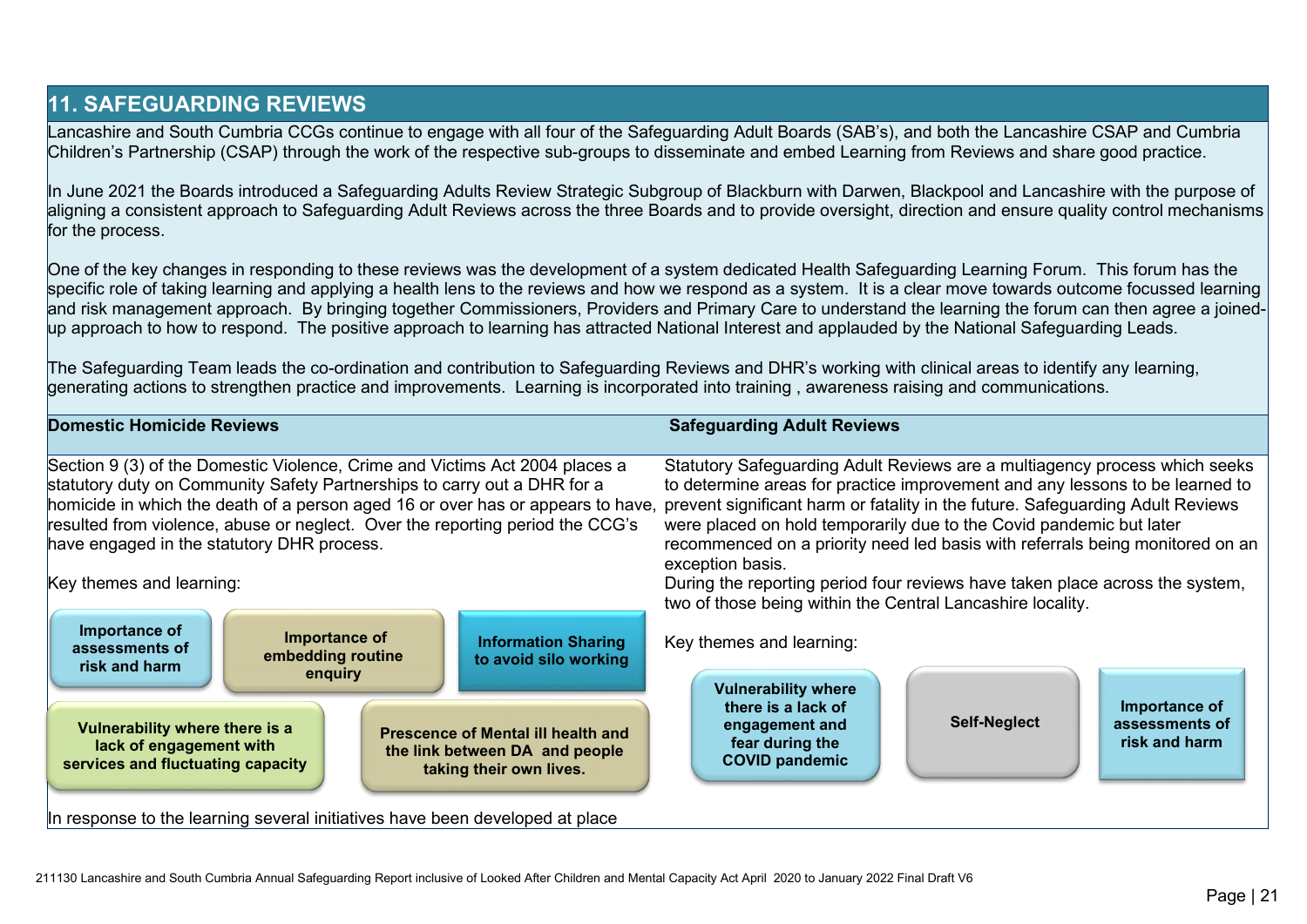including targeted learning at PETS sessions in 2021 / 2022 and the development and cascade of Primary Care Learning Briefs.

Positive feedback received included:

- *Useful to have time dedicated to safeguarding*
- *Safeguarding talk was a good reminder to always be alert to possible abuse*
- *Good reminder of who we can contact for support*
- *Some good insights and worth attending*

Some of the common themes from DHR's identify perpetrators have had contact with health services including Mental Health and Primary Care.

**Holistic MDT working and the importance of co-ordinated , well led and communicated responses and care.**

**Need to ensure ease of access and pathways for people with complex needs e.g. presence of learning difficulties** 

Due to the impact of the COVID response on individual agencies, all outstanding SAR actions of the Lancashire Safeguarding Adults Board have been combined into an overarching Thematic Action Plan with actions allocated to the relevant Subgroups of the Board and assurance being sought from agencies that these actions have been fully implemented and practice improvements made. The CCGs are monitoring progress against outstanding action plans to ensure full compliance and seek assurance practice is embedded.

In response to Learning from Reviews the system is:

- Reviewing the Lancashire Self Neglect Pathway and Guidance
- Developing resources for families relating to self-neglect
- Learning has been shared across the CCG via communications, 7 minute briefings and PET sessions within Primary Care
- Developed MCA resources to aid responses and assessment.
- Updated Sample Policies for Primary and Regulated Care
- Provided targeted support to Practices and complex case management

| <b>PHIN DUIDYUUI UIIIY I TUDITOO I WYTOTIO (DDITTY</b> |                                                                                                 |                                                         |
|--------------------------------------------------------|-------------------------------------------------------------------------------------------------|---------------------------------------------------------|
| <b>CSPR National Panel</b>                             | <b>CSPR process</b>                                                                             | Learning from reviews                                   |
| The National Panel has undertaken three                | The duty to provide a notification of all Serious Children                                      | There were four reviews published across the            |
|                                                        | reviews; the First National Review focused on Safeguarding Incidents remained and Rapid Reviews | Safeguarding Children Partnership in early October      |
| Exploitation and the Second Review focused             | continued during the reporting period. However,                                                 | 2021. On review, neglect was a key feature in three of  |
| on Sudden Unexpected Death of an Infant.               | timescales were relaxed due to COVID-19; resulting in                                           | the reviews. The learning that featured across all four |
| Lancashire participated in the Child                   | Serious Case Reviews and CSPRs being placed on hold. reviews.                                   |                                                         |
| Safeguarding Practice Review Panel's Third             | In October 2020, the requirements and timescales                                                |                                                         |
| National Review on Non-Accidental Injuries             | reverted to those outlined in the Statutory Guidance.                                           |                                                         |

### Child Safeguarding Practice Peviews (CSPP)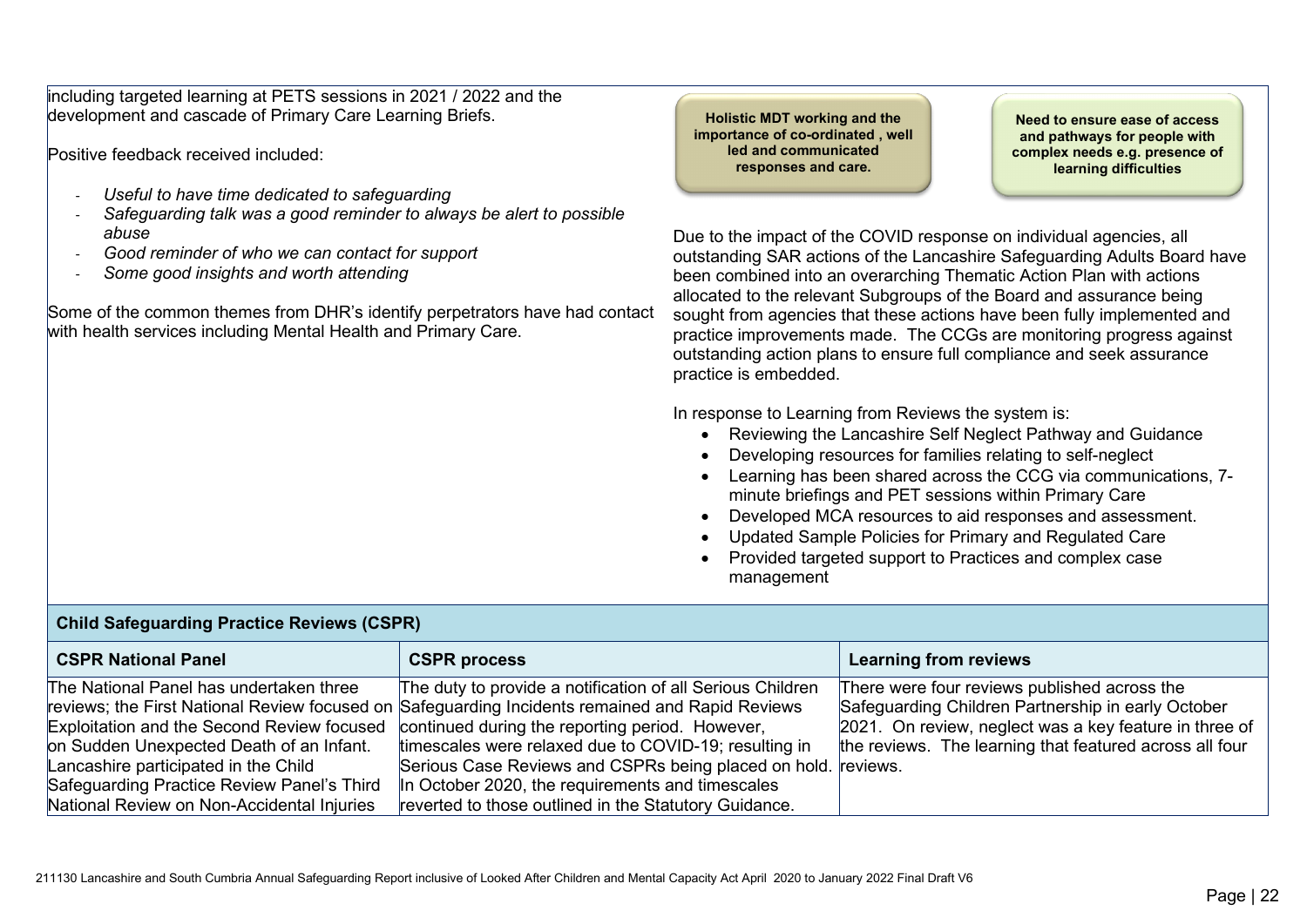211130 Lancashire and South Cumbria Annual Safeguarding Report inclusive of Looked After Children and Mental Capacity Act April 2020 to January 2022 Final Draft V6

A Partnership wide CSPR Business Group is now in place supporting governance and providing strategic direction. As part of Continuous Improvement Plans, impact chronology training across the system to support the quality assurance process has been implemented with masterclasses sessions being held in the near future. An online Case Review Management System has been agreed by both Executive Boards (CSAP and Adults) to support the review process and this is anticipated to be implemented early in the next reporting period. There has been a focus on several learning reviews being signed off by Statutory Partners and action planning meetings taking place to ascertain progress and impact of work required. the reviews undertaken across the Partnership. At the of end of January 2022 there were 13 ongoing reviews. 12 Lancashire cases, seven were CSPRs and five were SCRs. The 'Myth of Invisible Men' National report highlights that most incidents of violence towards babies are committed by birth factors recognising that there has been a disproportionate focus in children reviews relating to hidden males. Furthermore, fathers are visible; it is the way that services work that place them out of 'sight' or 'invisible'. The learning was circulated widely from this report and formed part of the System Safeguarding Learning Forum in December 2021 and will feed into the safeguarding partnership Learning and Development group. It is recognised that there is further A Theatre Group commissioned by NHS England / Improvement produced a film based on the learning from the third National Panel 'The Myth of Invisible Men'. The film was presented at the Learning Forum as part of an appreciative enquiry approach. The film will support future training and will be circulated across the NHS Future Platform. **male carers behaviour**

(NAIs) in infants. This review focussed on looking at cases of NAIs in infants under the age of twelve months; the safeguarding system's understanding of the role of the father / male carer was central to this review. The report 'The Myth of Invisible Men'; was published September 2021

Stronger links have been established with the <sub>I</sub>the Child Safeguarding Practice Review Process, to Leads of the National Panel; this has included <mark>strengthen the Rapid Review process, decision making</mark> one of the National Leads presenting National <mark>and review of impact proposals.</mark> family. A working group has been established to focus on

report recognised unprecedented test and challenge for all those entrusted with safeguarding and protecting children from harm. The report referred to the quality of Rapid Reviews being variable with insufficient analysis and a strengthened focus needed on the ethnicity of the

Learning at the System Safeguarding Learning Forum held in December 2021.

> A Lancashire case that formed part of the third National Review was Child LT, a three-month-old infant who sustained a head injury. Independent reviewers held a Practitioner Event and a strategic discussion with Safeguarding Partners. Learning themes from the Practitioner's Event and key lines of enquiry included: use of interpreters, mental health with a focus on father and barriers to working effectively with families.

The CSPR Panel's Annual Report 2020 was published for $|{\sf Key}$  themes and learning emerging from the CSPRs: the period 1 January 2020 – 31 December 2020. The

> **Prescence of Domestic Abuse and /or controlling or coercive**

**3 Cases of Neglect**

**Understanding the family dynamics / structure; including role of father or** 

**Children not always being a key focus during decision making and understanding the lived experience of the child.**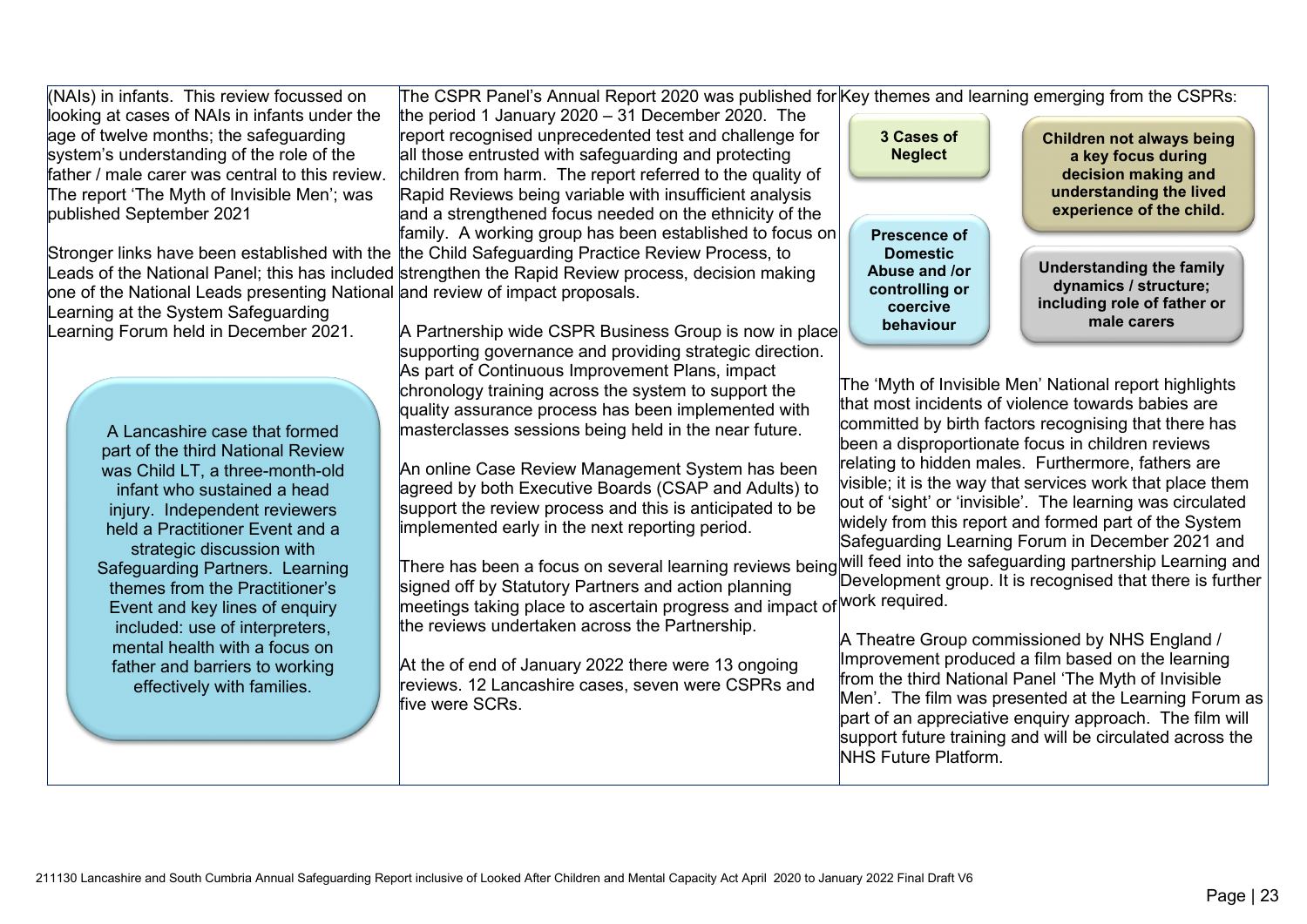The Safeguarding Team ensured engagement in all Statutory Safeguarding Review processes and have led the principle of creating a positive culture of continuous learning and development to better the safeguarding offer and practices. Continued consideration is being given to how the learning will influence Commissioning and Transformational Programmes.

### **System Safeguarding Learning Forum**

The CCG Safeguarding Team have actively supported the development and facilitation of the Safeguarding System Learning Forum. This has involved working with the Safeguarding Health Executive to commence the development of a Safeguarding System Learning Forum, develop knowledge across the safeguarding workforce and commence a Safeguarding Workforce Development Plan.

Areas of learning events have focused on safeguarding priorities. Two successful events have been held so far focusing on:

- Myth of the Invisible Men
- Self-Neglect

A third event will be held in early 2022 on Suicide Prevention.

The team have supported an appreciative inquiry approach to support Leadership and system change.

This work has been recognised at a National Safeguarding Level as good practice and the format and learning methodology is to be academically evaluated by the University of Central Lancashire.

#### **Celebration of Good Practice**

The CCG commission enhanced safeguarding service support from LSCFT. The Named Nurse from LSCFT has secured funding from the Youth Endowment Fund to support young people, giving them 'Another chance'. The programme will work with children after they've been arrested, linked to a violence assault, or at risk of becoming involved in violence. The bid progressed through a competitive interview, tender process to one of evaluation and co-design with the University of Warwick.

Child Criminal Exploitation (CCE) is a strategic priority in Lancashire. Increasing numbers of children referred to Multi-Agency Exploitation Teams, 76% increase in high risk CCE cases being supported across the county over the last 12 months.

The 'Another Chance' Programme aims to divert young people, aged 10-17 years away from the Criminal Justice System through targeted, therapeutic intervention and mental health support; these children may be involved in CCE.

The programme will offer initial assessment, brief solution focused therapy (psychological intervention) on a 1:1 basis with the young person in an environment of choice (6 sessions) e.g., at home / school / community. Staff will contain and coordinate services, and prevent a 'scatter gun' effect, ensuring the young person is able to build a trusted relationship with a key adult.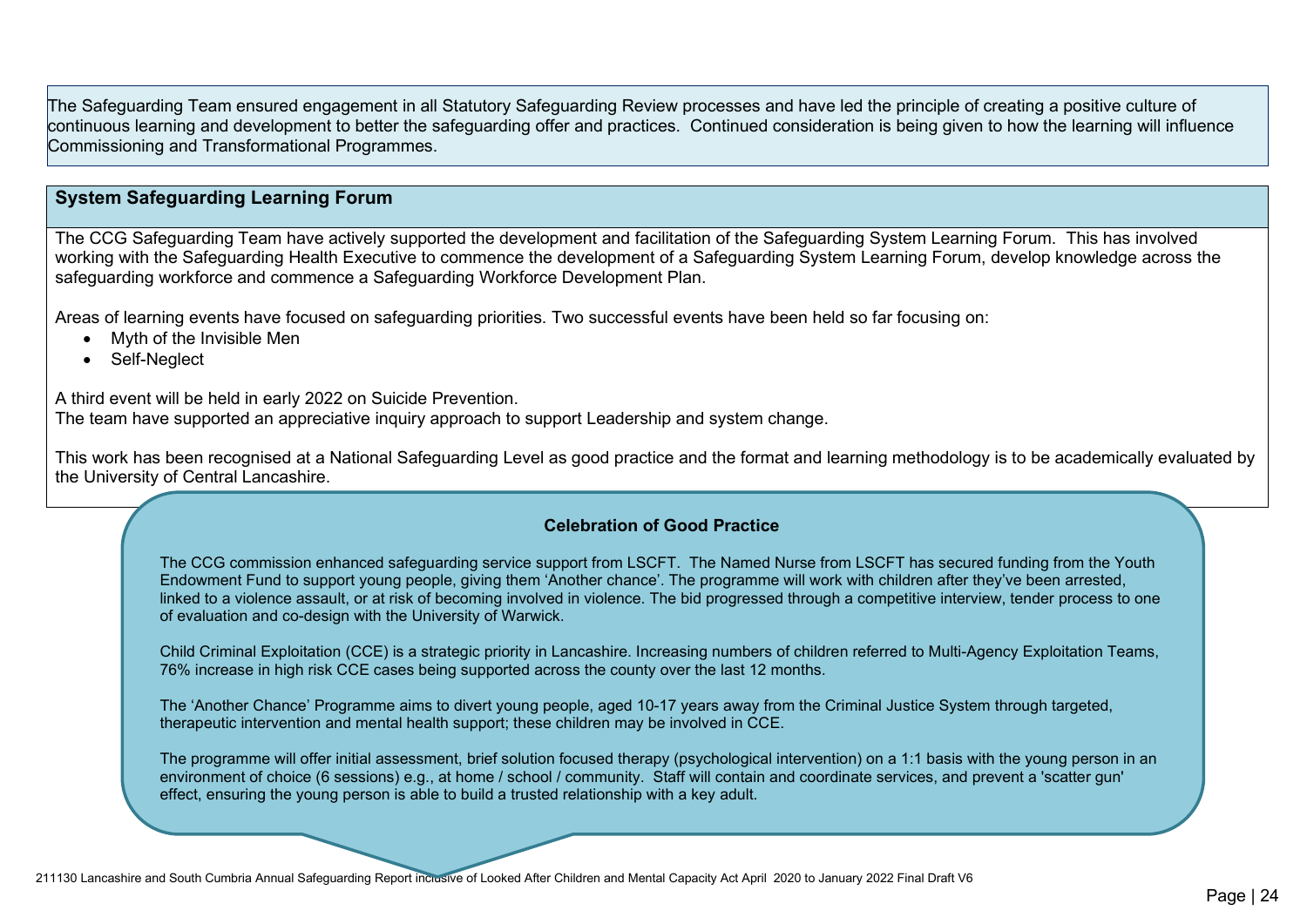# **12. SAFEGUARDING IMPACT OF COVID-19 PANDEMIC**

Throughout the COVID 19 crisis across the system the Safeguarding Teams have maintained core safeguarding business. There has been an increased focus on vulnerable adults, children and young people, to ensure fundamental good safeguarding practice continued. Statutory functions have been sustained as well as enhanced support during COVID 19 pandemic. The Teams have closely monitored all safeguarding activity and had oversight of the emerging themes and trends during this period. The Teams have been vigilant to the harms and impact of lockdown and isolation, supporting Primary Care as required.

### **Safeguarding during the pandemic**

Patients have been hidden, frightened, isolated, there has been less "eyes on" as appointments have been conducted remotely. Throughout the pandemic the team have supported Professionals as they found themselves out of their comfort zone with developed new consulting methods and have advocated for the patient's voice.

Issues arising

- Increased complexity in responding to domestic abuse
- Potential increase in modern slavery / human trafficking this is being monitored
- Increase in emotional health and wellbeing, mental ill health and strain on carers
- Families being more isolated and children not being as visible
- Social distancing restrictions on activities which may previously have enhanced support and coping (e.g. support groups,children / baby groups and classes, baby clinics)
- Lesser focus on Mental Capacity Act
- Services not as readily accessible leading to people not attending appointments.eg home visits / day centres / people declining home care
- Reduced income
- Existing issues amplified and hidden
- Referrals into Child Safeguarding Practice Reviews where neglect was a theme; whereby the level of risk was unknown to Statutory Services
- Impact of bereavement due to COVID pandemic and visiting due to restrictions
- Profile of incidents becoming more complex, suicide linked to domestic abuse and adult self-neglect; the opportunity to access support being compromised due to fear of COVID illness
- Extensive challenge to the Regulated Care Providers, particularly those supporting adults with high-risk behaviours, complex dementia and those with complex nursing needs
- Adverse experiences families in crisis, break down in care, reduced social network, immediate and longer-term physical health impact of isolation on shielded, vulnerable groups

During 2020 / 21 Contract Planning was effectively paused supported by the guidance Reducing Burden and Releasing Capacity at NHS Providers and Commissioners to Manage the COVID-19 pandemic. In conjunction with this, the review and monitoring of the Safeguarding Standards were also relaxed. In response to this there was an increased focus on the offer of safeguarding supervision to Provider Named Professionals and regular meetings were held. This

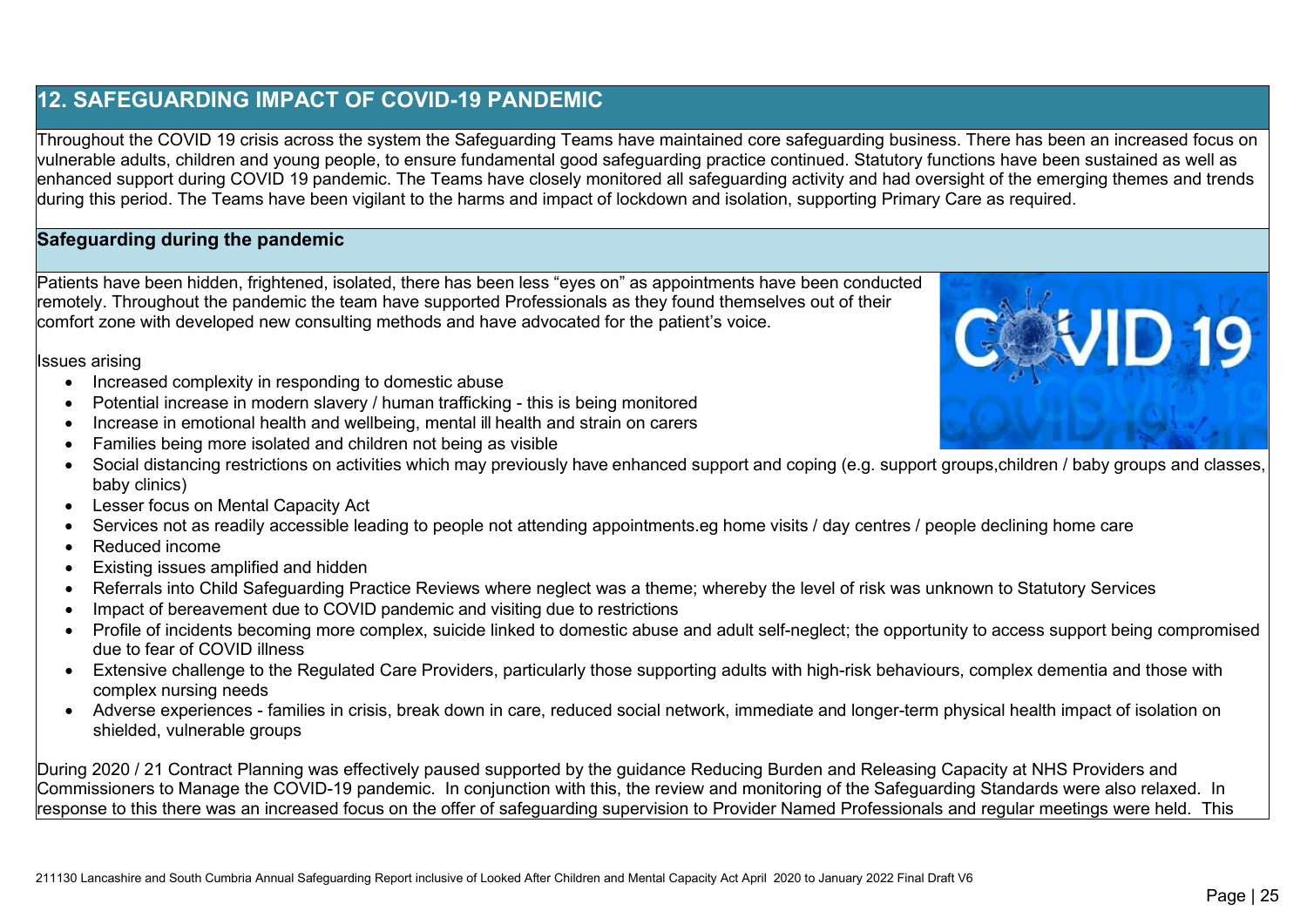enabled assurance around safeguarding and MCA leadership and early awareness of emerging themes and risk.

The Safeguarding Teams have worked hard to ensure supervision and wellbeing remain a focus of all individuals involved in safeguarding work, ensuring a supportive and open approach to management of complex cases and staff support / wellbeing.

NHS Providers and Primary Care have maintained a clear focus on safeguarding throughout the pandemic, and it is positive that they continued to work closely with the CCGs in providing mitigation and support where needed. Where there have been complex or challenging situations virtual working has allowed additional flexibility and timeliness in the ability to respond as a system.

The impact of the COVID pandemic has been significant on all NHS services. There has also been an impact on both the Local Authority and Police Partners who the CCGs work closely with. There was initial disruption due to different virtual systems being used across organisations and Partners, however through close working these challenges were overcome.

The picture of exploitation is changing, as young people continue to spend more time on-line and on social media platforms, there is an increased risk of online grooming for both criminal and sexual exploitation. The COVID pandemic and resulting restrictions i.e. diminished face-to-face contact between health workers, teachers' youth workers and children has challenged professionals' ability to identify signs of exploitation. While remote engagement has remained high, there was concern that many children remained in dangerous and exploitative situations both within and away from their homes. The overall level of County Lines activity was mostly unchanged during the pandemic, and the widespread exploitation of children persisted. There are local multi-agency strategies and systems in place so that children being exploited or at risk of exploitation get a timely response, the CCG's commission the Health Practitioner roles within these teams.

Mental health has deteriorated amongst the population; there is a significant amount of work underway to address this across the system.

Additionally, there is: -

- A VRN child criminal exploitation (CCE) Toolkit aimed at those working with children to help understand the terminology around CCE, what signs to look out for, how best to help children affected and build resilient communities
- The Youth Endowment Funding received from the Home Office to prevent young people from getting involved in crime
- CCE Safeguarding Referral Pathways for Children and Adults in place
- Proactive awareness-raising of Child Sexual Exploitation; 7-minute briefings / training / awareness
- Strong Partnership working between agencies in addition to safeguarding arrangements, e.g., Health and Wellbeing Boards and Community Safety **Partnerships**
- There is a County multi-agency strategy that focuses on law enforcement, help and support and intervening early as a means of discouraging young people to engage in violence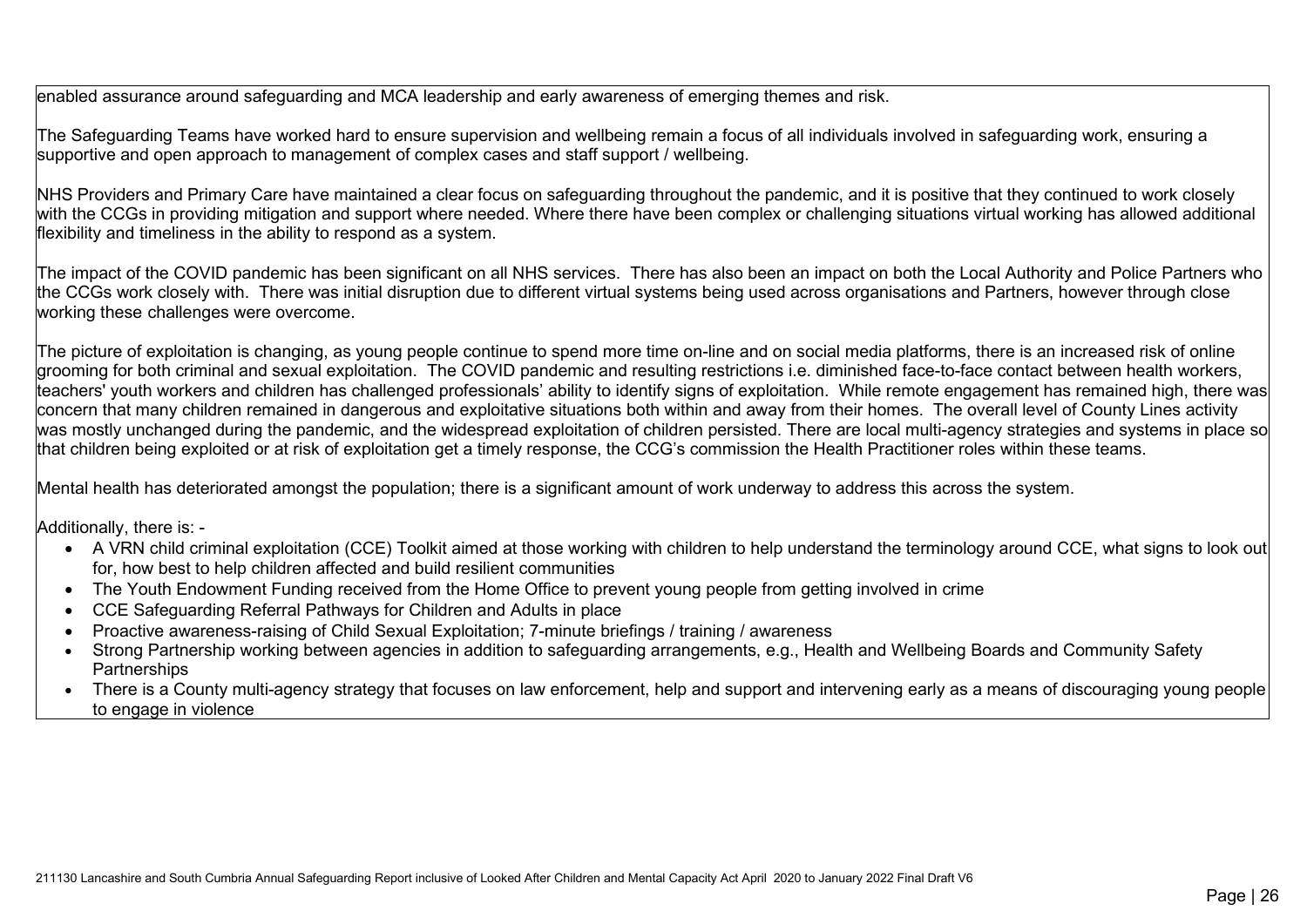### **13. KEY ACHIEVEMENTS**

The Lancashire and South Cumbria Designated Safeguarding Professional Network has developed a transformational Model for the Delivery of safeguarding functions across the system. Several initiatives to influence safeguarding practice includes:

- Commenced work to implement and strengthen understanding of roles and responsibilities within the proposed changes within the Mental Capacity (Amendment) Act (2019) including the Liberty Protection Safeguards (LPS)
- LPS Workshop completed: the first step in developing a proposed Delivery Model for the ICS
- Implemented recommendations from both Adult and Children's Intercollegiate Documents to support CCG staff and Providers to meet training competency requirements
- Worked to improve the efficiency and compliance with health assessments Looked After Children, notifications of placements and tracking of children.
- Governance arrangements for Child Death Review process have been strengthened
- Supported the Lancashire County Council Family Safeguarding Model being endorsed by the CCGs
- Safeguarding leadership support to Lancashire and South Cumbria's COVID-19 response in relation to Regulated Care.
- Maintained a continued focus on Statutory Learning Reviews

### **Recognition and Success**

Although the reporting period has been a very difficult and challenging year, the Safeguarding Teams did have reason to celebrate. The eight CCGs were successful in winning the inaugural NHS Safeguarding Initiative Award from the HSJ in recognition of the work completed and shared nationally in relation to the System Safeguarding Development. This has included the development of portfolio-based leadership approach, strengthened governance arrangements and a collective health voice and system approach to safeguarding. This work has been showcased across the country supported by the development of a [podcast](https://www.youtube.com/watch?v=VFqUuZbFWCE&t=18s) and virtual question and answer.

The CCGs remains focussed on ensuring that services are commissioned which can effectively safeguard the population. The Safeguarding Team offer our sincere thanks to all Services and Partners in their support and ongoing commitment in making this happen.

#### **Service Development**

On behalf of the eight CCG's the Safeguarding Team were successful in beingawarded funding to support 999 Reunite. This is an initiative that returns people with conditions such as Dementia or Alzheimer's back to their home should they go missing. 3000 fobs and wristbands were purchased which use NearField Communication and enables the user to place their mobile over the 'LOGO' to display name and contact number of the person's emergency. Funding will also be used to produce media resources for PrimaryCare and Community Health Services to raise awareness both to professionals and the public about the scheme. The work is being completed in partnership withLancashire Police and will be reported in the coming year.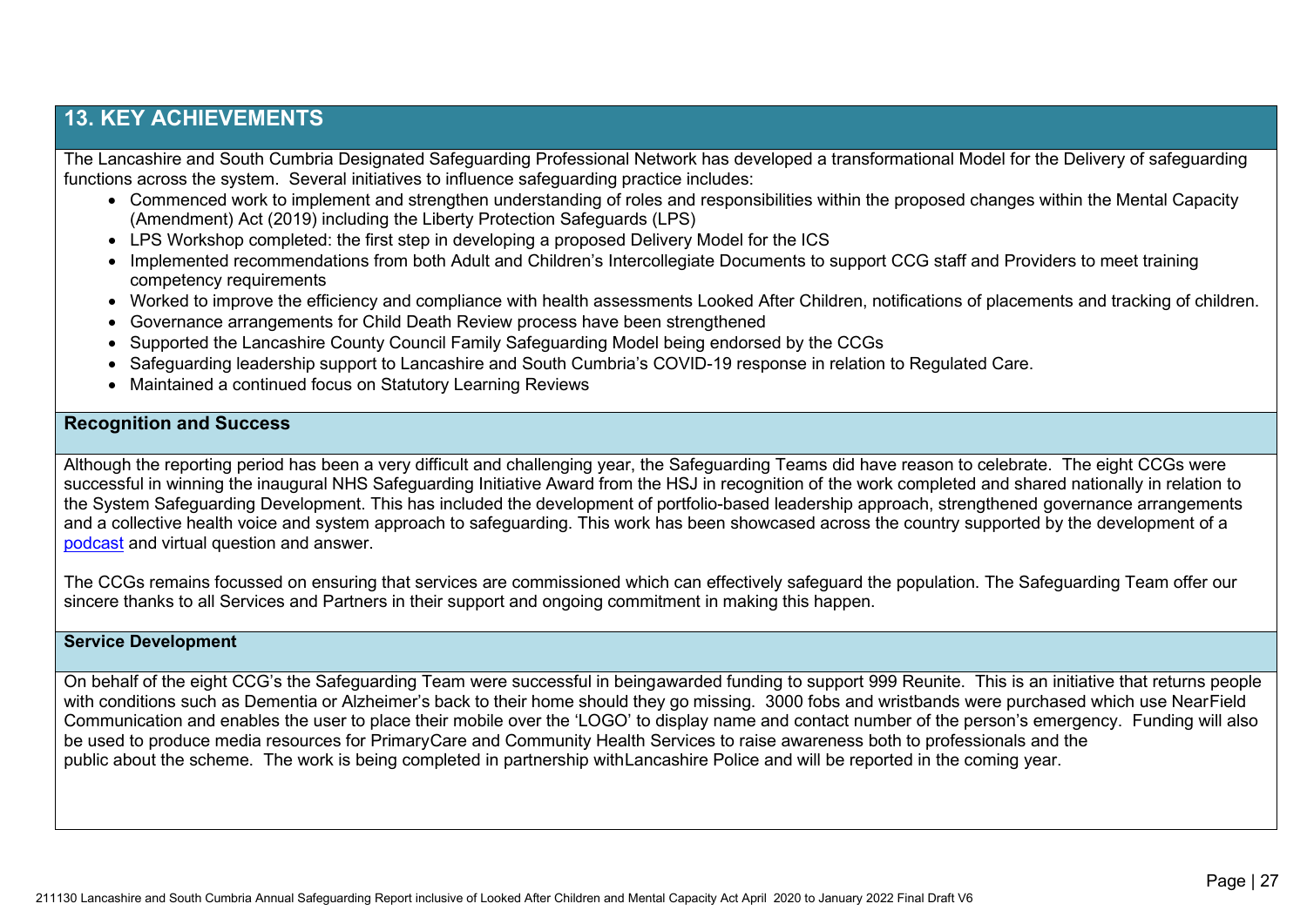### **14. PLACE BASED ACTIVITY - West Lancashire and Central Lancashire**

#### **Primary Care**

The Safeguarding Team has developed links with Primary Care through a variety of local mechanisms as a conduit to share best practice, learning and offer safeguarding support. A Safeguarding Offer was developed and included the role of the GP Safeguarding Lead for Adults to support with section 42 complex safeguarding enquiries and decision making.

In 2021 Protected Education Time (PET) sessions were also facilitated around safeguarding during COVID-19. The sessions included how to be professionally curious in supporting individuals who may be unseen, unheard and hidden; supporting offenders after early release from prison; deterioration in mental health and impact of social isolation and poverty and domestic abuse. The sessions were well attended and positively evaluated.

During the reporting period there have been numerous communication briefings shared with Primary Care in response to emerging risks. These included risk assessment guidance for children and adults not being seen face to face, ICON, Safer Sleep and a safeguarding resource for vaccinations.

Consideration was given to ways in which, support could be offered to known high risk victims of domestic abuse without increasing the risk of harm. Recent active cases were reviewed, and victims were identified who had previously engaged with services and are no longer visible following the national restrictions. Direct contact was made with GP Practices to inform them, and advice provided as to how they may be able to support.

The CCG Safeguarding Team also worked closely with Lancashire Police and other Multi-Agency Partners to facilitate the offer of safe space to high-risk victims of domestic abuse. In identifying those particularly vulnerable and linking in with their GP; significant information has been shared and creative ways identified to offer support.

In 2021 the team offered virtual support to the Primary Care Network to raise awareness of the MCA during the COVID pandemic. Resources and webinar presentations from 39 Essex Chambers and the National Mental Capacity Act Forum led by Baroness Finley have been shared for use across the networks.

The presentations covered a range of topics including:

- Learning from all age reviews
- Think Family
- Capacity assessment under adverse conditions
- Best Interests and public health restrictions
- Best Interests and scarce resources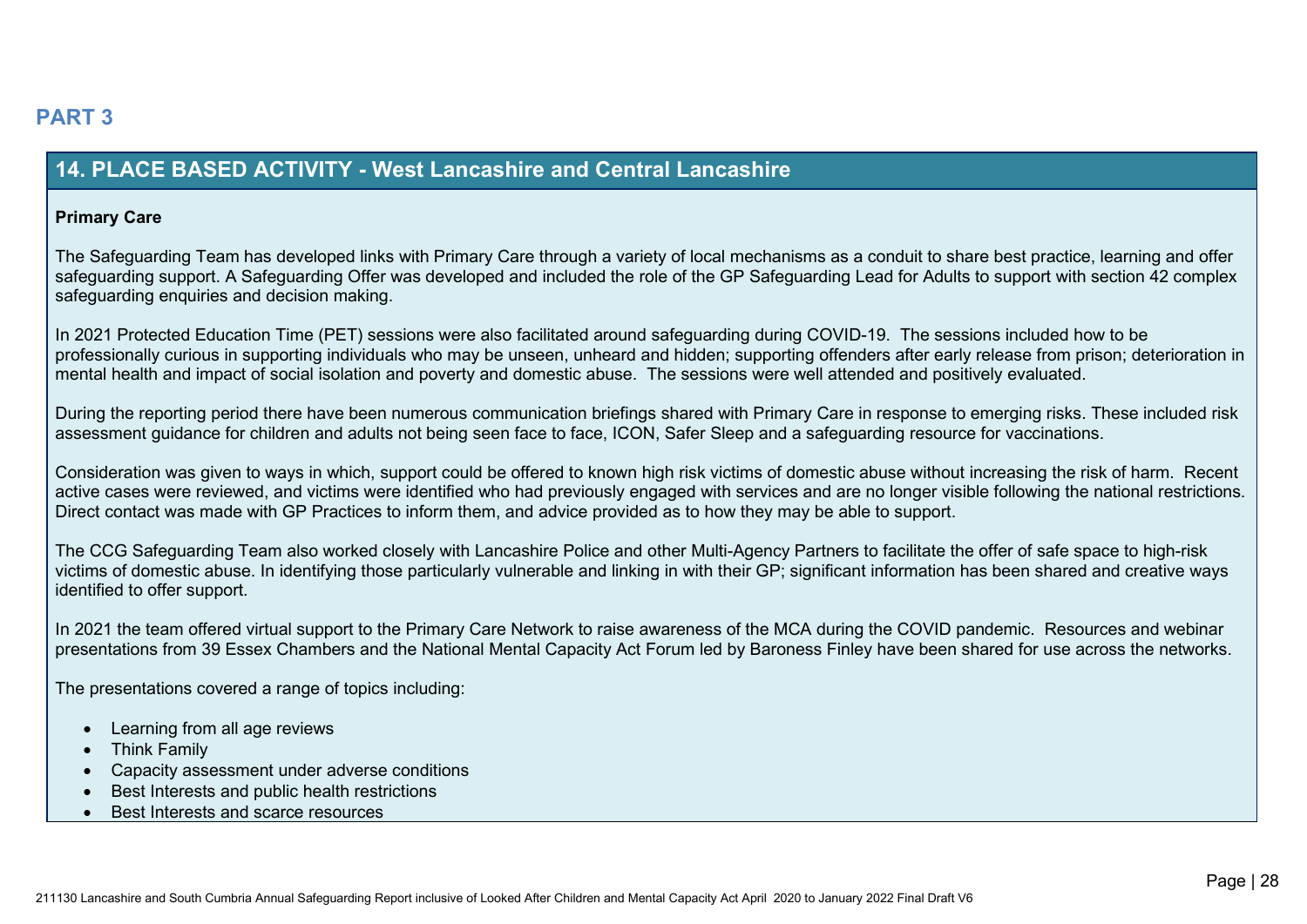- Advanced care planning
- DoLS dilemmas
- Completion of remote MCA assessments

### **Safeguarding Conference**

A Central and West Lancashire CCGs Safeguarding Conference for 186 Primary Care staff was held over two days in September 2021. The conference was well attended and very well evaluated, demonstrating the value of imparting updated information to increase knowledge and support practice. The focus of the conference was on:

- Domestic Abuse
- Prevent
- Modern Day Slavery
- More detail on Prevent<br>• Think Family More detail on Prevent

Much better informed now empowered. Great Prevent and Modern Slavery talk

Extremely useful to me as Safeguarding Lead in the surgery. It was informative and interesting and relevant to my needs within my role

The domestic abuse session gave really practical ways of asking questions

Page | 29 211130 Lancashire and South Cumbria Annual Safeguarding Report inclusive of Looked After Children and Mental Capacity Act April 2020 to January 2022 Final Draft V6

and Channel than any previous training attended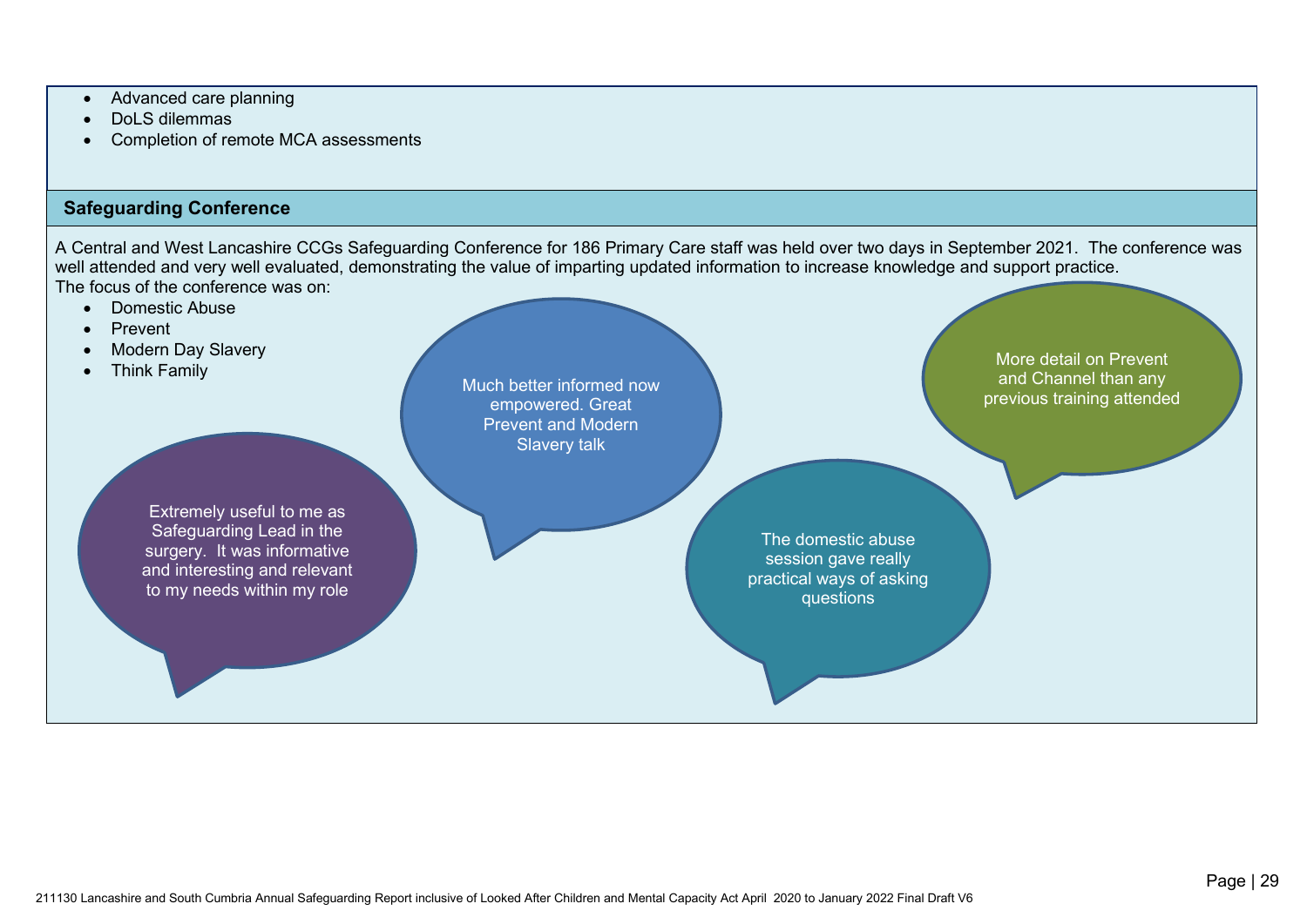### **Safeguarding West Lancashire**

### **Safeguarding Developments**

The Safeguarding Team provide expert safeguarding service, empowering staff to undertake safeguarding practices to promote the safety of vulnerable children, young people and adults. The team have strengthened local focus on Safeguarding by the appointment of a Specialist Safeguarding Practitioner (SSP) who commenced in role in September 2021; the individual works alongside the Named GP and Designated Leads and Deputies for Safeguarding to enhance and develop safeguarding assurance, awareness, and practice.

| <b>Safeguarding profile</b>                                                                                                                                                                                                                                                                                                                                                                                                                                                                                                                                                       | <b>Key achievements</b>                                                                                                                                                                                                                                                                                                                                                                                                                                                                                                                                                                                                                                                                                                                                                                                                  | Strengthening the system in 2022                                                                                                                                                                                                                                                                                                                                                                                                                                                                                                                                                                                                                                                                                                                                 |
|-----------------------------------------------------------------------------------------------------------------------------------------------------------------------------------------------------------------------------------------------------------------------------------------------------------------------------------------------------------------------------------------------------------------------------------------------------------------------------------------------------------------------------------------------------------------------------------|--------------------------------------------------------------------------------------------------------------------------------------------------------------------------------------------------------------------------------------------------------------------------------------------------------------------------------------------------------------------------------------------------------------------------------------------------------------------------------------------------------------------------------------------------------------------------------------------------------------------------------------------------------------------------------------------------------------------------------------------------------------------------------------------------------------------------|------------------------------------------------------------------------------------------------------------------------------------------------------------------------------------------------------------------------------------------------------------------------------------------------------------------------------------------------------------------------------------------------------------------------------------------------------------------------------------------------------------------------------------------------------------------------------------------------------------------------------------------------------------------------------------------------------------------------------------------------------------------|
| <b>Snapshot</b><br>Most referred contact type relate to information<br>sharing / requests<br>Domestic Abuse, Mental Health, Neglect and<br><b>Behaviour Issues</b><br>Increased complexity relating to Domestic Abuse<br>Evidence is indicating increasing numbers of older<br>children who are at risk of serious violence linked to<br>Child Criminal Exploitation and organised crime<br>groups.<br>Approximately 13.7% (4,995) of children live in low-<br>income families<br>County Lines OCGs (Organised Crime Groups)<br>travelling from Liverpool to supply Class A drugs | Promoted understanding and key messages in<br>relation to domestic abuse and routine enquiry via<br>communications, focused support and training.<br>Activity has included:<br><b>Contribution to local Safeguarding Reviews</b><br>and strengthening processes<br>A Summer Newsletter was developed around<br>Learning from Children Reviews and<br>circulated across Primary Care<br>Ensured contribution and engagement in<br><b>Statutory Domestic Homicide Review</b><br>processes, working with the Practice to<br>support Domestic Abuse practice and embed<br>Routine Inquiry, targeted training for all<br>practice staff including administration<br>Development of a Domestic Abuse Toolkit for<br><b>Primary Care</b><br>Working with EMIS developers to develop<br>prompts and links to routine enquiry and | Continue to be responsive to system change<br>and redefined Safeguarding Models. This will<br>include multi-agency safeguarding processes,<br>and system development.<br>Continue to support transition to ICB, system<br>priorities and CCG closedown. Responding to<br>place-based responsibilities working in<br>collaboration across the partnerships.<br>This also includes:<br>The introduction of CP-IS Phase 2<br>The work of the Violence Reduction Unit<br>and Trauma Informed approaches<br>National priorities from the 'Hidden Harms<br>Summit', the Safeguarding ICS, CSAP<br>and Board priority areas. Of:<br><b>Violence Reduction</b><br>Domestic Abuse and MARAC<br><b>Looked After Children</b><br><b>Exploitation and Safeguarding Risks</b> |
| Exploitation of vulnerable drug users and children to<br>deal Class A drugs. OCG violence which often<br>includes weapons                                                                                                                                                                                                                                                                                                                                                                                                                                                         | referral forms<br>Shared 7 minute briefings to increase<br>awareness, distributed communications<br>across the organisation, supported White                                                                                                                                                                                                                                                                                                                                                                                                                                                                                                                                                                                                                                                                             | Outside the Home<br>MCA reforms and introduction of LPS<br>$\circ$                                                                                                                                                                                                                                                                                                                                                                                                                                                                                                                                                                                                                                                                                               |
|                                                                                                                                                                                                                                                                                                                                                                                                                                                                                                                                                                                   | Ribbon Campaign                                                                                                                                                                                                                                                                                                                                                                                                                                                                                                                                                                                                                                                                                                                                                                                                          | <b>Local priorities for 2022</b>                                                                                                                                                                                                                                                                                                                                                                                                                                                                                                                                                                                                                                                                                                                                 |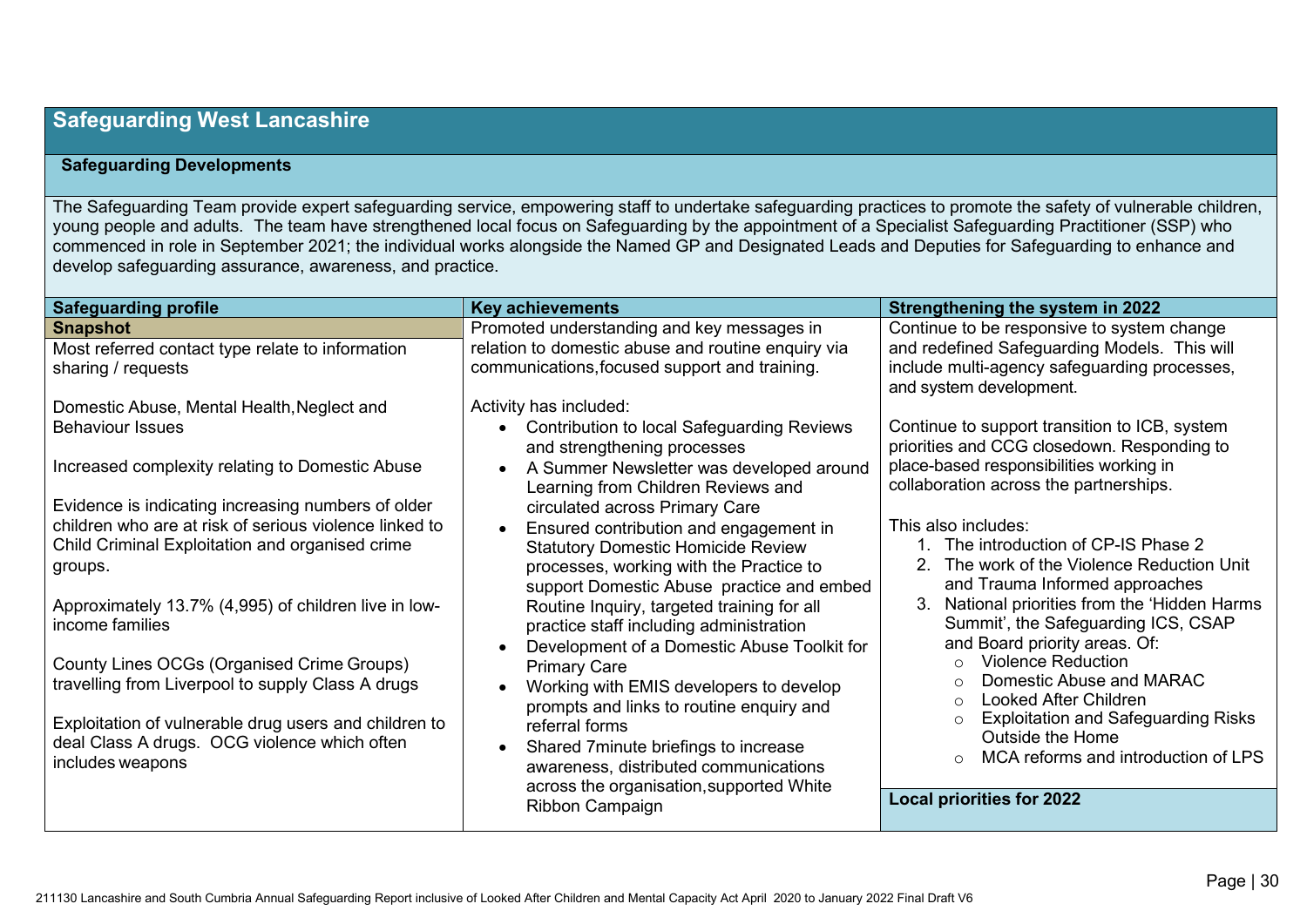| <b>Children Reviews:</b><br>There has been one Rapid Review that progressed<br>to a Child Safeguarding Practice Review during the<br>reporting period and a further three reviews that                                              | Communication and awareness raising via<br>$\bullet$<br><b>GP Development Forums</b><br>Safeguarding support for complex cases                                                                                                                           |                                                                                                                                                                          |
|-------------------------------------------------------------------------------------------------------------------------------------------------------------------------------------------------------------------------------------|----------------------------------------------------------------------------------------------------------------------------------------------------------------------------------------------------------------------------------------------------------|--------------------------------------------------------------------------------------------------------------------------------------------------------------------------|
| have been ongoing<br>Looked After Children;                                                                                                                                                                                         | Safeguarding supervision given to Named<br>Professionals and maintaining professional working<br>relationships                                                                                                                                           | Over the coming year focus will be on<br>awareness and continuing to support the<br>development of practice around:                                                      |
| Total number of children in care for<br>Lancashire: 1924 as of January 2022.<br>Of these 696 relate to Lancashire children<br>placed within Central and West Lancashire                                                             | Worked to support the implementation of Lancashire<br>County Council FamilySafeguarding Model and<br>revised Referral Forms                                                                                                                              | ICON - help prevent abusive head<br>$\bullet$<br>trauma                                                                                                                  |
| A further 599 are children originating from out<br>of area placed within Central and West                                                                                                                                           | Review of the Primary Care Practice Model for<br>Safeguarding. This aims to ensure Practices have<br>accessible Safeguarding Information and Referral<br>Pathways                                                                                        | <b>Safer Sleeping</b><br>Prevent and train the trainer programme<br>$\bullet$<br>Neglect<br>$\bullet$<br>Supporting the roll-out of the Graded<br>$\bullet$              |
| Lancashire<br>20% relate to Care Leavers aged 16-18-<br>year-olds                                                                                                                                                                   | Strengthened engagement with key Safeguarding<br>Partners and large Providers in the locality<br>Revision of the Safeguarding Assurance<br>Framework (SAF) Audit for Primary Care,                                                                       | Care Profile (GCP2) training<br>Contextual Safeguarding e.g., Modern<br>$\bullet$<br>Slavery - includes forced labour, forced<br>criminality, domestic servitude, child, |
| <b>NB:</b> It should be noted that the data relating<br>to Looked After Children is variable                                                                                                                                        | independent contractors and Care Homes; this will<br>support CQC expectations and improvement<br>journeys                                                                                                                                                | and sexual exploitation<br>Ensuring stronger safeguarding links<br>with the CSP                                                                                          |
| Number of Safeguarding Adult Alerts received by<br><b>LCC West Lancashire - 624</b>                                                                                                                                                 | Strengthened engagement in the work of the West<br>Lancashire Community Safety Partnership<br>arrangements                                                                                                                                               | Domestic Abuse and Think Family<br>webinars<br><b>Strengthening Safeguarding</b>                                                                                         |
| District Alerts Progressing to a Safeguarding<br>Enquiry - 284                                                                                                                                                                      | Engaged in Transforming Care Meetings to support<br>safeguarding practice<br>Engagement with the locality Children and Young                                                                                                                             | Assurance processes for small<br>Providers<br>Receive and monitor actions and<br>$\bullet$                                                                               |
| NB: (Data refers to Year 2020-21, data not<br>yet available for 2021-22)                                                                                                                                                            | Persons meetings to ensure inclusion of<br>safeguarding in all Practice areas<br>Supported service areas and overseen safeguarding                                                                                                                       | themes from Safeguarding Self-<br>Assessment (SAF) audits<br>COPDOL'S backlog and risk<br>$\bullet$                                                                      |
| Main Themes of Alerts across Lancashire<br>Neglect and Acts of Omission<br>$\bullet$<br>Emotional / Psychological Abuse<br>$\bullet$<br><b>Physical Abuse</b><br>$\bullet$<br><b>Financial Abuse</b><br>Domestic Abuse<br>$\bullet$ | practice in relation to where children and young<br>people end their own lives with the locality and the<br>Contagion response<br>'Empower the Invisible' Work Programme<br>commissioned in West Lancs working with adult<br>victims of childhood trauma | mitigation measures<br>Strengthening action plans from<br>learning reviews and embedding<br>across practice areas                                                        |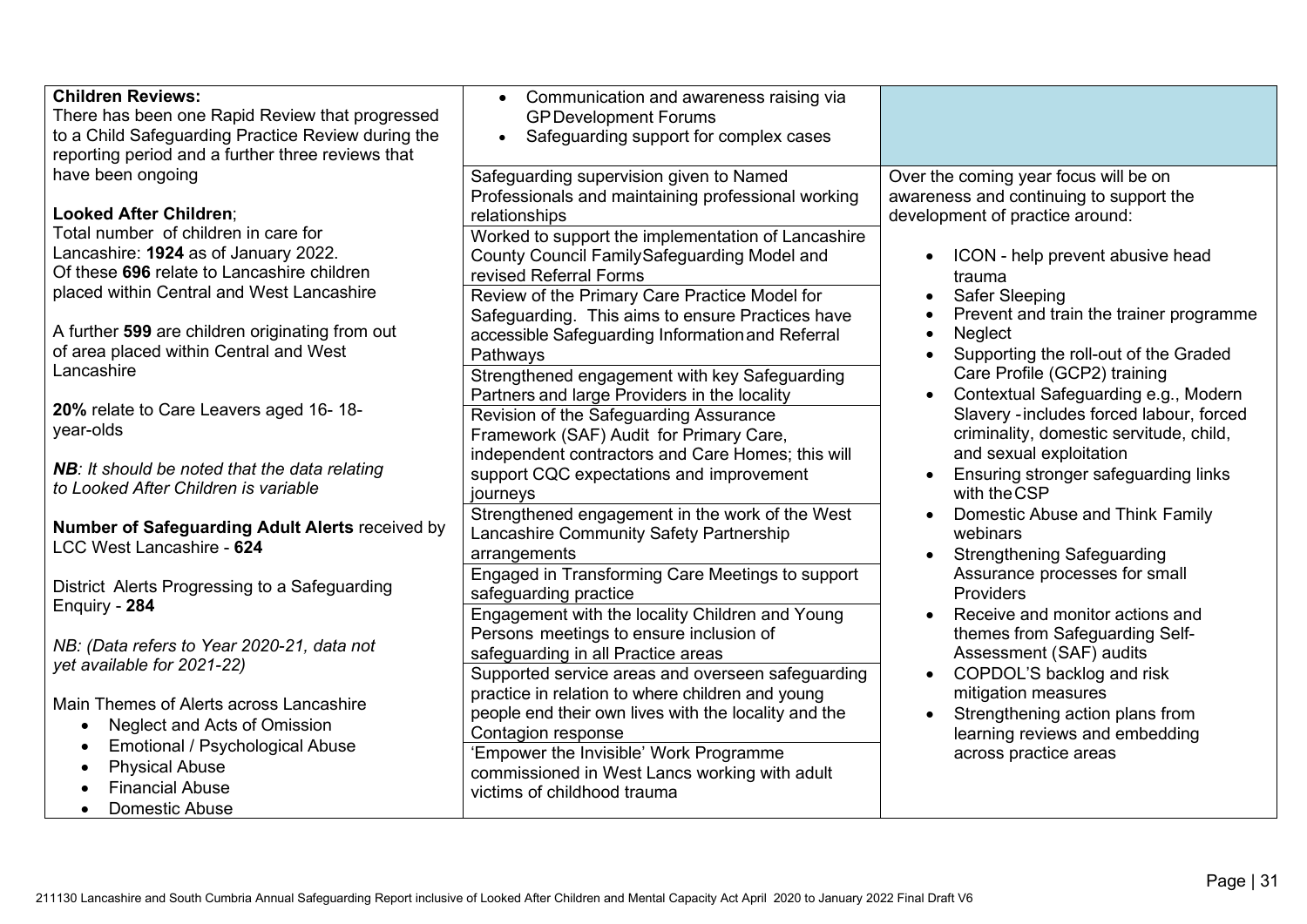| Key themes the RADAR process for<br>Regulated Care include:<br>Poor environment IPC practice and<br>compliance<br>Tissue viability<br>$\bullet$<br>Medication management<br>Record keeping and care and support<br>planning |  |
|-----------------------------------------------------------------------------------------------------------------------------------------------------------------------------------------------------------------------------|--|
| In addition:<br>Modern Day Slavery risks in farms across West<br>Lancashire                                                                                                                                                 |  |
| Support has been facilitated around asylum seeking<br>families placed around the locality ensuring<br>safeguarding was considered and support available<br>for local Provider                                               |  |
| There is one Domestic Homicide Review underway,<br>actions have already been implemented to<br>strengthen practice                                                                                                          |  |

### **DHRs**

There is one Domestic Homicide Review in progress, actions are being implemented and the review is expected to conclude later in 2022, with the report being submitted to the Home Office for approval.

Work continues to embed the principles of safeguarding and the Think Family Agenda through high quality safeguarding supervision and promotion a whole family approach to safeguarding children, young people and adults at risk.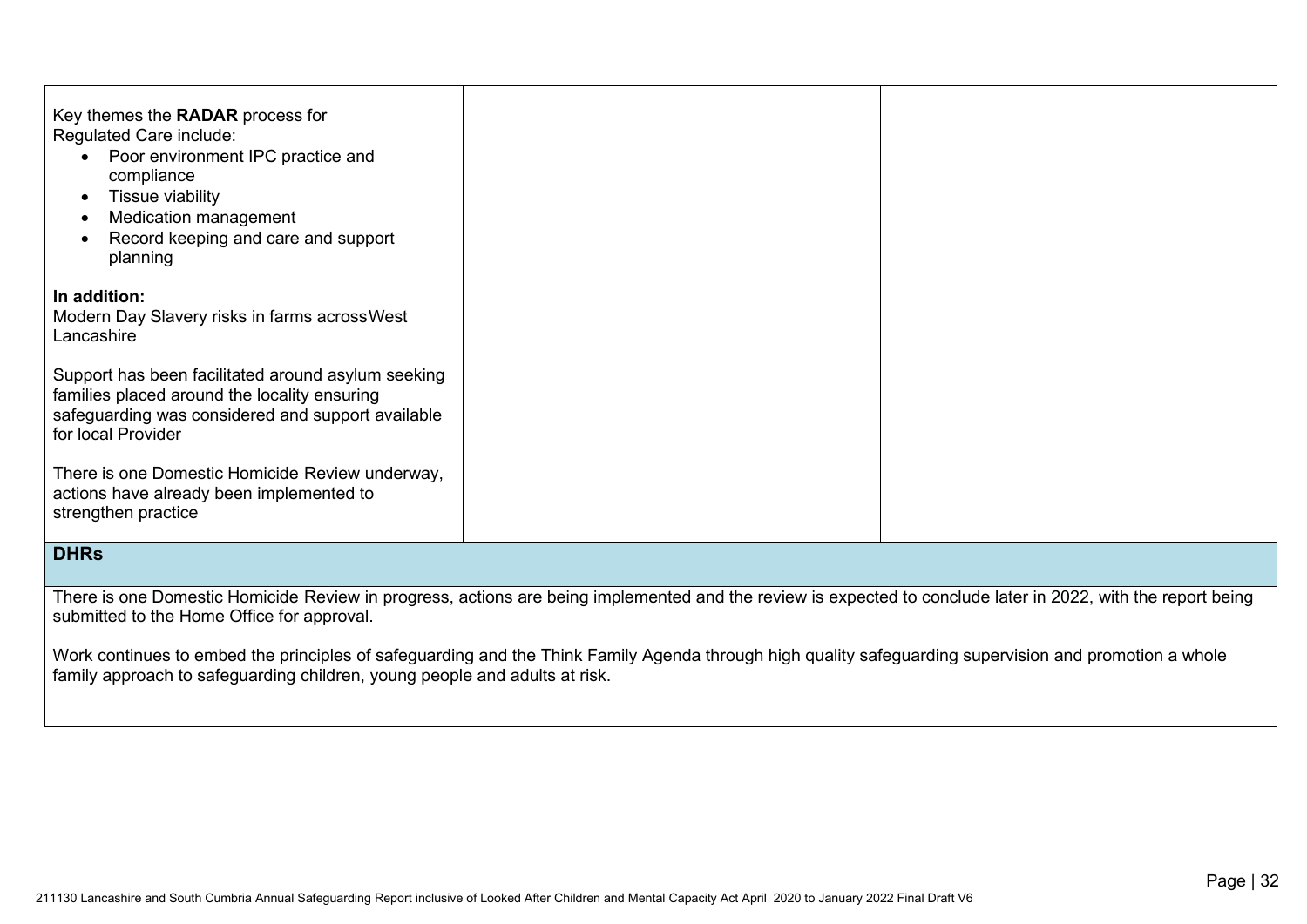### **Safeguarding Central Lancashire**

### **Safeguarding Developments**

The Safeguarding Team provide expert safeguarding service, empowering staff to undertake safeguarding practices to promote the safety of vulnerable children, young people and adults. The Team work alongside the Named GP's and Designated Doctors for Safeguarding to enhance and develop safeguarding assurance, awareness and practice. There is an increased focus on local issues and focus on local safeguarding themes, arrangements, and priorities.

| Safeguarding Profile Chorley South Ribble &<br><b>Preston</b>                                                                                                                                                                                                                                                                                                                                                                                                                                                                                                                                                                                                                                                                                                                                                                             | Key achievements we have:                                                                                                                                                                                                                                                                                                                                                                                                                                                                                                                                                                                                                                                                                                                                                                                                                                                                                                             | Strengthening the system in 2022                                                                                                                                                                                                                                                                                                                                                                                                                                                                                                                                                                                                                                                                                                                                                                                                                                                          |
|-------------------------------------------------------------------------------------------------------------------------------------------------------------------------------------------------------------------------------------------------------------------------------------------------------------------------------------------------------------------------------------------------------------------------------------------------------------------------------------------------------------------------------------------------------------------------------------------------------------------------------------------------------------------------------------------------------------------------------------------------------------------------------------------------------------------------------------------|---------------------------------------------------------------------------------------------------------------------------------------------------------------------------------------------------------------------------------------------------------------------------------------------------------------------------------------------------------------------------------------------------------------------------------------------------------------------------------------------------------------------------------------------------------------------------------------------------------------------------------------------------------------------------------------------------------------------------------------------------------------------------------------------------------------------------------------------------------------------------------------------------------------------------------------|-------------------------------------------------------------------------------------------------------------------------------------------------------------------------------------------------------------------------------------------------------------------------------------------------------------------------------------------------------------------------------------------------------------------------------------------------------------------------------------------------------------------------------------------------------------------------------------------------------------------------------------------------------------------------------------------------------------------------------------------------------------------------------------------------------------------------------------------------------------------------------------------|
| <b>Snapshot</b><br>Most referred contact type across adults and<br>children relate to Mental Capacity Act,<br>information sharing / requests Domestic<br>Abuse, Mental Health, Neglect / Organisational<br>Neglect and Behaviour that challenges<br>There has been seen an increase in<br>complexity relating to Domestic Abuse<br>Evidence is indicating increasing numbers of older<br>children who are at risk of serious violence linked to<br>Child Criminal Exploitation and organised crime<br>groups.<br><b>Children Reviews:</b><br>There has been one Rapid Review that<br>progressed to a Child Safeguarding Practice<br>Review and four further Rapid Reviews that<br>did not progress to a CSPR during the<br>reporting period<br>In addition there a number of ongoing child<br>reviews at various stages: one ongoing, one | Promoted understanding and key messages in<br>relation to domestic abuse and routine enquiry via<br>communications, focused support and training<br>Activity has included:<br>Contribution to safeguarding reviews and<br>strengthening processes<br>A Summer Newsletter was developed<br>around Learning from Children Reviews and<br>circulated across Primary Care<br>Ensured contribution and engagement in<br><b>Statutory Domestic Homicide Review</b><br>processes, working with the Practice to<br>support Domestic Abuse practice and<br>embed Routine Inquiry, targeted training for<br>all practice staff including administration<br>Development of a Domestic Abuse Toolkit for<br><b>Primary Care</b><br>Working with EMIS developers to develop<br>prompts and links to routine enquiry and<br>referral forms<br>Shared 7 minute briefings to increase<br>awareness, distributed communications<br>across Primary Care | Continue to be responsive to system change and<br>redefined Safeguarding Models. This will include<br>multi-agency safeguarding processes, and system<br>development.<br>Continue to support transition to ICB, system<br>priorities and CCG closedown. Responding to<br>place-based responsibilities working in<br>collaboration across the partnerships.<br>We will also support:<br>The introduction of CP-IS Phase 2<br>2. The work of the Violence Reduction Unit<br>and Trauma Informed approaches<br>National priorities from the 'Hidden Harms<br>Summit', the Safeguarding ICS, CSAP and<br>Board priority areas. Of -<br><b>Violence Reduction</b><br>$\Omega$<br>Domestic Abuse and MARAC<br>$\circ$<br><b>Looked After Children</b><br>$\circ$<br><b>Exploitation and Safeguarding Risks</b><br>$\circ$<br>Outside the Home<br>MCA reforms and introduction of LPS<br>$\circ$ |
| published, one awaiting publishing and a                                                                                                                                                                                                                                                                                                                                                                                                                                                                                                                                                                                                                                                                                                                                                                                                  | Safeguarding support for complex cases                                                                                                                                                                                                                                                                                                                                                                                                                                                                                                                                                                                                                                                                                                                                                                                                                                                                                                |                                                                                                                                                                                                                                                                                                                                                                                                                                                                                                                                                                                                                                                                                                                                                                                                                                                                                           |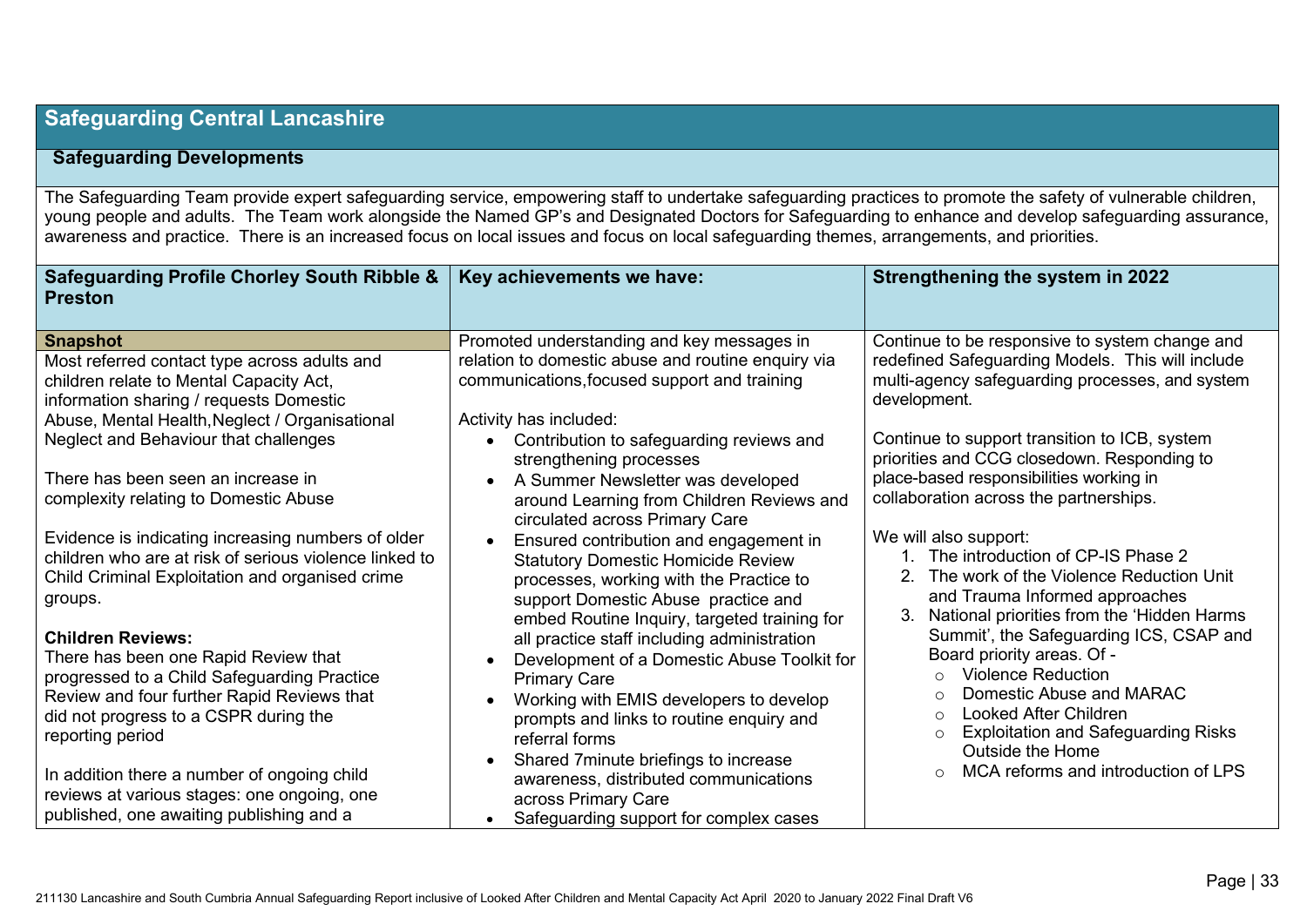| fourth review from out of area that the CCG                                                                                                                              |                                                                                                                                                                                                    |                                                                                                                                            |
|--------------------------------------------------------------------------------------------------------------------------------------------------------------------------|----------------------------------------------------------------------------------------------------------------------------------------------------------------------------------------------------|--------------------------------------------------------------------------------------------------------------------------------------------|
| has contributed to<br>Looked After Children;                                                                                                                             | Safeguarding supervision given to Named<br>Professionals and maintaining professional working<br>relationships                                                                                     | <b>Local priorities for 2022</b>                                                                                                           |
| Total number of children in care for<br>Lancashire: 1924 as of January 2022.<br>Of these 696 relate to Lancashire children<br>placed within Central and West Lancashire  | Worked to support the implementation of Lancashire<br>County Council FamilySafeguarding Model and<br>revised Referral Forms                                                                        | Over the coming year focus will be on<br>awareness and continuing to support the<br>development of practice around:                        |
| A further 599 are children originating from<br>out of area placed within Central and West<br>Lancashire                                                                  | Review of the Primary Care Practice Model for<br>Safeguarding. This aims to ensure Practices have<br>accessible Safeguarding Information and Referral<br>Pathways                                  | • COPDOLS backlog and risk mitigation<br>measures<br>• ICON – raising awareness to prevent<br>abusive head trauma<br><b>Safer Sleeping</b> |
| 20% relate to Care Leavers aged 16-18-<br>year-olds                                                                                                                      | Strengthened engagement with key Safeguarding<br>Partners and large Providers in the locality                                                                                                      | Prevent & trainer training<br>Neglect<br>$\bullet$<br>Supporting the roll-out of the Graded Care<br>$\bullet$                              |
| NB: It should be noted that the data relating<br>to Looked After Children is variable                                                                                    | Revision of the Safeguarding Assurance Framework<br>(SAF) Audit for Primary Care, independent<br>contractors and Care Homes - this will support CQC                                                | Profile (GCP2) training<br>Contextual safeguarding e.g., Modern<br>$\bullet$<br>Slavery - includes forced labour, forced                   |
| A local challenge is that the CCG has been<br>working to secure a sustainable delivery to<br>support the completion of Initial Health<br>Assessments for 16-17-year-olds | expectations and improvement journeys<br>Ensured contribution and engagement in Statutory<br>Domestic Homicide Review processes, working with<br>the Practice's to support Domestic Abuse practice | criminality, domestic servitude, child and<br>sexual exploitation<br>Ensuring stronger Safeguarding links with<br>$\bullet$<br>the CSP     |
| A positive development to improve pathways<br>for Looked After Children was the                                                                                          | Safeguarding representation at the Primary Care<br><b>RADAR</b> meetings                                                                                                                           | Development of Domestic Abuse and<br>Think Family webinars<br>LPS readiness and strengthening MCA<br>$\bullet$                             |
| introduction of an Initial Assessment Hub to<br>co-ordinate and enable flexibility to ensure<br>timeliness of IHAs                                                       | Development of a Domestic Abuse Toolkit for<br><b>Primary Care</b><br>A Child not Brought Policy has been disseminated                                                                             | practice<br>Receiving and monitoring actions and                                                                                           |
| <b>Number of Safeguarding Adult Alerts</b>                                                                                                                               | widely across Primary Care in response to Learning<br>Themes from Child Reviews                                                                                                                    | themes from Safeguarding Self-<br>Assessment (SAF) audits                                                                                  |
| received by LCC:<br>Chorley & South Ribble -1,505                                                                                                                        | Shared 7minute briefings to increase awareness,<br>distributed communications across the organisation                                                                                              | Strengthening action plans from learning<br>reviews and embedding across practice<br>areas                                                 |
| Preston - 1,364                                                                                                                                                          | Safeguarding support for complex cases<br>Communication and awareness raising via GP                                                                                                               |                                                                                                                                            |
| Alerts Progressing to a Safeguarding<br>Enquiry:                                                                                                                         | <b>Development Forums</b>                                                                                                                                                                          |                                                                                                                                            |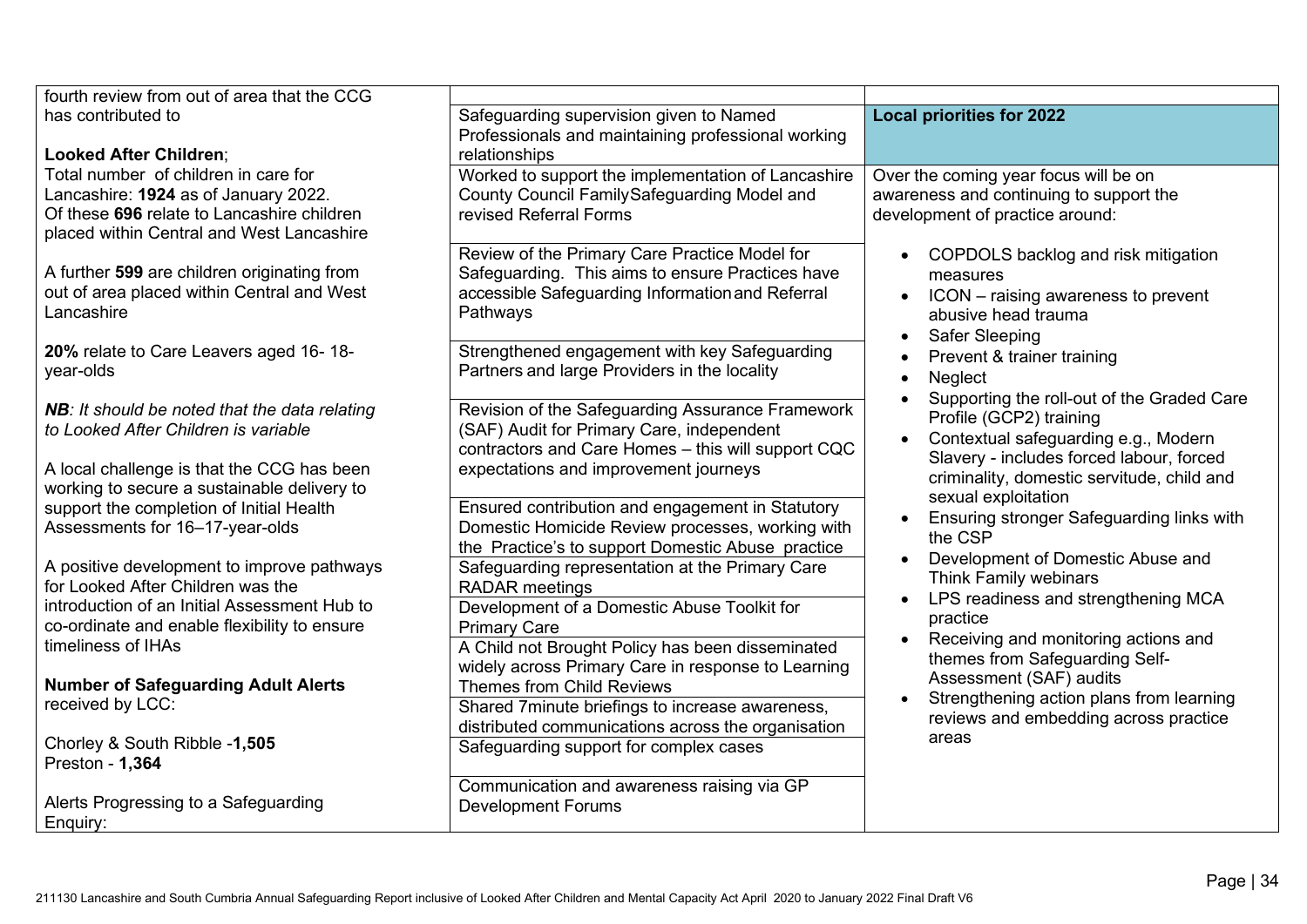| Chorley & South Ribble -733<br>Preston $-664$<br>NB: (Data refers to Year 2020-21, data not<br>yet available for 2021-22)                                                                                                                                          |  |
|--------------------------------------------------------------------------------------------------------------------------------------------------------------------------------------------------------------------------------------------------------------------|--|
| Main Themes of Safeguarding Adult Alerts<br>Across Lancashire:                                                                                                                                                                                                     |  |
| Neglect and Acts of Omission<br>$\bullet$<br>Emotional / Psychological Abuse<br><b>Physical Abuse</b><br>٠<br><b>Financial Abuse</b><br><b>Domestic Abuse</b><br>$\bullet$                                                                                         |  |
| Key themes the RADAR process for<br>Regulated Care include:<br>Poor environment IPC practice and<br>$\bullet$<br>compliance<br>Tissue viability<br>$\bullet$<br>Medication management<br>$\bullet$<br>Record keeping and care and support<br>$\bullet$<br>planning |  |
| There have been two Safeguarding Adult<br>Reviews during the reporting period<br>There have been five Domestic Homicide<br>Review's commenced in Central Lancashire,<br>with two placed on hold                                                                    |  |

### **DHRs**

There have been five DHRs during the reporting period with two being placed on hold. Actions have been implemented to strengthen practice. Three of the reviews are expected to conclude in 2022.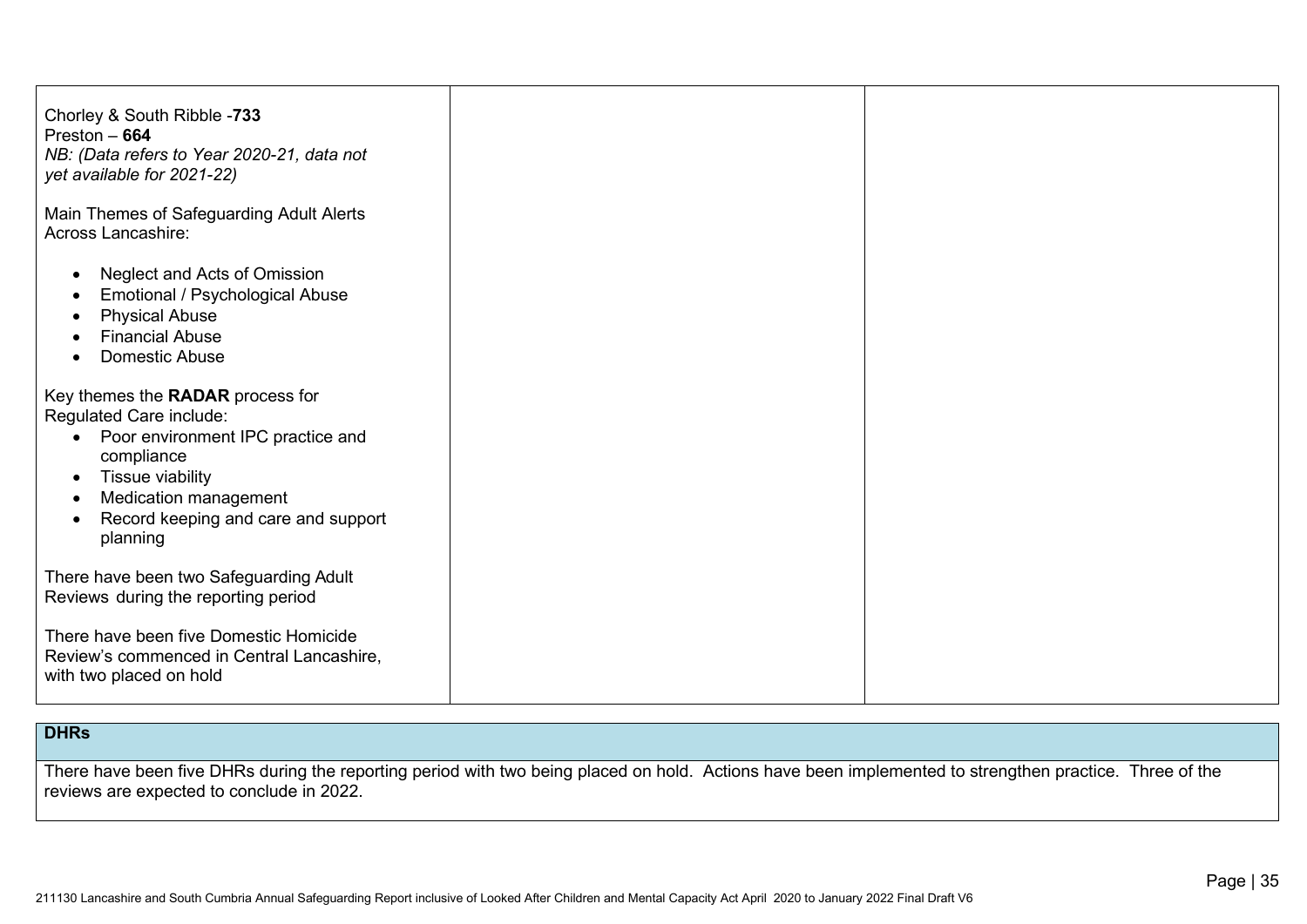Work continues to embed the principles of safeguarding and the Think Family Agenda through high quality safeguarding supervision and promotion a whole family approach to safeguarding children, young people and adults at risk.

#### **Safeguarding Adult Reviews**

There have been two Safeguarding Adult Reviews during the reporting period. Actions have been implemented to strengthen practice.

In 2021 a new review (Adult T) was commissioned relating to safeguarding and self-neglect and how agencies worked together. The findings are due to be published later in 2022.

Adult K review took place in 2019 / 20 however in 2021 a request was made via the coroner for another Independent Reviewer to re - review the case, due to a formal challenge regarding the content of the findings. Publication of the findings have been delayed due to the ongoing Coronial Process.

Adult K died in 2018 due to concerns around their presenting condition and support at home. Findings identified:

- Prevention one of the Principles of Safeguarding proactive intervention is needed before harm occurs
- Carer's assessment was not considered for Adult K's partner until they were diagnosed with a serious health issue, which was likely to affect ability to care
- Self-Neglect, professionals had formed the view that Adult K was living as they wished without considering self-neglect as a category of abuse
- Mental Capacity Act implementation
- Holistic MDT working
- Think Safeguarding approach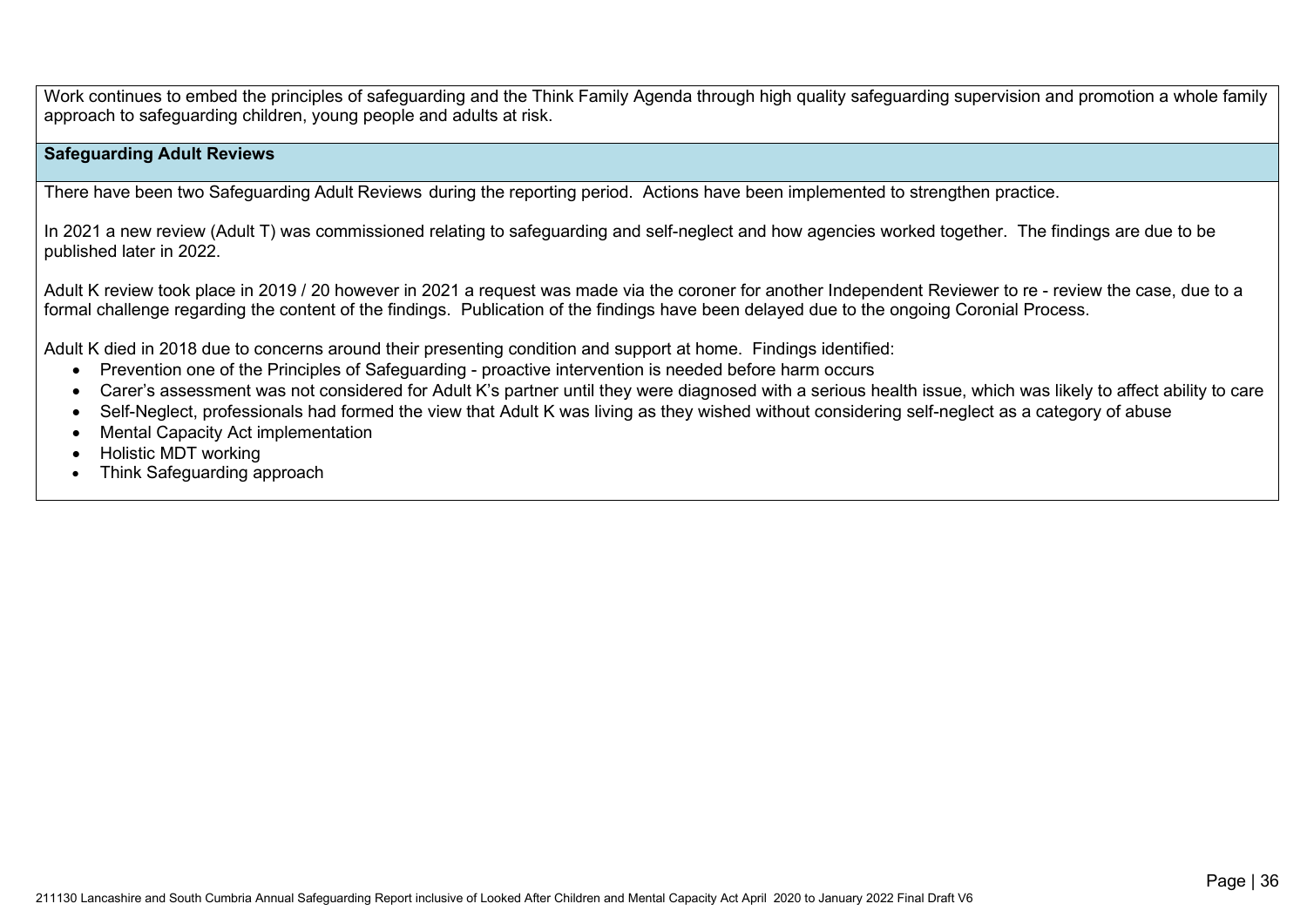# **15. PRIORITIES ,CHALLENGES, and CONCLUSION**

#### **Priorities**

There has been significant reference in this Report of the longer-term impact of COVID on safeguarding and hidden harm. At a time of significant upheaval and change to the function of CCG's going forward, the overarching priority is around ensuring a stable safeguarding system and that services and care delivered remains safe throughout the transition to ICB. Alongside this, the Safeguarding Designated Leads are committed to:

- Delivering the priorities and plans set out through the Safeguarding Health Executive
- Review of the Governance arrangements with focus on the MOU to ensure structures are fit for purpose
- Ensuring that the ICB has effective safeguarding escalation and reporting processes in place
- Analysis of the impact of system focused safeguarding activity, local variance, themes and trends reflecting on the national position
- Development of System Safeguarding Data Analysis and Mapping to support a proactive approach, decision making and mitigation of risks
- Work with Partners and support the evolving Safeguarding Provider Collaborative, operating in true partnership system wide approach
- Strengthen the newly formed Learning Forum to support change from reviews across the system
- Review the safeguarding offer to the Regulated Care sector
- Continue to flex and respond to COVID and impact on vulnerable adults and children, as much is still not known
- Streamline assurance on key lines of enquiry in recognition of the challenges facing Providers and Primary Care
- Respond to new Statutory Requirements, specifically the new Domestic Abuse Act and the Mental Capacity Amendment Act
- Respond to the Liberty Protections Safeguards Consultation and implementation of an ICB Mobilisation Plan
- Delayed COP / DOL application numbers to be continued to be quantified and triaged and assurance regarding applying least restrictive care
- Continued development of a System Health Strategy for Looked After Children and Care Leavers
- Dental Pilot to be undertaken for consideration and roll out across the system for priority access for Looked After Children
- Consultation with Looked After Children and Care Leaver population to inform future service delivery
- A single system Looked After Children and Care Leaver Service Specification to be agreed and embedded
- To engage and support the work of the Lancashire Violence Reduction Network (VRN) and their priorities for 2022-23
- To endorse the LVRN vision, the Trauma Informed Pledge is signed, to adopt the Trauma Informed Principles, and to support the ambition to become a 'Trauma Informed Lancashire and South Cumbria."
- To encourage and champion the journey from trauma aware to trauma informed, supported by the Violence Reduction Network Tools and Resources to develop a Transformational Plan.
- Support the introduction of CP-IS Phase 2
- Develop a local measurement to demonstrate the impact of change in practice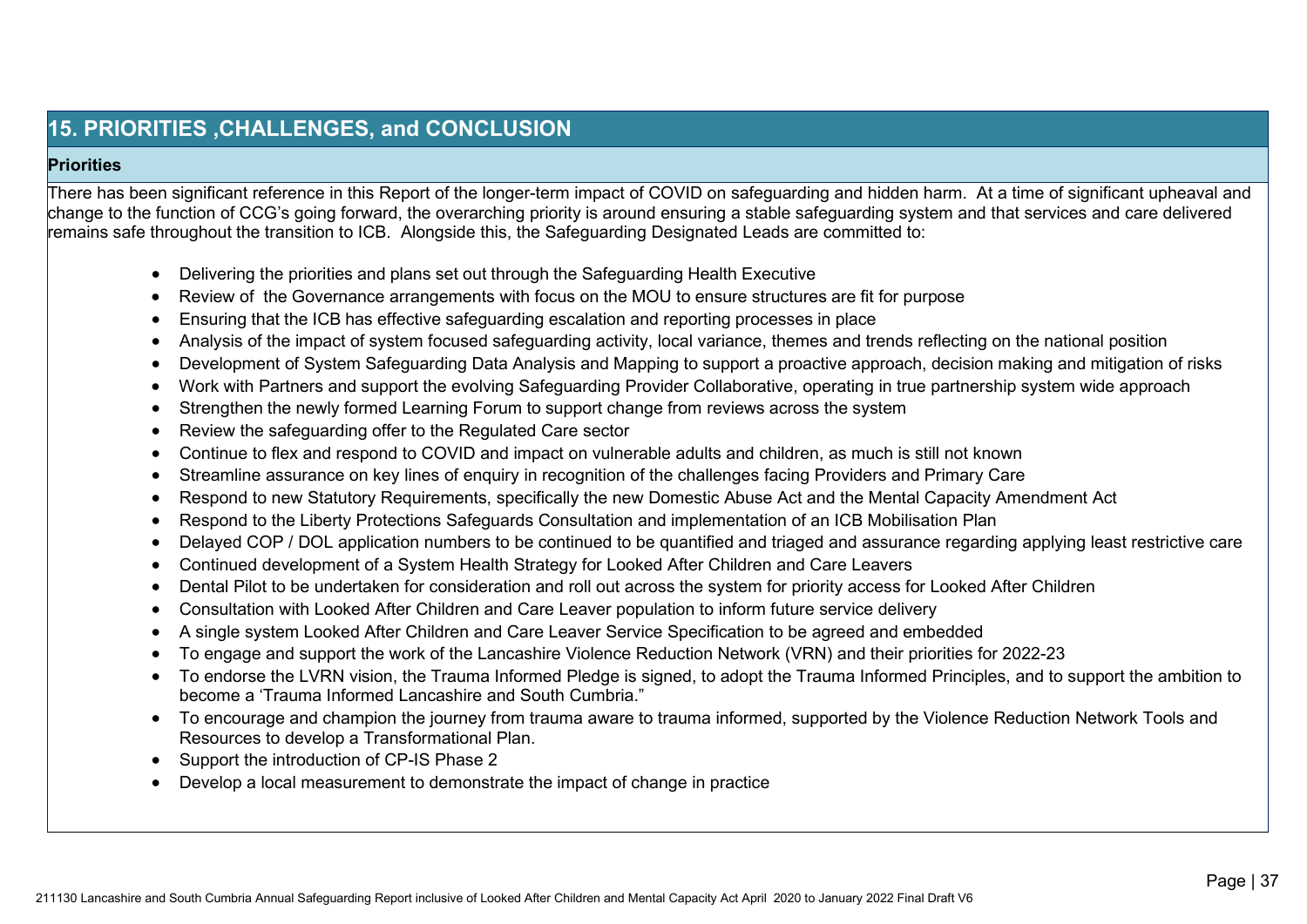| <b>Challenges</b>                                                                                                                                                                                                                                                                                                                                                                                                                                                                                                    | <b>Conclusion</b>                                                                                                                                                                                                                                                                                                                                                                                                                                                                                                                                                                                                                                                                                                                                                                                   |
|----------------------------------------------------------------------------------------------------------------------------------------------------------------------------------------------------------------------------------------------------------------------------------------------------------------------------------------------------------------------------------------------------------------------------------------------------------------------------------------------------------------------|-----------------------------------------------------------------------------------------------------------------------------------------------------------------------------------------------------------------------------------------------------------------------------------------------------------------------------------------------------------------------------------------------------------------------------------------------------------------------------------------------------------------------------------------------------------------------------------------------------------------------------------------------------------------------------------------------------------------------------------------------------------------------------------------------------|
| There are still challenges to work areas, in part linked to the pandemic. These<br>will progress through 2022/23<br>Introduction of<br>Introduction and<br>new Local<br>implementation of<br><b>Accumulative and</b><br><b>Authority</b><br><b>Mental Capacity</b><br>fluctuating demands<br><b>Safeguarding Adult</b><br>(Amendment) Act<br>to multiple system<br>process and<br>and<br>and safeguarding<br>application into<br><b>Liberty Protection</b><br>process change<br><b>Practice</b><br><b>Safeguards</b> | During 2020-22 the COVID-19 pandemic the CCG Safeguarding Team has<br>continued to lead delivery of all Statutory Duties despite the challenges owing<br>to implementation virtual working methods and system pressures.<br>There are significant assurances that the CCG's have sustained, and enhanced<br>Partnership working and strengthened safeguarding collaboration and practice<br>within health.<br>This report details the Safeguarding focus 2022-23 on priority work areas. In<br>addition, collectively preparing for transformation to the ICB keeping<br>safeguarding at the heart of this transition.                                                                                                                                                                              |
| <b>Management of the</b><br><b>Although</b><br><b>Significant volume</b><br><b>Court of Protection</b><br>progressing<br>of Statutory<br>(COPDoLS)<br>learning from<br><b>Learning Reviews</b><br>backlog alongside<br>reviews still need to<br>and implementation<br>the incoming DoLS<br>strengthen the<br>of action plans to<br>requests within<br>system learning and<br>improve and<br><b>Statutory</b><br>measurement of<br>develop practice<br>timescales<br>impact                                           | The CCGs continue to drive improvements through Partnership working across<br>the Safeguarding Health System, SAB's and CSAP to ensure commissioning<br>that is responsive to address national and local priorities and influence safe and<br>effective commissioning.<br>The wider context of safeguarding provides challenge to all organisations as $\overline{\phantom{a}}$<br>the Safeguarding Agenda is ever expanding and evolving. Safeguarding<br>legislation and statutory guidance continues to change as do the local<br>Safeguarding Models across the county. The Safeguarding Team remain<br>responsive, creative, and flexible to demands and work positively across the<br>system to support developments and ensure safeguarding process and practice<br>is effective and robust. |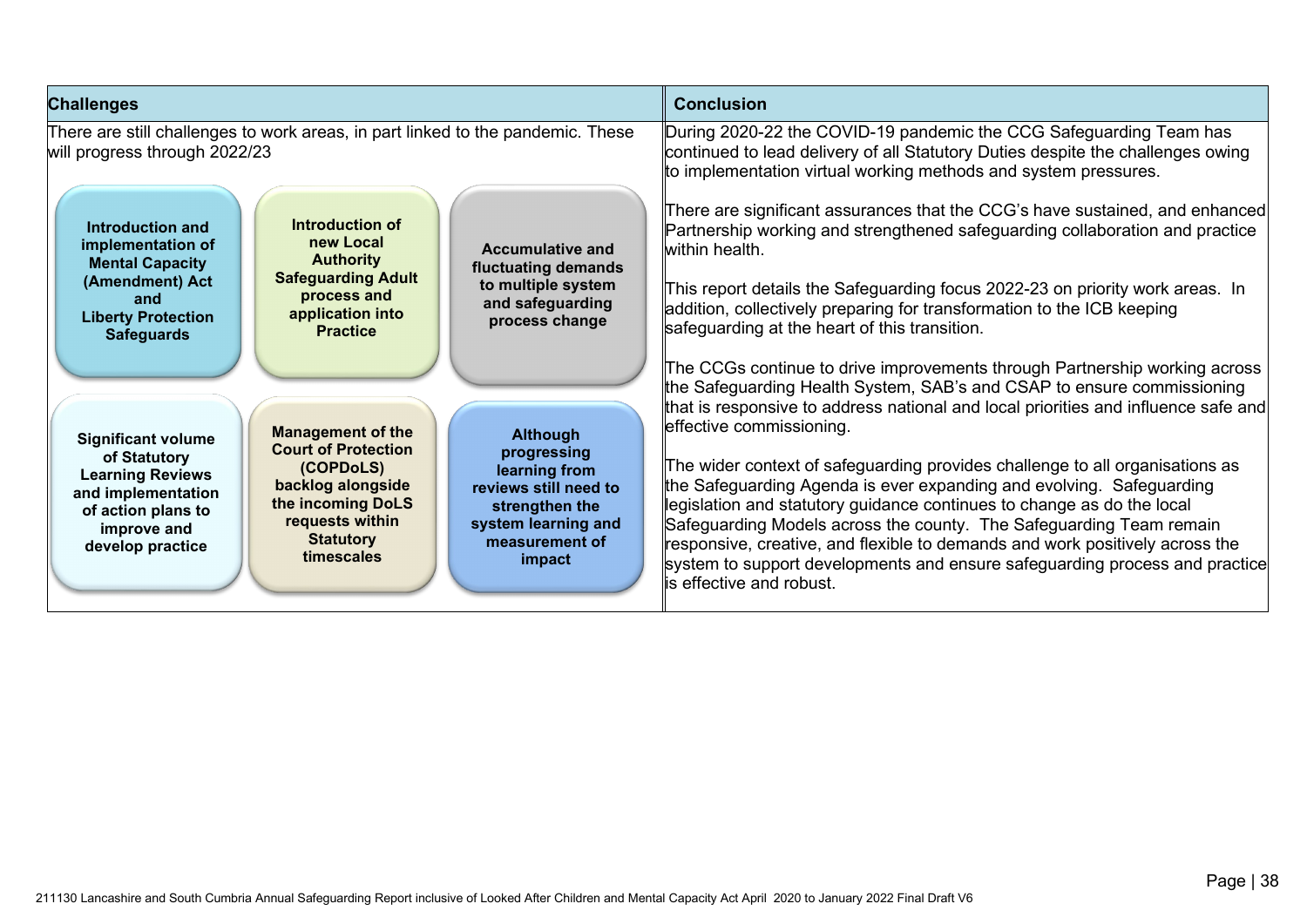## **16 Report Contributors**

**Lorraine Elliott Designated Lead Nurse Safeguarding Adults and Mental Capacity Act Louise Burton Designated Lead Nurse Safeguarding Children and Looked After Children Kristy Atkinson Deputy Designated Professional Safeguarding Adults and Mental Capacity Act Colette Lawler Deputy Designated Nurse Safeguarding Children and Looked After Children Bridgett Welch Specialist Safeguarding Practitioner All Age Admin Support – Karen Hodgson Safeguarding Administrator**